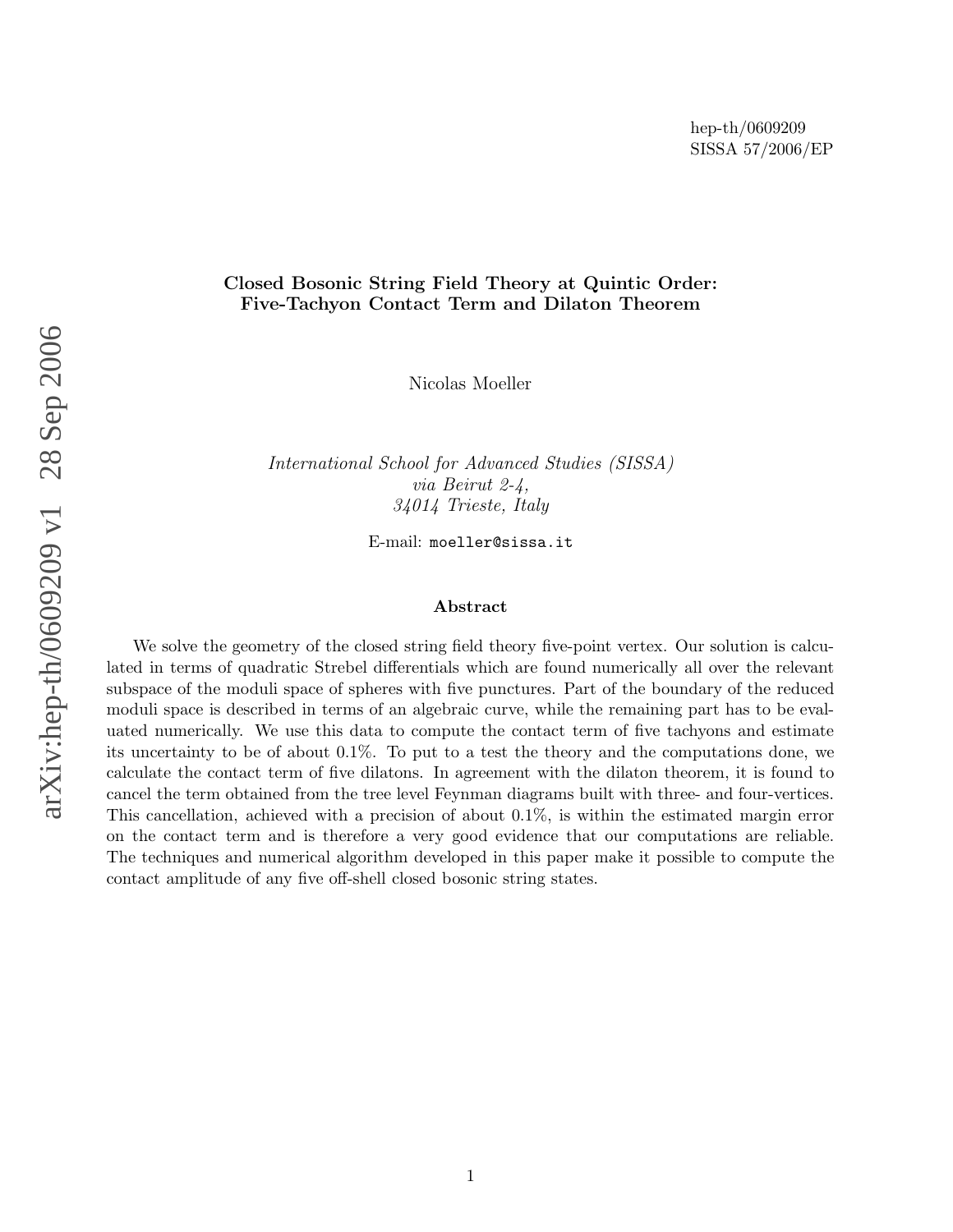# Contents

| $\mathbf{1}$   | Introduction                                                                                                         | $\overline{2}$ |
|----------------|----------------------------------------------------------------------------------------------------------------------|----------------|
| $\overline{2}$ | Quadratic differentials                                                                                              | 6              |
| 3              | Limits of quadratic differentials                                                                                    | 10             |
|                | 3.1                                                                                                                  |                |
|                | 3.2                                                                                                                  |                |
| 4              | Solving a quadratic differential numerically                                                                         | 18             |
|                | The complex lengths $\ldots \ldots \ldots \ldots \ldots \ldots \ldots \ldots \ldots \ldots \ldots \ldots$<br>4.1     |                |
|                | 4.2                                                                                                                  |                |
|                | 4.3                                                                                                                  |                |
| 5              | The reduced moduli space                                                                                             | 25             |
| 6              | The five-tachyon contact term                                                                                        | 31             |
| 7              | The five-dilaton effective term                                                                                      | 35             |
|                | The Feynman contribution $\ldots \ldots \ldots \ldots \ldots \ldots \ldots \ldots \ldots \ldots \ldots$<br>7.1       |                |
|                | The contact term $\ldots \ldots \ldots \ldots \ldots \ldots \ldots \ldots \ldots \ldots \ldots \ldots \ldots$<br>7.2 |                |
| 8              | Conclusions and prospects                                                                                            | 43             |

# <span id="page-1-0"></span>1 Introduction

The object of this paper is the explicit computation of the quintic term of the action of closed bosonic string field theory (CSFT). This action, formally constructed in [\[1,](#page-43-0) [2,](#page-43-1) [3,](#page-43-2) [4\]](#page-43-3), is nonpolynomial. This is in contrast with Witten's string field theory [\[5\]](#page-43-4) which is cubic, i.e. Feynman diagrams constructed with three-vertices are enough to cover (exactly once) the whole moduli space of Riemann surfaces with N punctures on the boundary. In CSFT it is not possible to do so, The Feynman diagrams with closed three-vertices do not suffice to construct all spheres with four punctures, one has to introduce, in the action, a contact term of order four in the string field to account for the remaining four-punctured spheres. But this is not yet enough, one has to introduce also a five-vertex because the Feynman diagrams with three- and four-vertices do not cover the whole moduli space of spheres with five punctures. And so on, one must put in the action, contact terms of all orders. In this paper we will discuss only the classical action, but if we were to consider diagrams with loops, we would face a similar problem; namely the vertices of the classical action are not enough to generate all Riemann surfaces of genus one; and so on, one must introduce terms at all genii.

Being able to explicitly compute the whole action would be immensely useful in understanding nonperturbative physics of closed strings. The hot problem that we have in mind is, in particular, to understand if closed bosonic string theory has a stable vacuum, and what would the theory look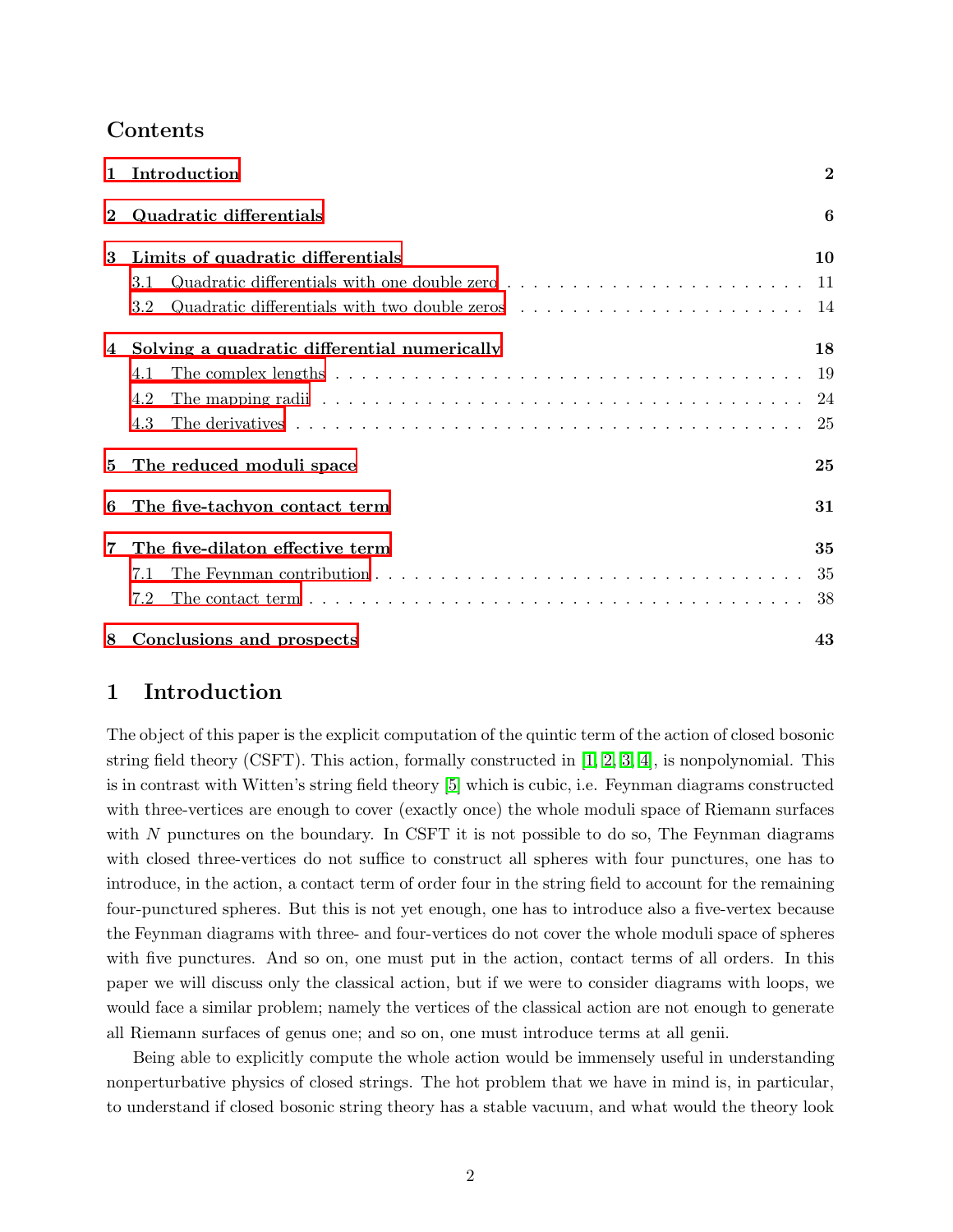like in this vacuum. The approach that we are taking, is by order truncation of the CSFT action, i.e. we truncate it to a polynomial of a given order in the string field. The simplest nontrivial truncation is done by keeping the quadratic and cubic terms only. In  $[6]$ , Kostelecký and Samuel did precisely that; they then truncated the string field itself by keeping only the tachyon and all the massless fields. In this approximation they found a locally stable vacuum in which the tachyon had a positive expectation value.

The next order of approximation is to keep the quartic term as well. The computation of this term is already seriously complicated. The reason lies in the fact that, in order to compute a contact amplitude with N external states, one has to integrate a certain correlator over a region of the moduli space of spheres with  $N$  punctures (we call this region the *reduced* moduli space, it corresponds to all spheres that cannot be constructed with Feynman diagrams), which has real dimensionality  $2(N-3)$ . The expression of the correlator at a point in the reduced moduli space, depends on the geometry of the vertex at this point, which in turn is given by the solution of a minimal area problem [\[4\]](#page-43-3). For the cubic vertex  $N = 3$ , there is no moduli space to integrate over and it is thus easy to calculate. But for the quartic vertex, there is a two-dimensional reduced moduli space. This vertex was solved numerically in [\[7\]](#page-43-6). The solution given there consisted of the boundary of the reduced moduli space in the complex plane, and everywhere in this region the geometry of the vertex was expressed with a quadratic differential (see [\[8,](#page-43-7) [9\]](#page-43-8) for details on quadratic differentials) given in terms of a complex parameter  $a(\xi, \xi)$  depending on the coordinates on the reduced moduli space. The solution was explicitly given by a reasonably short fit that can be copied from the paper and used to compute amplitudes with an accuracy of about 0.1%.

The results of [\[7\]](#page-43-6) were checked by Yang and Zwiebach in [\[10,](#page-43-9) [11\]](#page-43-10). For this, they verified that the quartic term in the effective potential of some marginal fields is seen to vanish as one increases the truncation level of the string field. A similar analysis was made for the effective potential of the dilaton. In particular, they found that the contact quartic term cancels the terms from cubic vertices with a precision of about 0.2%.

<span id="page-2-0"></span>In [\[12,](#page-43-11) [13\]](#page-43-12), Yang and Zwiebach went on to address the question raised before, whether closed bosonic string theory has a stable vacuum. They started by realizing that the tachyon condensate must drive the zero-momentum ghost dilaton. Indeed this state with a peculiar ghost structure, given by

$$
|D\rangle = (c_1c_{-1} - \bar{c}_1\bar{c}_{-1})|0\rangle \tag{1.1}
$$

has to be included in the condensate as soon as one considers the quartic vertex.<sup>1</sup> This stems from the fact that the antighost insertion in the correlator, can make the ghost numbers work so that amplitudes with a single dilaton, for example three tachyons and a dilaton, are nonzero. They truncated the string field to level four, including the tachyon (level zero), the dilaton (level two) and four massive scalar fields at level four. And they found that the closed string field theory potential has a local minimum where both the tachyon and dilaton take positive expectation values. They

<sup>1</sup>Several years before the quartic vertex was solved in [\[7\]](#page-43-6), Belopolsky [\[14\]](#page-43-13) managed to calculate the tachyon effective potential to order four and he found that it had no minimum. This result, however, didn't take into account the dilaton. In fact, it is understood now that the tachyon effective potential doesn't make much sense because one cannot integrate out the massless dilaton.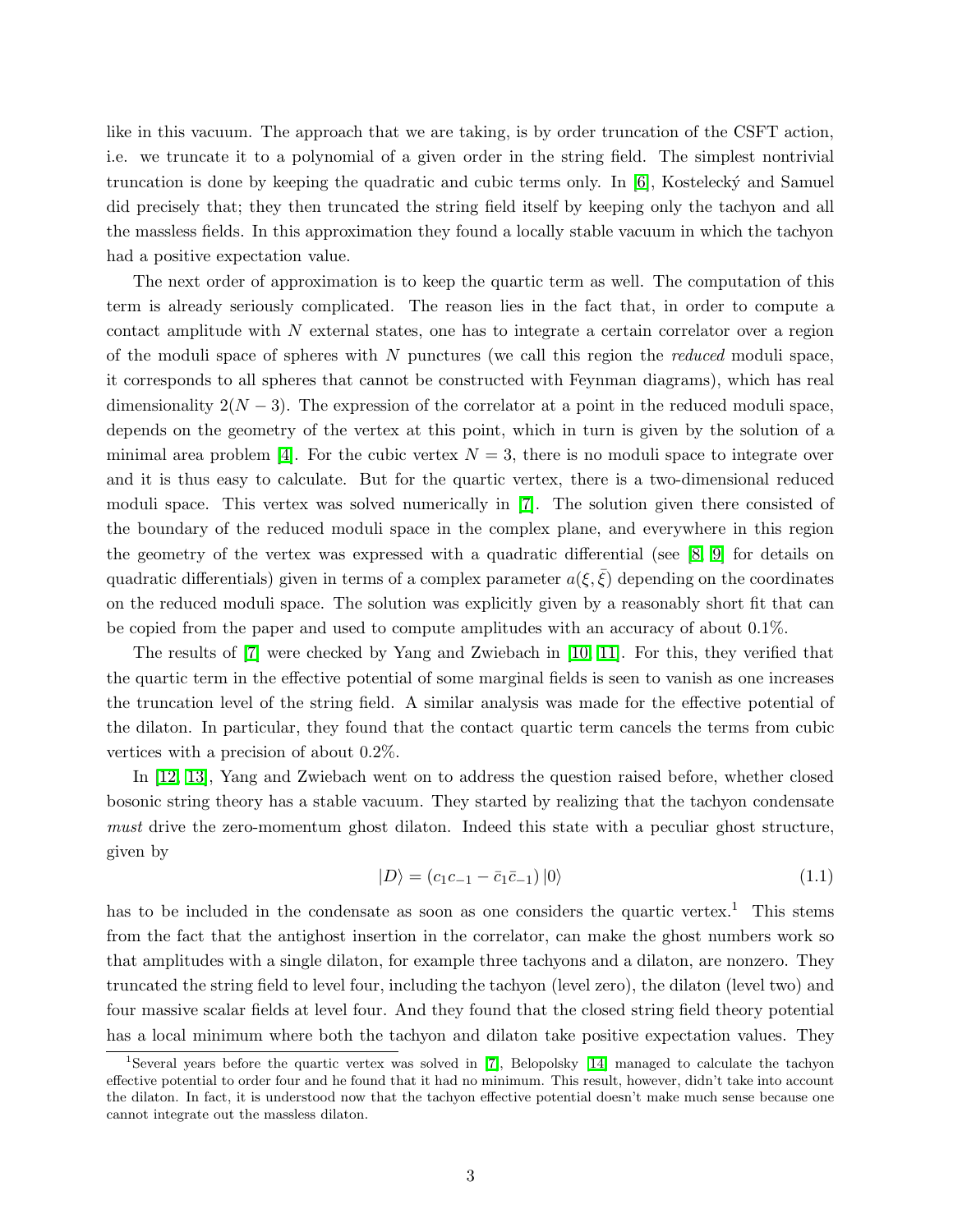also noticed that the depth of this minimum tended to decrease as the level increases, and they made the proposition that this vacuum should have a vanishing action density. They supported this claim by looking at the low-energy effective action of the tachyon, dilaton and metric. They found that if this action has a stable vacuum, its depth must be zero. Although the numerics to level four seemed to confirm this claim, a recent computation to level ten [\[15\]](#page-43-14) shows that, at quartic order, the value of the potential at the stable vacuum is actually negative and non-zero. The question now is whether higher order terms in the CSFT action can make the shallowness of the potential go to zero, or if it stays finite.

It is clear at this point that we need the quintic term of the CSFT action. In the present paper we solve numerically the geometry of the quintic vertex. This is again done with quadratic differentials. We present in details the algorithm to solve the Strebel condition and we spend quite some time describing the reduced moduli space of spheres with five punctures. It will turn out that we can split it into 120 regions, and need to describe only one of them, that we call  $A_5$ . We undertake the description of the boundary of  $A_5$ , and to our pleasant surprise we find that its projection on one of its two complex coordinates (corresponding to the two unfixed punctures in the uniformizer coordinate) can be described algebraically in terms of an algebraic curve, that we will be found from the solution of the class of quadratic differentials with two double zeros. The rest of the boundary will be solved numerically. After this is done, we can integrate correlators over the reduced moduli space. The simplest one is the term with five tachyons. We describe in details how we do this integration and how we estimate the uncertainty in the result.

In order to gain confidence in this result, and à fortiori in the machinery developed and the numerical results produced, we must check our algorithm in some way. For this, we compute the effective potential of the dilaton to order five. As the dilaton theorem claims, this should be identically zero. The term of order five is composed of two terms, namely the contact term that we calculate with our algorithm, and the term from Feynman diagrams with vertices of lower order, that we calculate with the techniques and results of [\[11,](#page-43-10) [15\]](#page-43-14). The cancellation is achieved with an accuracy of about 0.1%, falling well within the 0.5% estimated error on the five-dilaton contact term. We therefore claim that our algorithm and result for the five-tachyon term, are reliable. The computation of terms of higher levels, necessary in order to pursue the study of the nonperturbative vacuum of [\[12,](#page-43-11) [15\]](#page-43-14), is now possible and will be done in a future publication [\[16\]](#page-44-0).

We think it is a good idea to give some orders of magnitude related to the algorithm developed here. Its implementation on a computer is done in the C++ language, and the code is more than 10,000 lines long. The complete and accurate computation of the moduli space and the quadratic differentials inside it, takes several days to compute on a desktop computer and generates about one GByte of data. Once this is done, the accurate computation of an integral takes several hours. Unfortunately, the size of the data makes it impossible for now to express the numerical solution in terms of a reasonably short fit, as we did for the quartic vertex [\[7\]](#page-43-6).

The paper is structured as follows: We end this section by a short summary on the CSFT action. In Section [2,](#page-5-0) we construct the quadratic differentials pertinent to the five-point vertex, and we study some of their limiting cases in Section [3.](#page-9-0) We then describe in Section [4](#page-17-0) how to solve the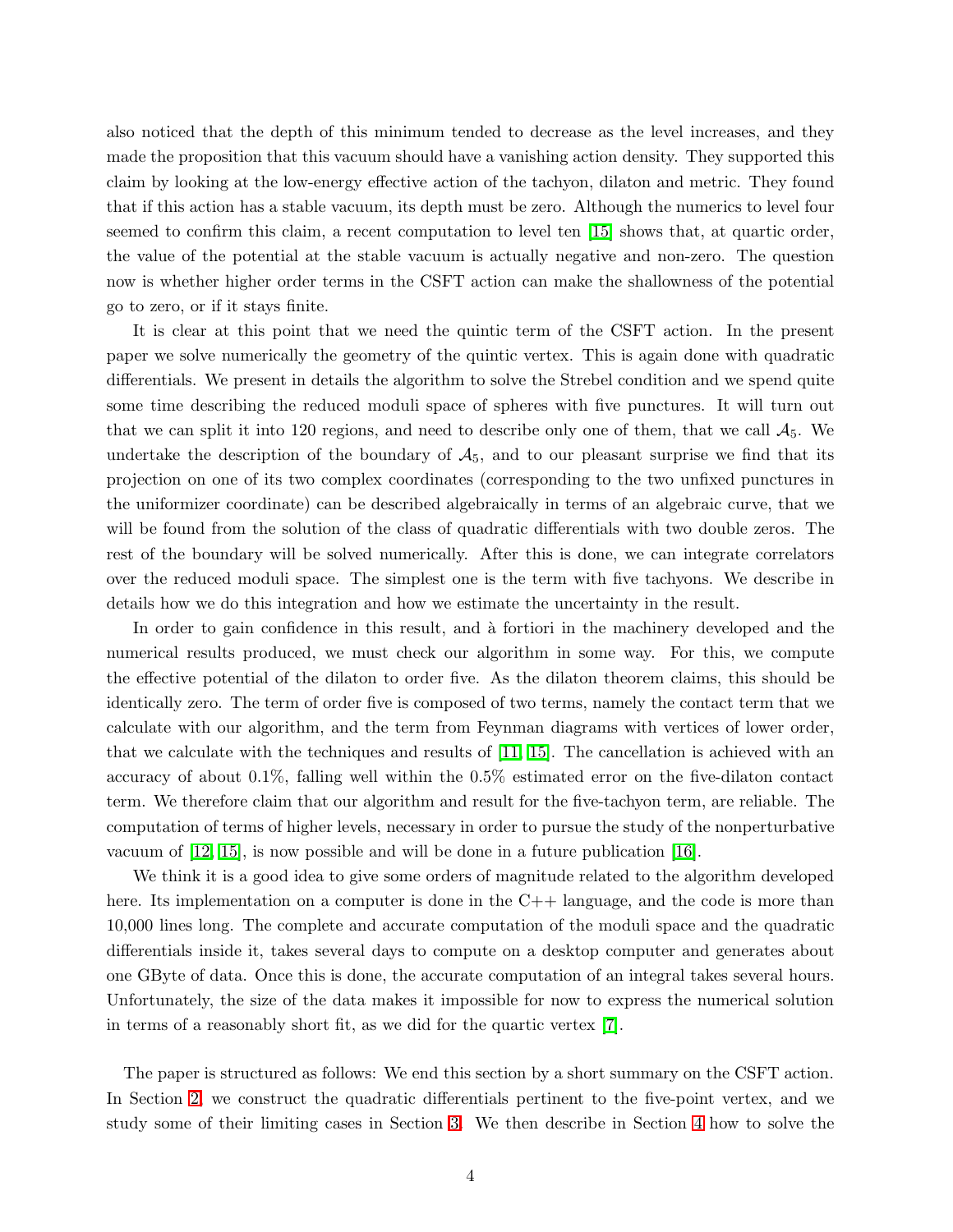Strebel condition numerically. The reduced moduli space and the way to compute it are described in Section [5.](#page-24-1) We can then integrate to obtain the first result, namely the five-tachyon contact term, this is done in Section [6.](#page-30-0) The reliability check with the computation of the dilaton effective potentials is done in Section [7.](#page-34-0) We end with some discussions on the present results and prospects in Section [8.](#page-42-0)

We now summarize the CSFT action and fix our notation. With  $\alpha' = 2$ , the closed string field theory action is [\[1,](#page-43-0) [2\]](#page-43-1)

$$
S = -\frac{1}{\kappa^2} \left( \frac{1}{2} \langle \Psi | c_0^- Q_B | \Psi \rangle + \frac{1}{3!} \{ \Psi, \Psi, \Psi \} + \frac{1}{4!} \{ \Psi, \Psi, \Psi, \Psi \} + \frac{1}{5!} \{ \Psi, \Psi, \Psi, \Psi, \Psi \} + \dots \right), \quad (1.2)
$$

where  $c_0^- = \frac{1}{2}$  $\frac{1}{2}(c_0 - \bar{c}_c)$ ,  $Q_B$  is the BRST charge and  $\{\ldots\}$ , are the multilinear string functions. In this paper we won't need to know much about the string field  $\Psi$ , except that when considering tachyon condensation we keep only scalars with zero-momentum. Namely

$$
|\Psi\rangle = t |T\rangle + d |D\rangle + \sum_{i>2} \psi_i | \Psi_i\rangle, \qquad (1.3)
$$

where  $\Psi_i$ ,  $i > 2$ , are massive scalars, and the first two fields are respectively the tachyon

$$
|T\rangle = c_1 \bar{c}_1 |0\rangle, \qquad (1.4)
$$

and the dilaton [\(1.1\)](#page-2-0). We will often use the notation  $V_{\psi_{i_1}\psi_{i_2}...\psi_{i_N}}$  to designate the coefficient of  $\psi_{i_1}\psi_{i_2}\dots\psi_{i_N}$  in the potential (and it is understood that  $\psi_1 = t$  and  $\psi_2 = d$ ).

In CSFT, we introduce the following geometry on an interacting worldsheet. Every external state spans a semi-infinite cylinder of perimeter  $2\pi$ , and these cylinders intersect on a prism. The prisms of a contact term must have the characteristic that all their nontrivial closed curves must have length greater or equal to  $2\pi$ , and all edges must have length  $\leq \pi$ . It can be shown that all other prisms are obtained from Feynman diagrams with vertices of lower orders. The relevant prism for the five-point contact term was first discussed in [\[3\]](#page-43-2). It is shown on Figure [1.](#page-4-0) It is made



<span id="page-4-0"></span>Figure 1: The relevant prism of the five-point vertex. The labeling of lengths will be kept as shown.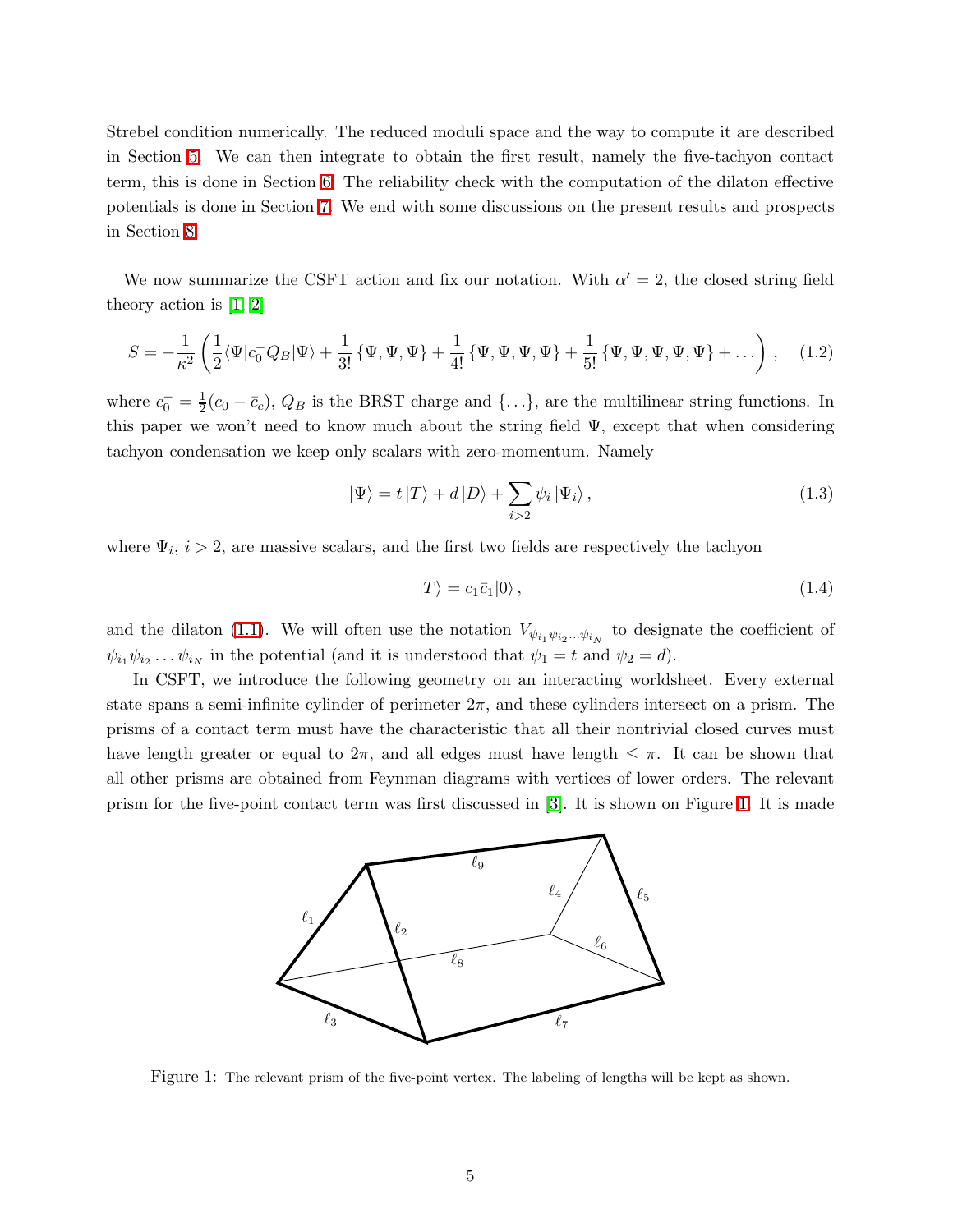<span id="page-5-2"></span>of two opposing triangles, connected with three quadrilaterals. The perimeter conditions on the cylinders can be written

$$
\ell_1 + \ell_2 + \ell_3 = 2\pi , \quad \ell_4 + \ell_5 + \ell_6 = 2\pi
$$
  

$$
\ell_7 = \ell_1 + \ell_4 - \pi , \quad \ell_8 = \ell_2 + \ell_5 - \pi , \quad \ell_9 = \ell_3 + \ell_6 - \pi.
$$
 (1.5)

Those are five conditions, leaving four independent lengths, matching the real dimensionality of the moduli space of spheres with five punctures. All other prisms with five faces would have less than four independent lengths and thus correspond to subsets of the moduli space with measure zero. Although they don't contribute to the integration over moduli space, some of these prisms will be considered in Section [3](#page-9-0) because they will be useful to calculate the boundaries of the second kind described in Section [5.](#page-24-1)

The usefulness of this particular geometry is that it arises from a quadratic differential [\[8\]](#page-43-7) that has second order poles at the punctures where the external states are inserted, and verifies the Strebel condition that its critical graph has measure zero. The ring domains correspond to the semi-infinite cylinders and the critical graph corresponds to the prism.

To be concrete, we will always map the sphere on the complex plane and we will fix the topology of the vertex from the beginning, i.e. we will use the labeling of zeros and poles as indicated on the right of Figure [2.](#page-8-0) Fixing the topology means that we will only consider configurations obtained from this one by a continuous transformation and without any two zeros merging. In other words, the punctures on quadrilateral faces will always be mapped to  $z = 0$ ,  $z = 1$  and  $z = \infty$ , whereas the remaining punctures at  $\xi_1$  and  $\xi_2$  will always correspond to triangular faces. In these notations, the two complex numbers  $\xi_1$  and  $\xi_2$  parameterize the moduli space of five-punctured spheres.

# <span id="page-5-0"></span>2 Quadratic differentials

To describe the right geometry and the local coordinates on a punctured sphere, we need a quadratic differential  $\varphi$ , transforming like

$$
\varphi = \phi(z)(dz)^2 = \phi(w)(dw)^2 \tag{2.1}
$$

under a conformal change of variable. It should be holomorphic everywhere except at the punctures  $z_I$ , where it has poles of order two with "residue" minus one, and has thus the expansion

$$
\phi(z) = \frac{-1}{(z - z_I)^2} + \mathcal{O}\left((z - z_I)^{-1}\right). \tag{2.2}
$$

If we place a puncture at infinity, as we will, the expansion of  $\varphi$  in the coordinate  $t = 1/z$  is

<span id="page-5-1"></span>
$$
\phi(t) = \frac{-1}{t^2} + \mathcal{O}(t^{-1}).
$$
\n(2.3)

It is easily seen that the quadratic differentials obeying these conditions are given by

$$
\phi(z) = -\frac{z^6 + P_5(z) + a_1 z(z-1)(z-\xi_1)(z-\xi_2) + a_2 z^2 (z-1)(z-\xi_1)(z-\xi_2)}{z^2 (z-1)^2 (z-\xi_1)^2 (z-\xi_2)^2}.
$$
\n(2.4)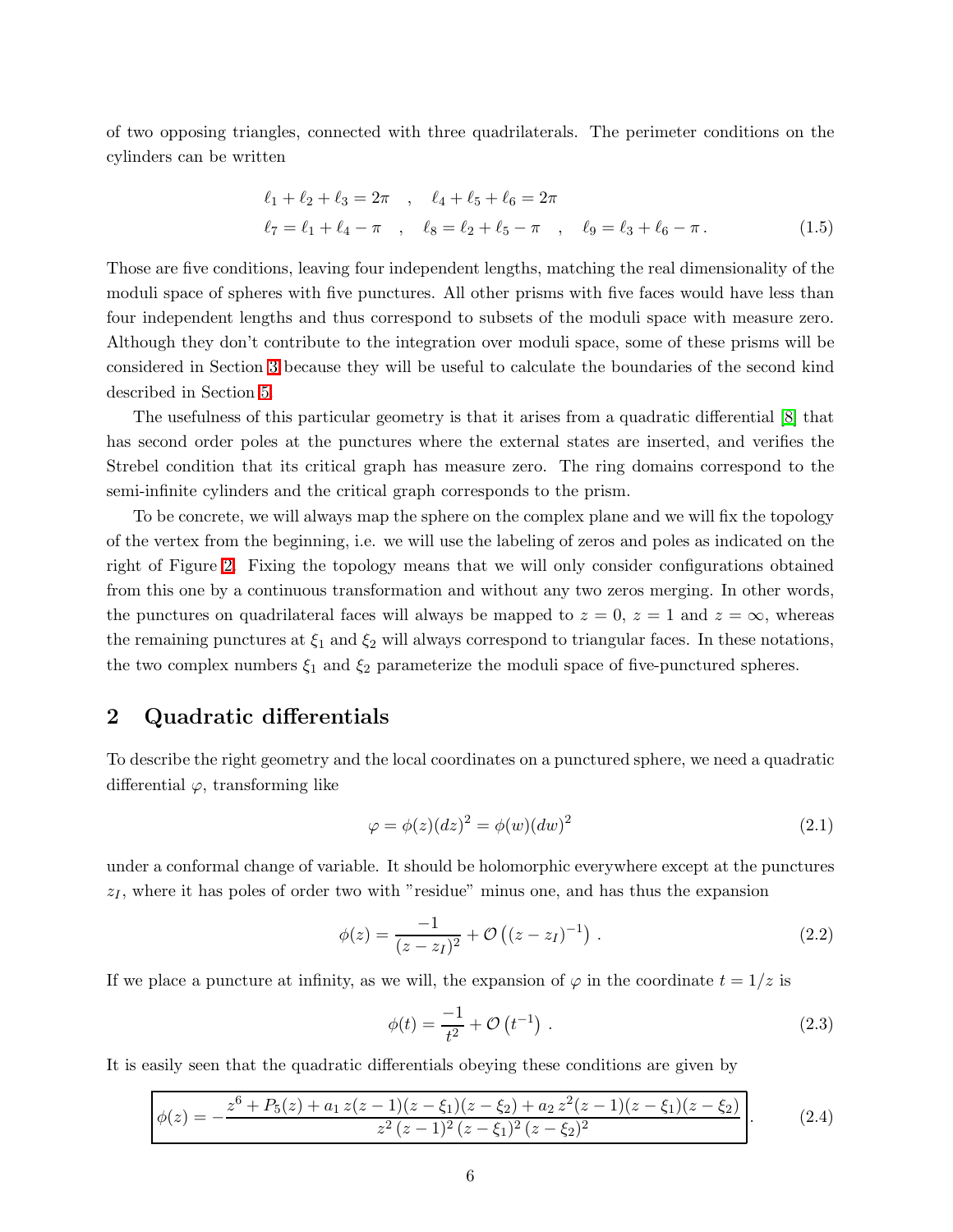Here  $P_5(z)$  is a polynomial of order five given by [\(2.12\)](#page-7-0), and  $a_1$  and  $a_2$  do not change the residue conditions at the poles. The coefficient of  $z^6$  in the numerator must be  $-1$  for the residue at infinity to be  $-1$ , and we will soon write a solution for  $P_5(z)$  that obeys the residue conditions. The parameters  $a_1$  and  $a_2$  will then be determined by the Strebel condition, namely the condition that the critical graph of  $\varphi$  closes (see [\[8,](#page-43-7) [9,](#page-43-8) [14,](#page-43-13) [7\]](#page-43-6) for more details). It will be enough to know here that the Strebel solution gives the quadratic differential needed for the vertex. It can be expressed as the requirement that the complex lengths between any two zeros  $z_1$  and  $z_2$  of the quadratic differential, are real

$$
\operatorname{Im} \int_{z_1}^{z_2} \sqrt{\phi(z)} \, dz = 0 \,. \tag{2.5}
$$

Solving numerically the Strebel condition will be the object of Section [4.](#page-17-0) For now let us go back to  $P_5(z)$ . We will write it in the form

<span id="page-6-1"></span>
$$
P_5(z) = b_5 z^5 + b_4 z^4 + P_3(z), \qquad (2.6)
$$

where

$$
P_3(z) = b_3 z^3 + b_2 z^2 + b_1 z + b_0.
$$
\n(2.7)

<span id="page-6-0"></span>The four coefficients of  $P_3(z)$  can be completely determined, in terms of  $\xi_1$ ,  $\xi_2$ ,  $b_5$  and  $b_4$ , by the four residue conditions at the finite poles 0, 1,  $\xi_1$  and  $\xi_2$ . These conditions can be written

$$
y_0 \equiv P_3(0) = \xi_1^2 \xi_2^2
$$
  
\n
$$
y_1 \equiv P_3(1) = -1 - b_5 - b_4 + (1 - \xi_1)^2 (1 - \xi_2)^2
$$
  
\n
$$
y_2 \equiv P_3(\xi_1) = -\xi_1^6 - b_5 \xi_1^5 - b_4 \xi_1^4 + \xi_1^2 (\xi_1 - 1)^2 (\xi_1 - \xi_2)^2
$$
  
\n
$$
y_3 \equiv P_3(\xi_2) = -\xi_2^6 - b_5 \xi_2^5 - b_4 \xi_2^4 + \xi_2^2 (\xi_2 - 1)^2 (\xi_1 - \xi_2)^2.
$$
\n(2.8)

<span id="page-6-2"></span>The polynomial  $P_3$  that satisfies  $(2.8)$  can be written

$$
P_3(z) = \frac{(z-1)(z-\xi_1)(z-\xi_2)}{-\xi_1 \xi_2} y_0 + \frac{z(z-\xi_1)(z-\xi_2)}{(1-\xi_1)(1-\xi_2)} y_1 + + \frac{z(z-1)(z-\xi_2)}{\xi_1(\xi_1-1)(\xi_1-\xi_2)} y_2 + \frac{z(z-1)(z-\xi_1)}{\xi_2(\xi_2-1)(\xi_2-\xi_1)} y_3.
$$
(2.9)

Now we want to choose  $b_5$  and  $b_4$  in [\(2.6\)](#page-6-1) in such a way that the expression [\(2.9\)](#page-6-2) is as simple as possible. For this we note, from [\(2.8\)](#page-6-0), that if

<span id="page-6-3"></span>
$$
b_4 + b_5 \xi_1 + \xi_1^2 = 0
$$
  
and 
$$
b_4 + b_5 \xi_2 + \xi_2^2 = 0,
$$
 (2.10)

then the third and fourth terms in [\(2.9\)](#page-6-2) will be simplified. Even better, since the solution of [\(2.10\)](#page-6-3) is

<span id="page-6-4"></span>
$$
b_5 = -(\xi_1 + \xi_2) b_4 = \xi_1 \xi_2, \tag{2.11}
$$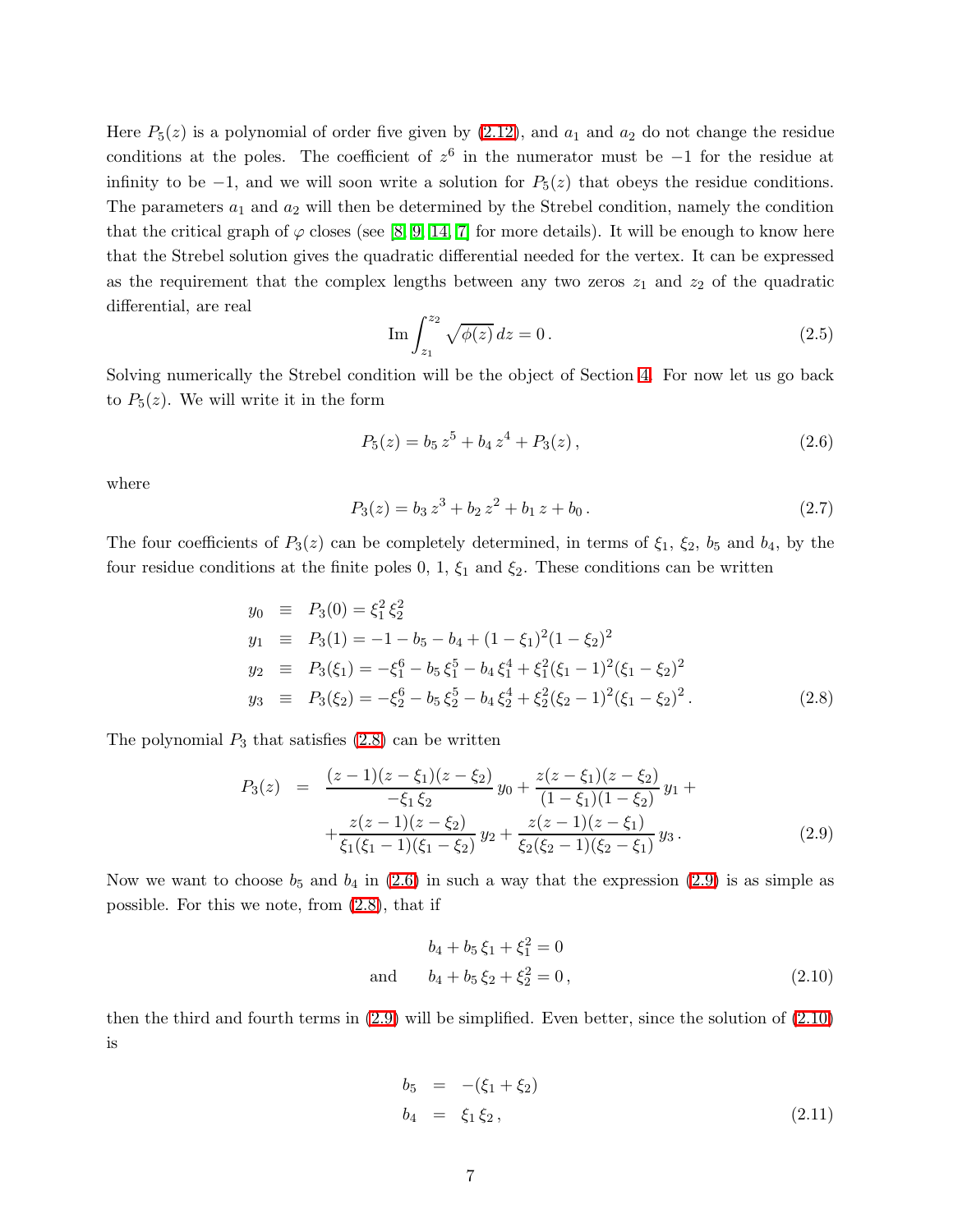we have that  $-1 - b_5 - b_4 = -(1 - \xi_1)(1 - \xi_2)$ , and thus we see, from [\(2.8\)](#page-6-0), that the second term will be simplified too. And obviously, since  $y_0 = \xi_1^2 \xi_2^2$ , we also have that the first term is simplified. Thus, making the choice  $(2.11)$  for  $b_5$  and  $b_4$ , we have that

$$
P_5(z) = -s z^5 + t z^4 + (-s + v(s - 1)) z^3 + (t + s^2 + v(1 - s - t)) z^2 + t (v - 2s) z + t^2,
$$
 (2.12)

where

<span id="page-7-0"></span>
$$
s \equiv \xi_1 + \xi_2 \n t \equiv \xi_1 \xi_2 \n v \equiv (\xi_1 - \xi_2)^2 = s^2 - 4t
$$
\n(2.13)

are symmetric expressions in  $\xi_1$  and  $\xi_2$ .

<span id="page-7-1"></span>We note, for future reference, that the derivatives of  $\phi(z)$  with respect to  $a_1$  and  $a_2$  are

$$
\frac{\partial \phi(z)}{\partial a_1} = \frac{-1}{z(z-1)(z-\xi_1)(z-\xi_2)}, \n\frac{\partial \phi(z)}{\partial a_2} = \frac{-1}{(z-1)(z-\xi_1)(z-\xi_2)}.
$$
\n(2.14)

#### The most uniform prism

We call the *most uniform prism*, the prism (Figure [1\)](#page-4-0) which has two equilateral triangles. The lengths of the edges of the triangles must therefore be  $\frac{2\pi}{3}$ , and the three edges connecting the two triangles must have lengths  $\frac{\pi}{3}$ . We want to describe the quadratic differential of this configuration in the z-plane, where we will put three punctures at respectively zero, one and infinity. As already mentioned, we have to start by deciding which faces will correspond to these three punctures. Since we are later going to consider the subgroup of  $PSL(2,\mathbb{C})$  conformal transformations that permute the aforementioned punctures, it will be simplest to map the three quadrilateral faces on  $z = 0$ ,  $z = 1$  and  $z = \infty$ . We must then stick to this choice because it would be very difficult for the numerical algorithm to switch between configurations of different topologies; this will be discussed more extensively in Section [5.](#page-24-1) For the purpose of finding the quadratic differential of the most uniform prism, it is easier to work in another coordinate  $w$ , where the symmetry of the prism is more visible (see Figure [2\)](#page-8-0). In the w coordinate,  $\phi(w)$  has three poles at the vertices of an equilateral triangle, respectively  $w = -1$ ,  $w = e^{\frac{i\pi}{3}}$  and  $w = e^{-\frac{i\pi}{3}}$ , which correspond to the quadrilateral faces. One pole is at its center  $w = 0$ , and the last pole is at infinity. By contemplating the left half of Figure [2,](#page-8-0) we can immediately write the ansatz for the zeros  $w_i$ ,  $i = 1, \ldots, 6$ , of  $\phi(w)$ 

$$
w_1 = \beta, \quad w_2 = e^{\frac{2i\pi}{3}}\beta, \quad w_3 = e^{\frac{4i\pi}{3}}\beta
$$
  
\n $w_4 = \gamma, \quad w_5 = e^{\frac{2i\pi}{3}}\gamma, \quad w_6 = e^{\frac{4i\pi}{3}}\gamma,$  (2.15)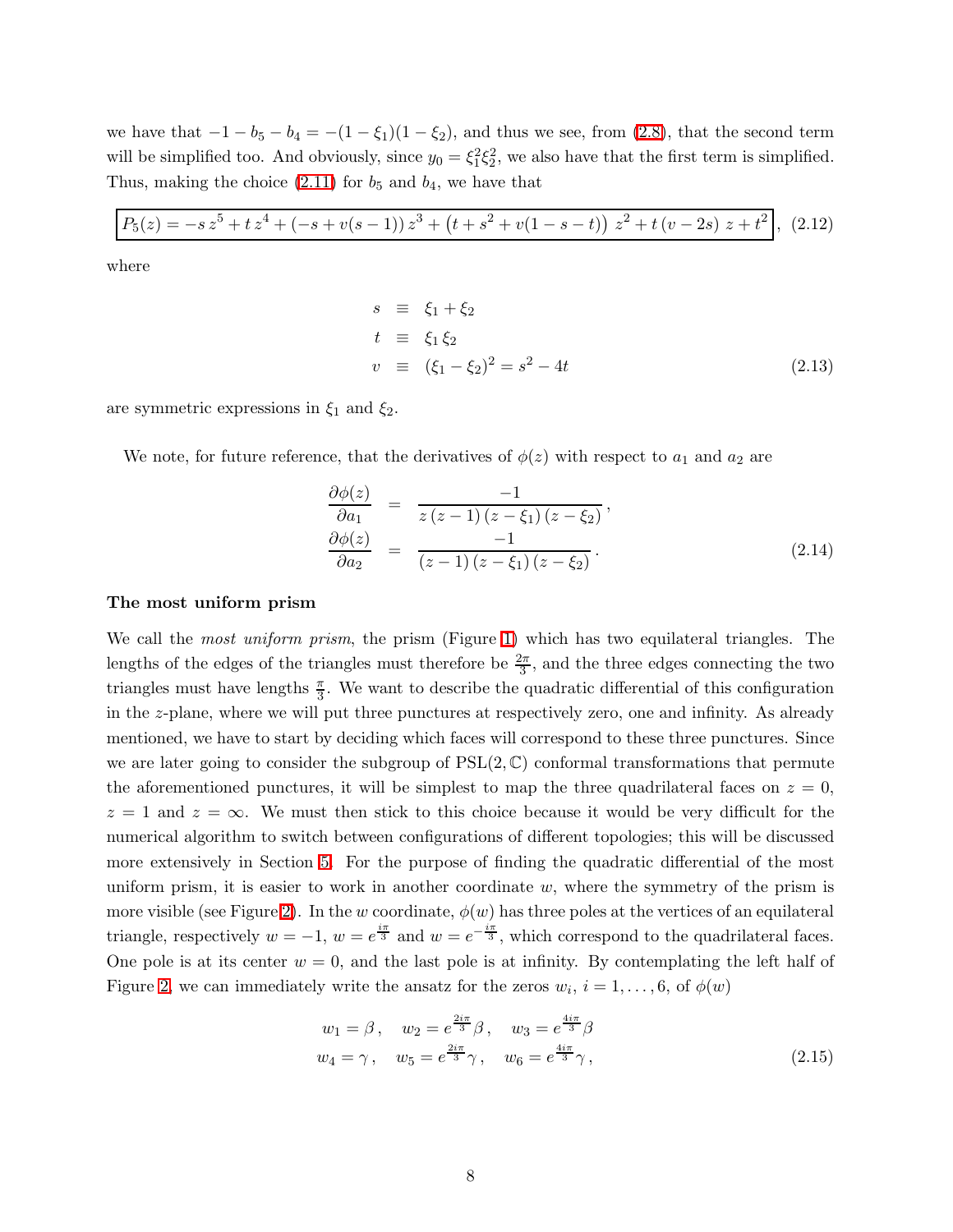

<span id="page-8-0"></span>Figure 2: The critical graph of the quadratic differential corresponding to the most uniform prism, in the w-plane where the symmetry is obvious, and in the z-plane in which the three quadrilateral punctures are at the standard points 0, 1,  $\infty$ .

where  $\beta$  and  $\gamma$  are positive real numbers and  $\gamma > \beta$ . The quadratic differential for this configuration is thus

$$
\phi(w) = \frac{-(w-\beta)(w-\gamma)(w-e^{\frac{2i\pi}{3}}\beta)(w-e^{\frac{2i\pi}{3}}\gamma)(w-e^{\frac{4i\pi}{3}}\beta)(w-e^{\frac{4i\pi}{3}}\gamma)}{w^2(w+1)^2(w-e^{\frac{i\pi}{3}})^2(w-e^{-i\frac{\pi}{3}})^2}
$$

$$
= -\frac{(w^3-\beta^3)(w^3-\gamma^3)}{w^2(w^3+1)^2}.
$$
\n(2.16)

The residue condition at  $w = -1$  and  $w = 0$  are respectively

<span id="page-8-1"></span>
$$
\frac{(\beta^3 + 1)(\gamma^3 + 1)}{9} = 1 \qquad , \qquad \beta^3 \gamma^3 = 1. \tag{2.17}
$$

The solution to the system [\(2.17\)](#page-8-1) with the constraint  $\gamma > \beta > 0$  is

$$
\beta = \left(\frac{7 - 3\sqrt{5}}{2}\right)^{\frac{1}{3}}, \quad \gamma = \left(\frac{7 + 3\sqrt{5}}{2}\right)^{\frac{1}{3}}.
$$
 (2.18)

Now we express the quadratic differential in the z coordinate. We want to map the three quadrilateral punctures to  $z = 0$ ,  $z = 1$  and  $z = \infty$ . Namely  $z = h(w)$ , where

$$
h(-1) = 0 \quad , \quad h(e^{\frac{i\pi}{3}}) = 1 \quad , \quad h(e^{-\frac{i\pi}{3}}) = \infty \,, \tag{2.19}
$$

whence

$$
z = h(w) = e^{\frac{i\pi}{3}} \frac{1+w}{w - e^{-\frac{i\pi}{3}}},
$$
\n(2.20)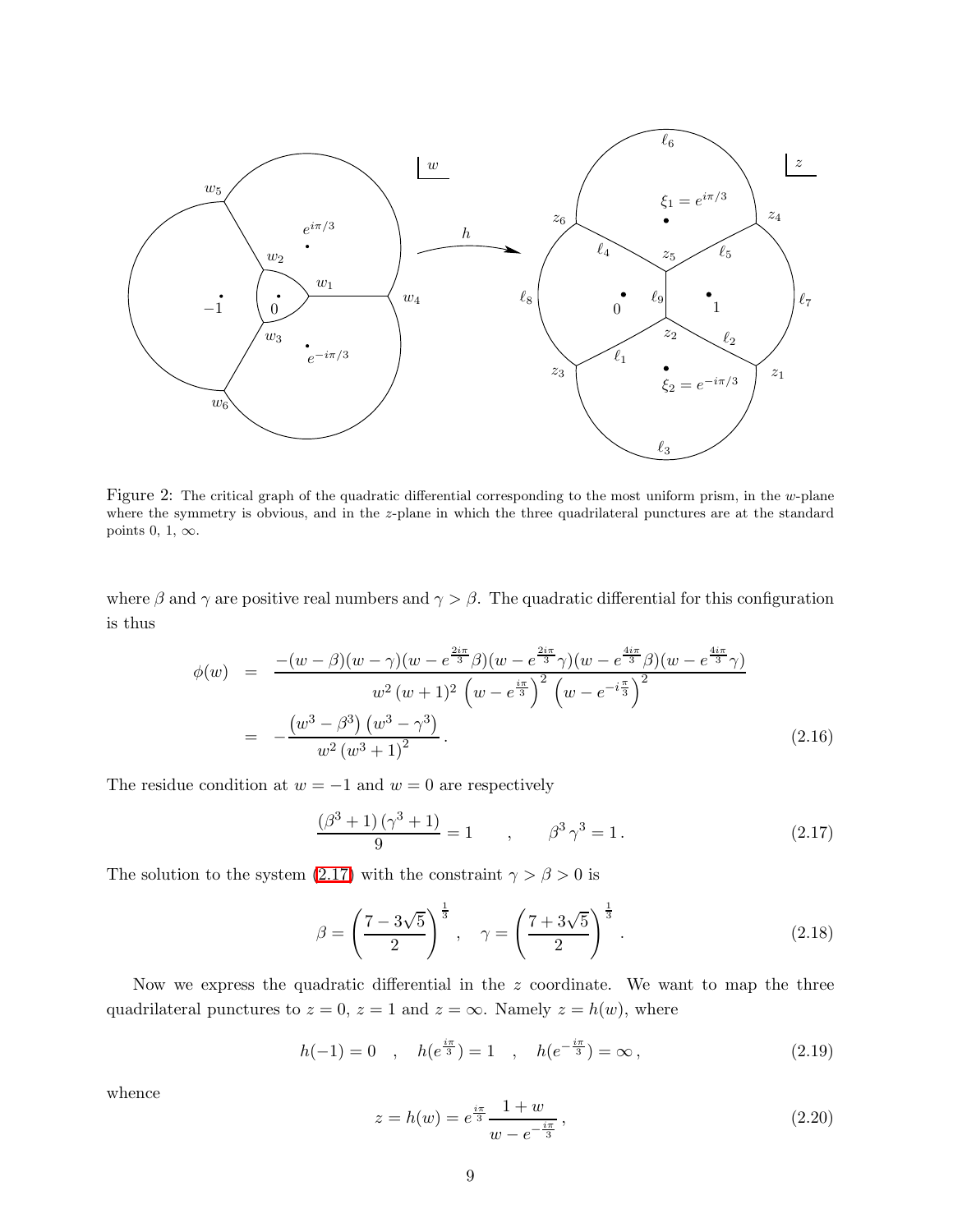which has the inverse

$$
w = h^{-1}(z) = \frac{e^{-\frac{i\pi}{3}}z + e^{\frac{i\pi}{3}}}{z - e^{\frac{i\pi}{3}}}.
$$
\n(2.21)

Remembering that

$$
\phi(z) = \phi(w) \left(\frac{dw}{dz}\right)^2, \qquad (2.22)
$$

<span id="page-9-1"></span>we find

$$
\phi(z) = -\frac{z^6 - 3z^5 + 3z^4 - z^3 + 3z^2 - 3z + 1}{z^2(z - 1)^2(z - \xi_1)^2(z - \xi_2)^2},\tag{2.23}
$$

where the poles  $\xi_1$  and  $\xi_2$  are

$$
\xi_1 = h(\infty) = e^{\frac{i\pi}{3}} \n\xi_2 = h(0) = e^{-\frac{i\pi}{3}}.
$$
\n(2.24)

Now we can easily determine the parameters  $a_1$  and  $a_2$  by comparing [\(2.4\)](#page-5-1) and [\(2.12\)](#page-7-0) with [\(2.23\)](#page-9-1). We find

$$
a_1 = a_2 = -2. \t\t(2.25)
$$

At last, the zeros of  $\phi(z)$  are given by

$$
z_i = h(w_i) \quad , \quad i = 1, \dots, 6 \,, \tag{2.26}
$$

and their positions are shown on Figure [2.](#page-8-0) It is important to know an exact quadratic differential for the numerical algorithm to start with. It will then cover all the reduced moduli space by successive deformations of this solution, each deformation being relatively small for the Newton method to converge (more on this in Section [4\)](#page-17-0).

## <span id="page-9-0"></span>3 Limits of quadratic differentials

One of the most complicated problems in the computation undertaken in this paper, is to describe the boundary of the reduced moduli space. As was already noted in [\[3\]](#page-43-2), there are two kinds of boundaries. When the length of one of the triangle edges is  $\pi$ , we are on a boundary of the first kind, corresponding to the situation in which the vertex can be built as a Feynman diagram with a propagator of zero length. There are also boundaries of the second kind, when one of the lengths  $\ell_7$ ,  $\ell_8$  or  $\ell_9$  is zero. These are internal boundaries, they connect prisms with different assignations of punctures to faces. They are not boundaries of the whole reduced moduli space, but they are boundaries of the region  $A_5$  that we will consider by keeping a fixed assignment of punctures to faces (see Section [5\)](#page-24-1). We will also need to consider intersections of boundaries, in particular when two edges have vanishing lengths. The description of the moduli space will be done in Section [5.](#page-24-1) The problem for now is that when a length vanishes, the quadratic differential has a double zero and it becomes numerically ill-conditioned. The goal of this section is precisely to deal with these limit cases. We can get rid of the numerical difficulties by some analytical work. Actually in the case of two double zeros, the Strebel differentials can be explicitly described in terms of an algebraic curve, reducing the numerical work to finding the roots of a polynomial of order six.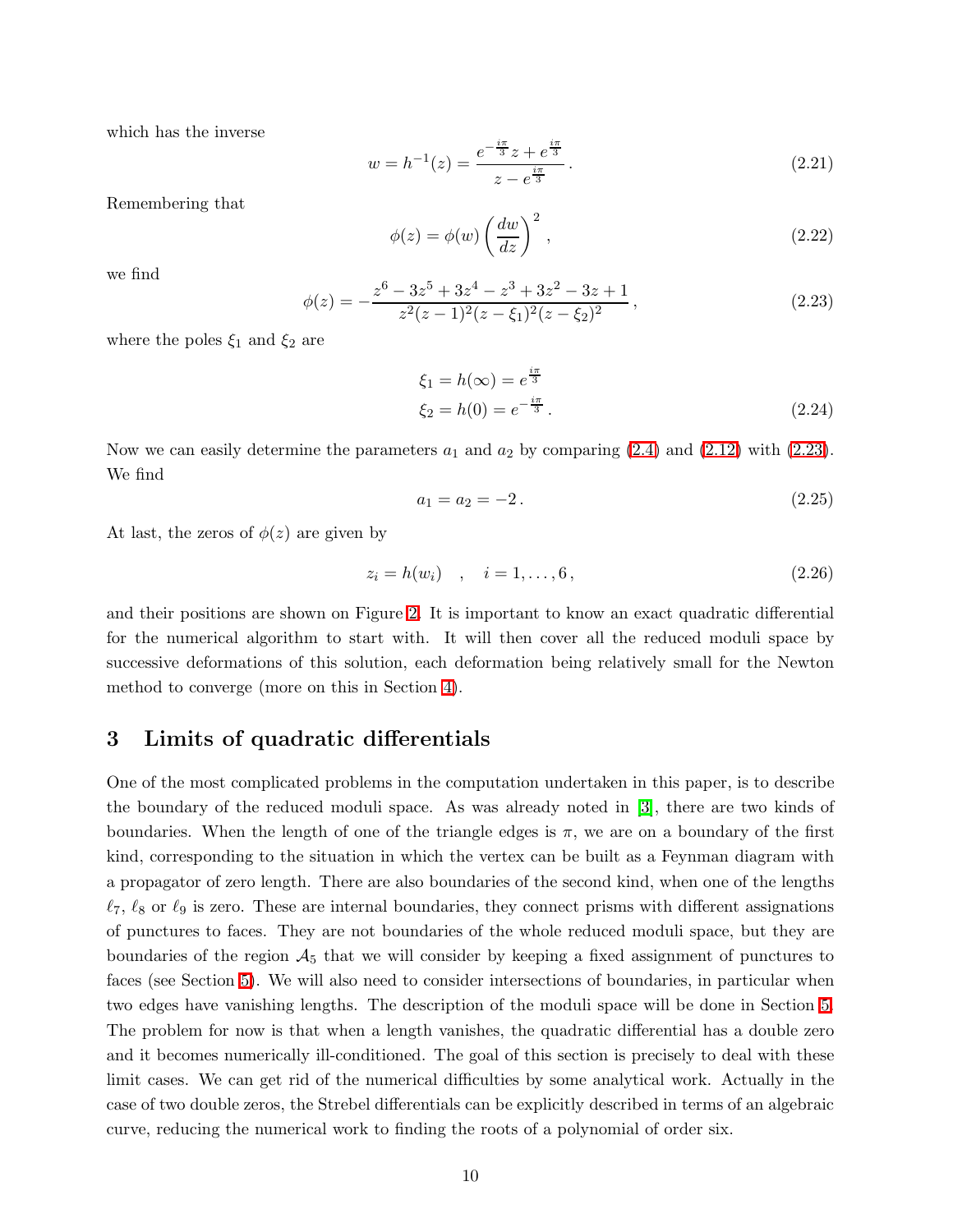### <span id="page-10-0"></span>3.1 Quadratic differentials with one double zero

#### The general case

When we compute the boundary of the reduced moduli space, we are led to consider configurations where the quadratic differential has a double zero, or in other words when an edge collapses to zero length. We have to distinguish whether the collapsed edge is an edge of a triangle or one of the three edges connecting the two triangles. In the first case we end up with a face with only two edges, and for this configuration to be in the reduced moduli space, they need to have length  $\pi$ . The remaining six lengths are constrained by four residue conditions, and we are therefore left with two real degrees of freedom. In the second case, we have eight lengths constrained by five residue conditions, which leave us three degrees of freedom. We are thus going to consider this case only as this will describe some boundaries of the reduced moduli space. Once we have fixed the topology and the labeling of zeros and edges (Figures [1](#page-4-0) and [2](#page-8-0) and Equ.[\(1.5\)](#page-5-2)) in the z coordinate, we must describe separately the cases where  $\ell_7$ ,  $\ell_8$  or  $\ell_9$  respectively, are zero. Since we have now only three real degrees of freedom we can fix  $\xi_1$  and only one real component of  $\xi_2$ , for example

$$
(\zeta|\xi_2) \equiv \text{Re}\,\zeta\,\text{Re}\,\xi_2 + \text{Im}\,\zeta\,\text{Im}\,\xi_2\,,\tag{3.1}
$$

where  $\zeta$  is a given complex number of unit norm. Once these quantities are fixed, the quadratic differentials with one double zero, satisfying the residue conditions have three real degrees of freedom, which are for example,  $\text{Re } u$ ,  $\text{Im } u$  and  $(i\zeta|\xi_2)$ , where u is the position of the double zero.

We will thus write

$$
\phi(z) = -\frac{(z-u)^2 (z^4 + P_3(z))}{z^2 (z-1)^2 (z-\xi_1)^2 (z-\xi_2)^2},\tag{3.2}
$$

where the cubic polynomial

$$
P_3(z) = c_3 z^3 + c_2 z^2 + c_1 z + c_0 \tag{3.3}
$$

<span id="page-10-1"></span>will be completely determined by the following residue conditions at the finite poles

$$
y_0 \equiv P_3(0) = \frac{\xi_1^2 \xi_2^2}{u^2}
$$
  
\n
$$
y_1 \equiv P_3(1) = \left(\frac{(1-\xi_1)(1-\xi_2)}{1-u}\right)^2 - 1
$$
  
\n
$$
y_2 \equiv P_3(\xi_1) = \left(\frac{\xi_1(\xi_1-1)(\xi_1-\xi_2)}{\xi_1-u}\right)^2 - \xi_1^4
$$
  
\n
$$
y_3 \equiv P_3(\xi_2) = \left(\frac{\xi_2(\xi_2-1)(\xi_2-\xi_1)}{\xi_2-u}\right)^2 - \xi_2^4.
$$
\n(3.4)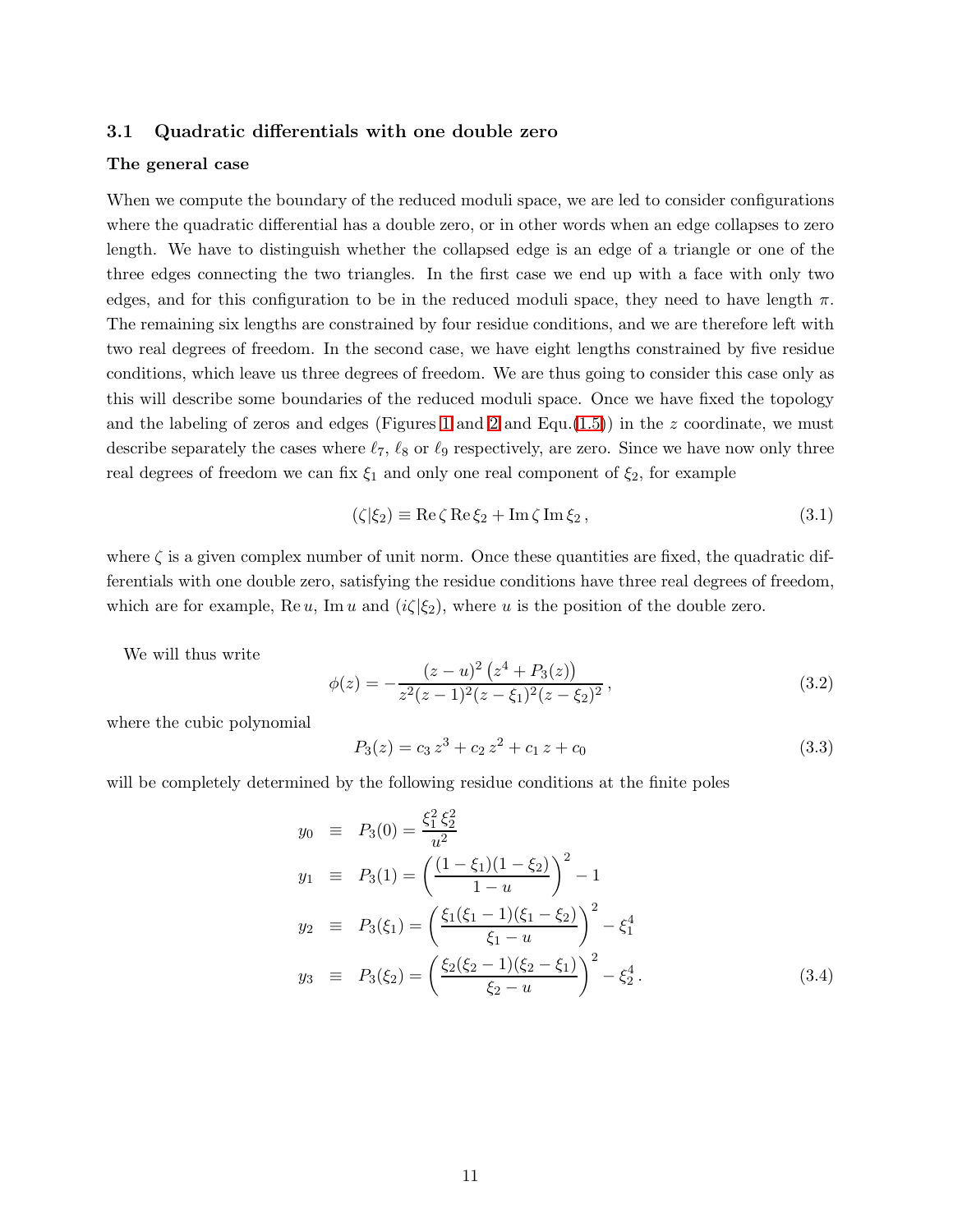The polynomial  $P_3(z)$  that satisfies [\(3.4\)](#page-10-1), can be written as in [\(2.9\)](#page-6-2). Now if we define

$$
v_0 \equiv \frac{y_0}{-\xi_1 \xi_2}
$$
  
\n
$$
v_1 \equiv \frac{y_1}{(1-\xi_1)(1-\xi_2)}
$$
  
\n
$$
v_2 \equiv \frac{y_2}{\xi_1(\xi_1 - 1)(\xi_1 - \xi_2)}
$$
  
\n
$$
v_3 \equiv \frac{y_3}{\xi_2(\xi_2 - 1)(\xi_2 - \xi_1)},
$$
\n(3.5)

we have that

$$
P_3(z) = (v_0 + v_1 + v_2 + v_3) z^3 - ((1 + s)v_0 + sv_1 + (1 + \xi_2)v_2 + (1 + \xi_1)v_3) z^2 +
$$
  
 
$$
+ ((s + t)v_0 + tv_1 + \xi_2v_2 + \xi_1v_3) z + \left(\frac{t}{u}\right)^2,
$$
 (3.6)

where again,  $s = \xi_1 + \xi_2$  and  $t = \xi_1 \xi_2$ . And the quadratic differential is completely determined once we give  $\xi_1$ ,  $\xi_2$  and u.

#### The regular pyramid

As we did for the regular configurations, we want to calculate explicitly the Strebel quadratic differentials with one double zero in the most symmetric case, a pyramid with a square base (with edges of lengths  $\frac{\pi}{2}$ ) and four triangles with edges of lengths  $\frac{\pi}{2}$ ,  $\frac{3\pi}{4}$  $\frac{3\pi}{4}$  and  $\frac{3\pi}{4}$ . Again, it is easier to solve the quadratic differential in another coordinate  $w$ , where the symmetry is obvious, and then map it to the z-plane. We will have three different mappings  $h_1$ ,  $h_2$  and  $h_3$ , whether the vanishing length is  $\ell_8$ ,  $\ell_9$  or  $\ell_7$  respectively. In the w coordinate we set the double zero  $u = 0$  and four poles around it, namely at 1,  $i, -1$  and  $-i$ . The last pole, corresponding to the base of the pyramid, is at  $w = \infty$ . By symmetry (see top of Figure [3\)](#page-12-0), we can then immediately read off the ansatz for the zeros  $w_i$ ,  $i = 1...4$  of  $\phi(w)$ , namely

$$
w_1 = \alpha e^{-\frac{i\pi}{4}}
$$
,  $w_2 = \alpha e^{-\frac{3i\pi}{4}}$ ,  $w_3 = \alpha e^{\frac{3i\pi}{4}}$ ,  $w_4 = \alpha e^{\frac{i\pi}{4}}$ , (3.7)

where  $\alpha$  is a real positive number. We have thus

$$
\phi(w) = -\frac{w^2(w^4 + \alpha^4)}{(w^4 - 1)^2}.
$$
\n(3.8)

The residue condition at the pole  $w = 1$  gives us

$$
\frac{1+\alpha^4}{16} = 1 \quad \Rightarrow \quad \alpha = (15)^{\frac{1}{4}}.
$$
 (3.9)

We now map it in the z-plane to the configuration (lower left of Figure [3\)](#page-12-0) which has  $\ell_8 = 0$ . The map is

$$
z = h_1(w) = \frac{w - 1}{w + 1}.
$$
\n(3.10)

This maps the double zero to

$$
u^{(1)} = h_1(0) = -1, \t\t(3.11)
$$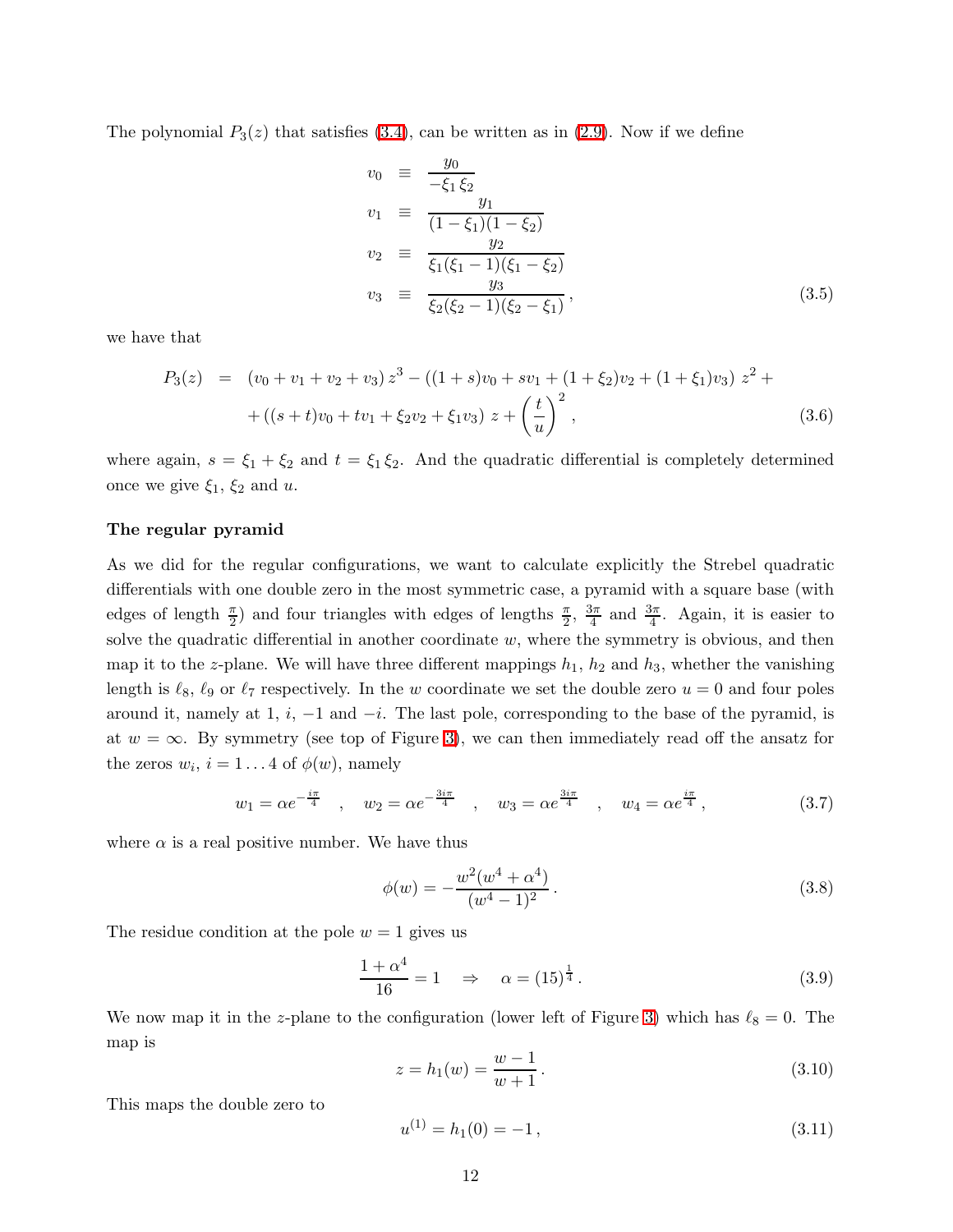

<span id="page-12-0"></span>Figure 3: The regular pyramid in the w-plane and its three mappings to the z-plane with respectively  $\ell_8 = 0$ ,  $\ell_9 = 0$ and  $\ell_7=0.$  The double zero is marked with a small circle.

and the poles are

$$
\xi_1^{(1)} = h_1(i) = i \quad , \quad \xi_2^{(1)} = h_1(-i) = -i \,. \tag{3.12}
$$

And the quadratic differential is

$$
\phi^{(1)}(z) = -\frac{(z+1)^2 (z^4 - \frac{7}{2}z^3 + 6z^2 - \frac{7}{2}z + 1)}{z^2 (z-1)^2 (z+i)^2 (z-i)^2}.
$$
\n(3.13)

For the configuration with  $\ell_9 = 0$  (lower middle of Figure [3\)](#page-12-0), we have

$$
h_2(w) = \frac{1}{2}(w+1)
$$
  
\n
$$
u^{(2)} = \frac{1}{2}
$$
  
\n
$$
\xi_1^{(2)} = \frac{1}{2}(1+i) , \quad \xi_2^{(2)} = \frac{1}{2}(1-i)
$$
  
\n
$$
\phi^{(2)}(z) = -\frac{(z-\frac{1}{2})^2 (z^4 - 2z^3 + \frac{3}{2}z^2 - \frac{1}{2}z + 1)}{z^2(z-1)^2 (z-\frac{1}{2}(1+i))^2 (z-\frac{1}{2}(1-i))^2}.
$$
\n(3.14)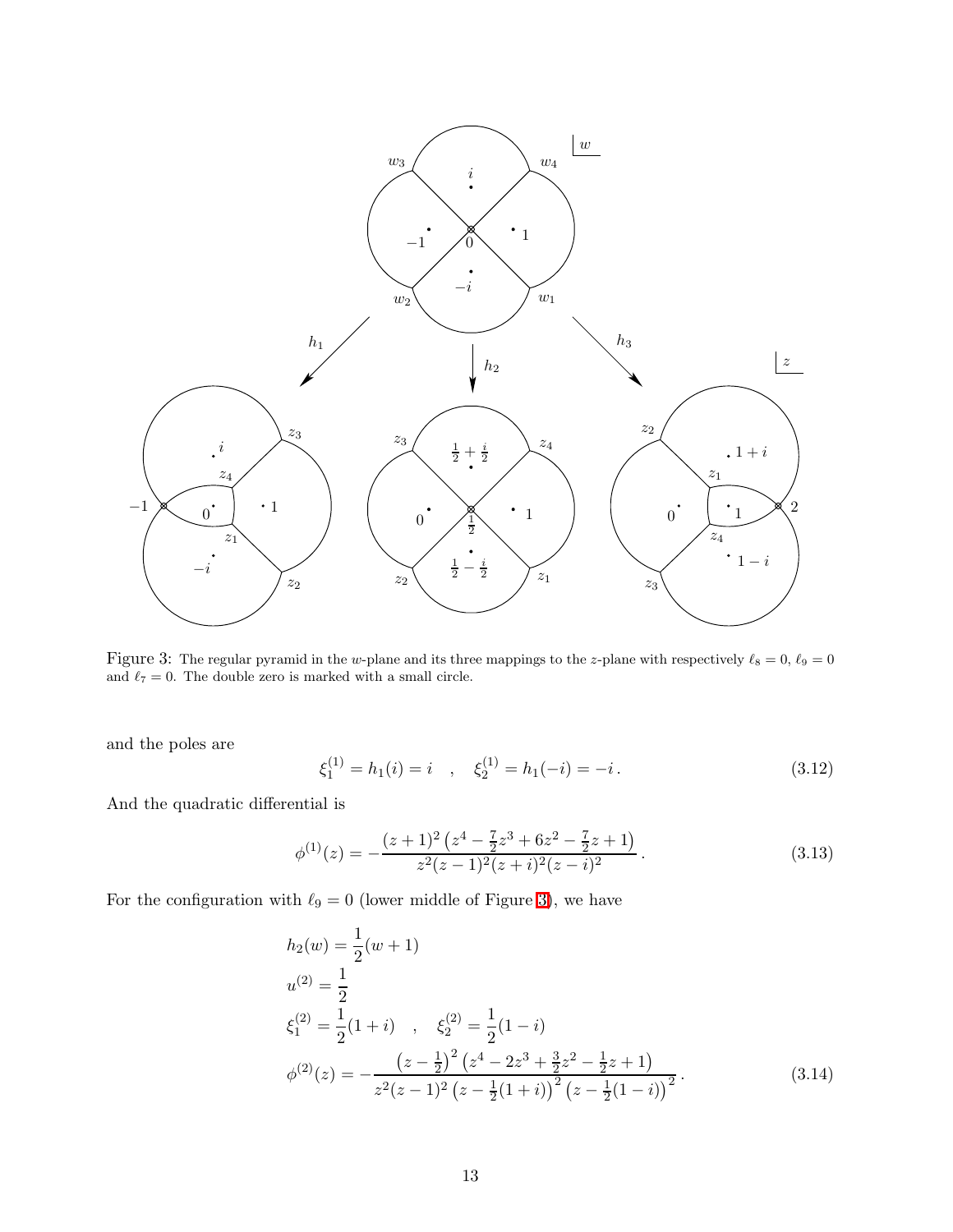And for the configuration with  $\ell_7 = 0$  (lower right of Figure [3\)](#page-12-0), we have

$$
h_3(w) = \frac{2}{w+1}
$$
  
\n
$$
u^{(3)} = 2
$$
  
\n
$$
\xi_1^{(3)} = 1 + i \quad , \quad \xi_2^{(3)} = 1 - i
$$
  
\n
$$
\phi^{(3)}(z) = -\frac{(z-2)^2 (z^4 - \frac{1}{2}z^3 + \frac{3}{2}z^2 - 2z + 1)}{z^2 (z-1)^2 (z - (1+i))^2 (z - (1-i))^2}.
$$
\n(3.15)

It is very useful to have these three exact quadratic differentials to start the Newton method when plotting the boundaries of the second kind.

#### <span id="page-13-0"></span>3.2 Quadratic differentials with two double zeros

As we will see in Section [5,](#page-24-1) it is important to be able to construct quadratic differentials with two double zeros. In the present section we will see that we can actually solve the Strebel condition in terms of an algebraic curve, i.e. everything can be done algebraically except for a root of a polynomial of order six, which must be found numerically.

From Figure [1](#page-4-0) and the lengths conditions [\(1.5\)](#page-5-2), we see that when the quadratic differential has two double zero, one face must have only two sides (which must therefore have length  $\pi$ ). It can then be further deduced that only one length is free, with value  $\ell$ . The other lengths are respectively  $\ell$ ,  $\pi - \ell$  (two edges) and  $\pi$ . We now look at the quadratic differential in the w-plane where the puncture at infinity is attached to the face with two edges, and the punctures of the other two faces which have these edges as a side are mapped to  $w = -1$  and  $w = 1$ . It is readily seen that in this coordinate, the critical graph must have the symmetry  $w \to -w$ . This is shown on Figure [4.](#page-13-1) The two remaining punctures will then be at, say,  $w = \alpha$  and  $w = -\alpha$ . The two



<span id="page-13-1"></span>Figure 4: The configuration with two double zeros in the w-plane with the particular value  $\ell = 0.8$ . The length of each edge is shown.

double zeros are at  $w = u$  and  $w = -u$ , and the two simple zeros are at  $w = b$  and  $w = -b$ . Given the length  $\ell$ , we want to determine the three complex numbers  $\alpha$ , u and b.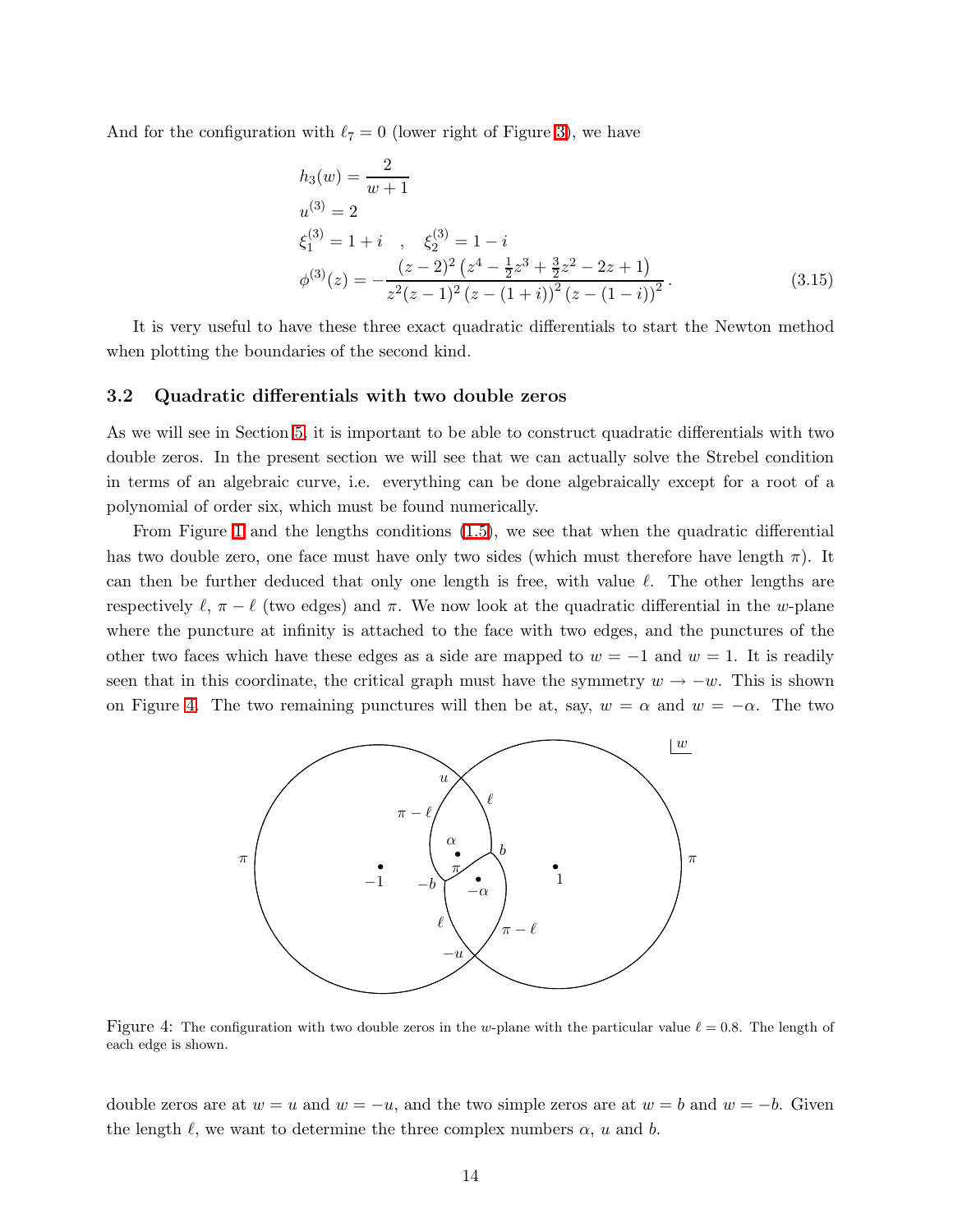The quadratic differential  $\varphi = \phi(w)(dw)^2$  for this configuration is

$$
\phi(w) = -\frac{(w-u)^2 (w+u)^2 (w-b) (w+b)}{(w-1)^2 (w+1)^2 (w-\alpha)^2 (w+\alpha)^2} = -\frac{(w^2-u^2)^2 (w^2-b^2)}{(w^2-1)^2 (w^2-\alpha^2)^2}.
$$
\n(3.16)

The residue condition at infinity is automatically satisfied by the expression [\(3.16\)](#page-14-0), and by symmetry the residue condition at  $w = -1$  is the same as for  $w = 1$ , and the condition at  $w = -\alpha$  is the same as the one at  $w = \alpha$ . We thus have only two independent residue conditions, at  $w = 1$ and  $w = \alpha$  respectively, which read

<span id="page-14-2"></span><span id="page-14-0"></span>
$$
\frac{(1-u^2)^2 (1-b^2)}{4 (1-\alpha^2)^2} = 1
$$
\n(3.17)

$$
\frac{(\alpha^2 - u^2)^2 (\alpha^2 - b^2)}{4 \alpha^2 (1 - \alpha^2)^2} = 1.
$$
\n(3.18)

We are now going to solve the Strebel condition. For this, we need to write that the complex lengths between any two zeros are real. By symmetry, this is automatically satisfied if one length, say the length between  $b$  and  $u$ , is real. We therefore impose

$$
\ell \equiv \ell(b, u) \in \mathbb{R},\tag{3.19}
$$

<span id="page-14-1"></span>where

$$
\ell(b, u) = \int_b^u \frac{(w^2 - u^2)\sqrt{b^2 - w^2}}{(1 - w^2)(w^2 - \alpha^2)} dw.
$$
\n(3.20)

And in total we have two complex equations and one real equation to determine six real parameters, we thus have one free real parameter for the configurations with two double zeros. We take this parameter to be  $\ell \in [0, \pi/2]$ . The other values  $\ell \in [\pi/2, \pi]$  are trivially related to the first case by complex conjugation.

The integral in [\(3.20\)](#page-14-1) can be calculated by doing the substitution  $y = \sqrt{1 - \frac{b^2}{w^2}}$ , whereby

$$
\int \frac{(w^2 - u^2)\sqrt{b^2 - w^2}}{(1 - w^2)(w^2 - \alpha^2)} dw = -i \left(\frac{bu}{\alpha}\right)^2 \int \frac{y^2 \left(y^2 - \left(1 - \frac{b^2}{u^2}\right)\right)}{(y^2 - \left(1 - b^2)\right)\left(y^2 - \left(1 - \frac{b^2}{\alpha^2}\right)\right)} dy
$$
  
\n
$$
= i \int \left(\frac{1}{y^2 - 1} - 2\frac{\sqrt{1 - b^2}}{y^2 - \left(1 - b^2\right)} + 2\frac{\sqrt{1 - \frac{b^2}{\alpha^2}}}{y^2 - \left(1 - \frac{b^2}{\alpha^2}\right)}\right) dy
$$
  
\n
$$
= \frac{i}{2} \ln \left( \frac{\left(\sqrt{1 - \frac{b^2}{w^2}} - 1\right)\left(\sqrt{1 - \frac{b^2}{w^2}} + \sqrt{1 - b^2}\right)^2 \left(\sqrt{1 - \frac{b^2}{w^2}} - \sqrt{1 - \frac{b^2}{\alpha^2}}\right)^2}{\left(\sqrt{1 - \frac{b^2}{w^2}} + \sqrt{1 - b^2}\right)^2 \left(\sqrt{1 - \frac{b^2}{w^2}} + \sqrt{1 - \frac{b^2}{\alpha^2}}\right)^2} \right).
$$
 (3.21)

To go from the first to the second line we have made use of the residue conditions [\(3.17\)](#page-14-2) and [\(3.18\)](#page-14-2). So the length between  $b$  and  $u$  is

$$
\ell = \frac{\pi}{2} + \frac{i}{2} \ln \left( \frac{\left(\sqrt{1 - \frac{b^2}{u^2}} - 1\right) \left(\sqrt{1 - \frac{b^2}{u^2}} + \sqrt{1 - b^2}\right)^2 \left(\sqrt{1 - \frac{b^2}{u^2}} - \sqrt{1 - \frac{b^2}{\alpha^2}}\right)^2}{\left(\sqrt{1 - \frac{b^2}{u^2}} + 1\right) \left(\sqrt{1 - \frac{b^2}{u^2}} - \sqrt{1 - b^2}\right)^2 \left(\sqrt{1 - \frac{b^2}{u^2}} + \sqrt{1 - \frac{b^2}{\alpha^2}}\right)^2} \right).
$$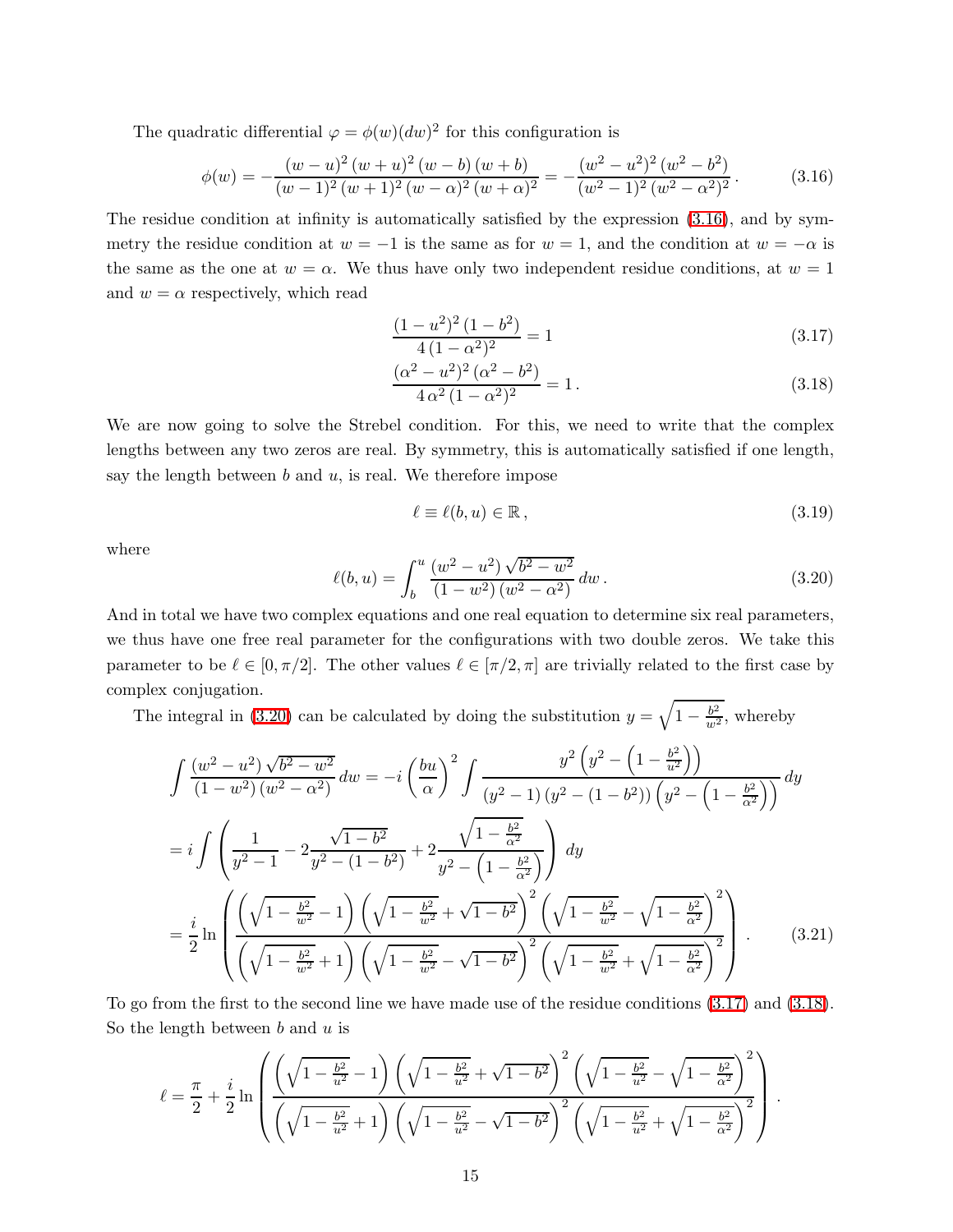It is natural to make the definitions

<span id="page-15-1"></span>
$$
s \equiv \sqrt{1 - \frac{b^2}{u^2}} \quad , \qquad t \equiv \sqrt{1 - b^2} \quad , \qquad v \equiv \sqrt{1 - \frac{b^2}{\alpha^2}} \,. \tag{3.22}
$$

<span id="page-15-3"></span>We thus have

$$
\frac{(s-1)(s+t)^2(s-v)^2}{(s+1)(s-t)^2(s+v)^2} = e^{i(\pi-2\ell)}.
$$
\n(3.23)

We note that the equations  $(3.17)$  and  $(3.18)$  give us a simple relation between t and v

<span id="page-15-0"></span>
$$
t - v = -\frac{1}{2}tv.
$$
\n(3.24)

It will be convenient to define

<span id="page-15-2"></span>
$$
T \equiv tv. \tag{3.25}
$$

The following identities follow directly from [\(3.24\)](#page-15-0)

<span id="page-15-4"></span>
$$
t = \sqrt{\frac{T^2}{16} + T} - \frac{T}{4} \quad , \qquad v = \sqrt{\frac{T^2}{16} + T} + \frac{T}{4} \,. \tag{3.26}
$$

We also have from [\(3.17\)](#page-14-2), [\(3.22\)](#page-15-1) and [\(3.26\)](#page-15-2)

$$
s^2 = -\frac{3T(T-4)}{4(1+T)},
$$
\n(3.27)

<span id="page-15-6"></span>and

$$
u = \frac{ib}{\sqrt{s^2 - 1}} \quad , \qquad \alpha = \frac{ib}{\sqrt{v^2 - 1}} \,. \tag{3.28}
$$

Let us now rewrite  $(3.23)$  as a polynomial equation in s, whose coefficients are expressed in terms of T and  $\ell$  with the help of  $(3.26)$ 

$$
-i\cot(\ell)s^5 - (1+T)s^4 - i\cot(\ell)\left(\frac{T^2}{4} - T\right)s^3 + \left(\frac{3}{4}T^2 + 2T\right) - T^2 = 0.
$$
 (3.29)

Using [\(3.27\)](#page-15-4) this becomes

<span id="page-15-5"></span>
$$
s = -\frac{i}{3}\tan(\ell)\frac{18(T+1)\left(T - \frac{16}{9}\right)}{(T-4)^2}
$$
\n(3.30)

Squaring and using again  $(3.27)$ , we finally get a polynomial equation for  $T$ .

$$
P_{\ell}(T) \equiv -\cot^2(\ell) T(T-4)^5 + 48(T+1)^3 \left(T - \frac{16}{9}\right)^2 = 0.
$$
 (3.31)

We immediately see the solutions of this equation for the particular values  $\ell = \pi/2$  and  $\ell \to 0$ . Namely  $T = 16/9$  and  $T = 4$  respectively. For generic  $\ell$ , this equation must be solved numerically, following the branch  $T(\ell = \pi/2) = 16/9$ .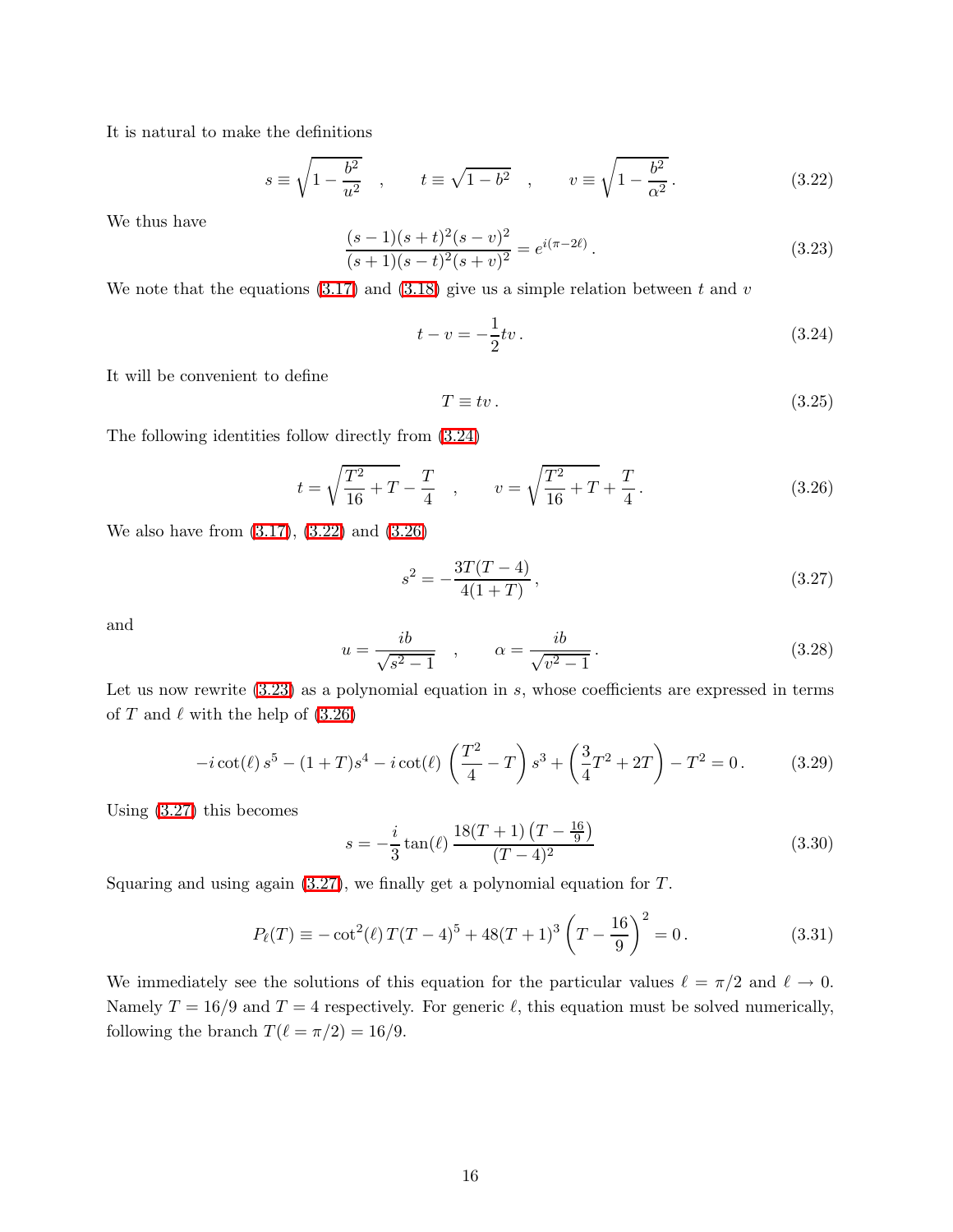We would like to characterize precisely the branch of the solution of  $(3.31)$  that we must choose. We start by showing that the branches cross only at the points  $T = \frac{16}{9}$  and  $T = 4$ . Branches cross at multiple zeros, when  $P_{\ell}(T)$  and  $P'_{\ell}(T)$  vanish simultaneously. We have

$$
P'_{\ell}(T) = (3T - 2) \left( -2 \cot^2(\ell) (T - 4)^4 + \frac{5}{3} 48(T + 1)^2 \left( T - \frac{16}{9} \right) \right). \tag{3.32}
$$

We define

$$
A \equiv -\cot^2(\ell)(T-4)^4 \qquad , \qquad B \equiv 48(T+1)^2 \left(T - \frac{16}{9}\right) , \tag{3.33}
$$

so that we have the system

$$
0 = P_{\ell}(T) = T(T - 4) A + (T + 1) \left( T - \frac{16}{9} \right) B \tag{3.34}
$$

$$
0 = P'_{\ell}(T) = (3T - 2) \left( 2A + \frac{5}{3} B \right).
$$
 (3.35)

Let us look at the second equation. If  $T=\frac{2}{3}$  $\frac{2}{3}$ , [\(3.31\)](#page-15-5) tells us that  $\cot^2(\ell) = -1$ . If  $T \neq \frac{2}{3}$  $\frac{2}{3}$ , we must have  $B = -\frac{6}{5}A$ , and the first equation tells us that either  $T = \frac{2}{3}$  $\frac{2}{3}$  or  $T = -16$ . In both of these cases we see from [\(3.31\)](#page-15-5), that  $\cot^2(\ell) = -1$ . We have thus shown that the branches do not cross when  $\ell \in (0, \frac{\pi}{2})$  $\frac{\pi}{2}$ ). From this fact we can completely derive the topology of the branch diagram (by which we mean the locus in the T-plane formed by all roots of  $P_{\ell}(T)$  for all  $\ell \in [0, \frac{\pi}{2}]$  $\frac{\pi}{2}]$ ). Since the polynomial  $P_{\ell}(T)$  is real, the branch diagram must be symmetric under complex conjugation. Five branches must start (at  $\ell = 0$ ) from  $T = 4$  and one must start from  $T = 0$ , whereas three branches end (when  $\ell = \frac{\pi}{2}$  $(\frac{\pi}{2})$  at  $T = -1$  and two must end at  $T = \frac{16}{9}$  $\frac{16}{9}$ . Also when  $\ell \to \frac{\pi}{2}$ ,  $\cot^2(\ell)$  tends to zero and we have a solution

<span id="page-16-0"></span>
$$
T \approx \frac{48}{\cot^2(\ell)} \to +\infty \,,
$$

and therefore one branch must end at  $+\infty$ . It is then clear that the only topology compatible with all these observations is the one shown on Figure [5.](#page-17-1) The branch corresponding to the conventions of Figure [4](#page-13-1) is the one drawn with a bold line. It can be characterized by the fact that it belongs to the rectangle  $\frac{16}{9} \leq \text{Re } T \leq 4$  and  $-0.6 \leq \text{Im } T \leq 0$ . We will thus define the function  $T(\ell)$  by

$$
T(\ell) \text{ is the unique solution of} \begin{cases} -\cot^2(\ell) T(T-4)^5 + 48(T+1)^3 \left(T - \frac{16}{9}\right)^2 = 0\\ \frac{16}{9} \le \text{Re}\,T \le 4\\ -0.6 \le \text{Im}\,T \le 0 \end{cases} \tag{3.36}
$$

From [\(3.22\)](#page-15-1), [\(3.26\)](#page-15-2) and [\(3.28\)](#page-15-6), we can write the expressions of  $b(\ell)$ ,  $u(\ell)$  and  $\alpha(\ell)$  in terms of  $T(\ell)$ . The only one we will need is  $\alpha(\ell)$ 

<span id="page-16-1"></span>
$$
\alpha(\ell) = i \frac{1 - \frac{T(\ell)^2}{8} - T(\ell) + \frac{T(\ell)}{2} \sqrt{\frac{T(\ell)^2}{16} + T(\ell)}}{\sqrt{2T(\ell) - 1 - \frac{3}{4}T(\ell)^2}}.
$$
\n(3.37)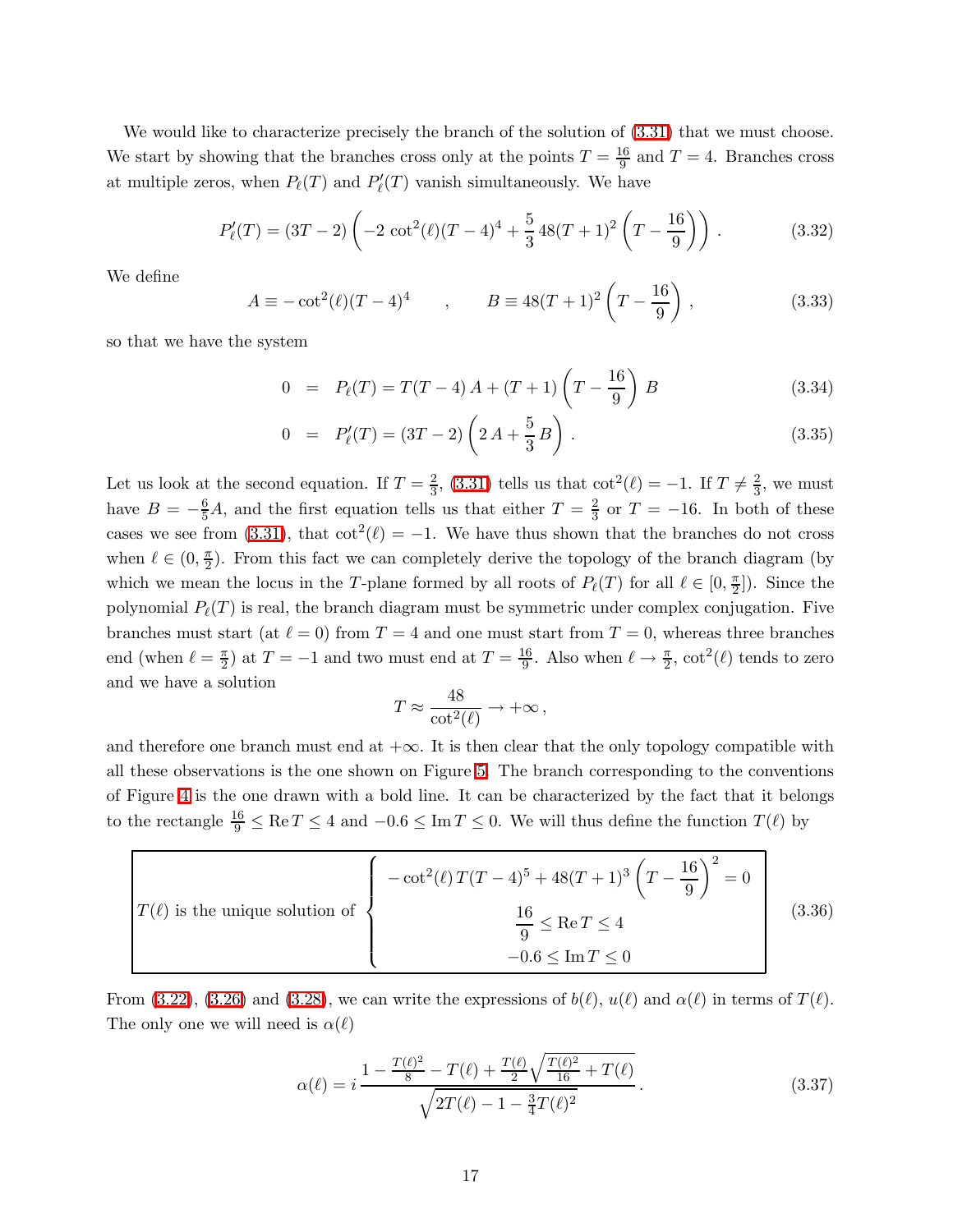

<span id="page-17-1"></span>Figure 5: The branch structure of Equ.[\(3.31\)](#page-15-5). The branch chosen is the bold one.

This expression will be useful later do describe the boundary of the projection of the reduced moduli space on the  $\xi_1$ -plane. We already note the special values

<span id="page-17-2"></span>
$$
\alpha(0) = 2 - \sqrt{5} \quad , \qquad \alpha(\pi/2) = \frac{27}{32\sqrt{6} + 19\sqrt{15}} i \,. \tag{3.38}
$$

# <span id="page-17-0"></span>4 Solving a quadratic differential numerically

We now want to describe the numerical algorithm to solve a quadratic differential. We will focus on the regular quadratic differentials, but the techniques can be applied, with only trivial modifications, to quadratic differentials with one double zero. We will then recall how to compute the mapping radii, and we'll shortly discuss how we compute derivatives with respect to  $\xi_i$  and  $\bar{\xi}_i$ .

The central problem is to find, for given poles  $\xi_1$  and  $\xi_2$ , the quadratic differential (i.e. its parameters  $a_1$  and  $a_2$ ) that satisfies the Strebel condition. In other words its critical graph must close, with its zeros being linked with horizontal trajectories. We remind that horizontal trajectories are defined by the condition  $\phi(z)(dz)^2 > 0$ , so the Strebel condition is equivalent to the condition that all the complex lengths between zeros,  $z_i$  and  $z_f$ , are real.

Im 
$$
\ell(z_i, z_f) = \text{Im} \int_{z_i}^{z_f} \sqrt{\phi(z)} dz = 0
$$
,  $i, f = 1, ..., 6$ . (4.1)

We have nine lengths (see Figure [2\)](#page-8-0) constrained by the five residue conditions; this leaves us four independent lengths, which we can choose as  $\ell_6$ ,  $\ell_4$ ,  $\ell_9$  and  $\ell_2$  (as labeled on Figure [2\)](#page-8-0). We thus have to solve a system of four real equations of four real unknowns

$$
\mathbf{f}(\mathbf{x}) = 0,\tag{4.2}
$$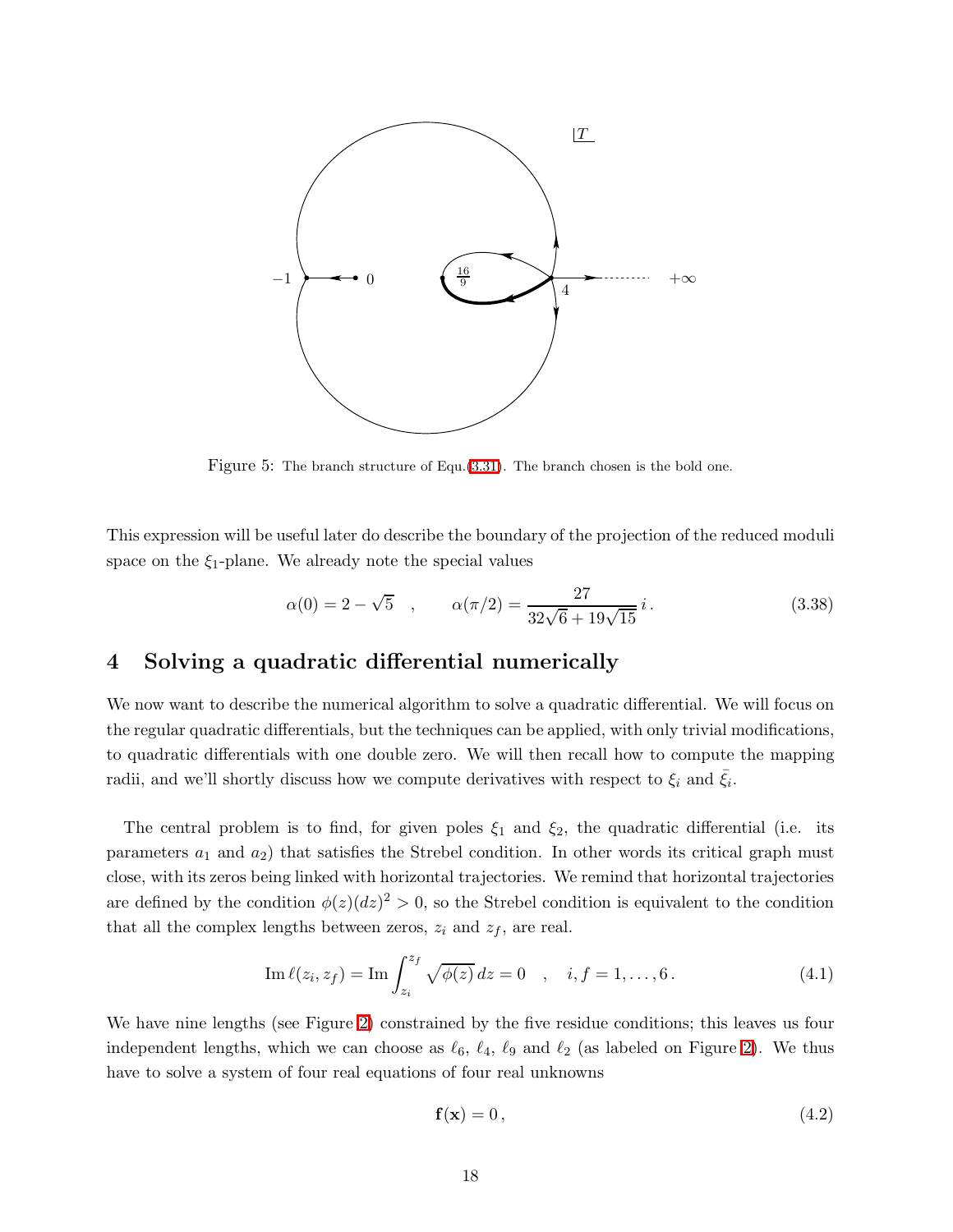with  $\mathbf{f} = (\text{Im } \ell_6, \text{Im } \ell_4, \text{Im } \ell_9, \text{Im } \ell_2)^T$  and  $\mathbf{x} = (\text{Re } a_1, \text{Im } a_1, \text{Re } a_2, \text{Im } a_2)^T$ . We use Newton's method

$$
\mathbf{x}_{i+1} = \mathbf{x}_i - \left(\frac{\partial \mathbf{f}}{\partial \mathbf{x}}\right)^{-1} \cdot \mathbf{f}(\mathbf{x}_i),
$$
\n(4.3)

which converges when the initial guess  $x_0$  is not too far from the solution. The Jacobian  $\partial f/\partial x$ can be expressed in terms of derivatives with respect to  $a_i$ 

$$
\frac{\partial \mathbf{f}}{\partial \mathbf{x}} = \begin{pmatrix} \text{Im} \, \partial_{a_1} \ell_6 & \text{Re} \, \partial_{a_1} \ell_6 & \text{Im} \, \partial_{a_2} \ell_6 & \text{Re} \, \partial_{a_2} \ell_6 \\ \text{Im} \, \partial_{a_1} \ell_4 & \text{Re} \, \partial_{a_1} \ell_4 & \text{Im} \, \partial_{a_2} \ell_4 & \text{Re} \, \partial_{a_2} \ell_4 \\ \text{Im} \, \partial_{a_1} \ell_9 & \text{Re} \, \partial_{a_1} \ell_9 & \text{Im} \, \partial_{a_2} \ell_9 & \text{Re} \, \partial_{a_2} \ell_9 \\ \text{Im} \, \partial_{a_1} \ell_2 & \text{Re} \, \partial_{a_1} \ell_2 & \text{Im} \, \partial_{a_2} \ell_2 & \text{Re} \, \partial_{a_2} \ell_2 \end{pmatrix} \tag{4.4}
$$

We continue this section by explaining how to accurately compute numerically the complex lengths and their derivatives with respect to  $a_i$ . And we will continue by describing the computation of the mapping radii, and of the derivatives of  $a_i$  with respect to  $\xi_i$  and  $\xi_i$ .

### <span id="page-18-0"></span>4.1 The complex lengths

The quintic numerical computation turns out to be very much harder than the quartic. In the quartic computation [\[7\]](#page-43-6), there were two weaknesses which had negligible consequences. First it was hard to tell if the path of integration (which was chosen to be a straight line) was going on the right side of the poles, hence a possible ambiguity of  $2\pi n$  in the length. Combined with the sign ambiguity of the square root, there was a potential problem when the length was nearly  $\pi$ . Although we could go around this ambiguity in the quartic case, for the quintic calculation it would be catastrophic. Second, we used the coded "continuous square root", which remembers its last evaluation and tries to detect if the branch cut has been crossed between the last two evaluations. Again this is not good enough in the quintic case; we would inevitably encounter situations when the continuous square root fails to detect a branch cut, again with catastrophic consequences.

To solve the first problem, we make a conjecture based on observation that the integration path between two zeros  $z_i$  and  $z_f$  along the critical trajectory C that connects them, can be continuously deformed to the path shown on Figure [6,](#page-19-0)  $z_i$  to  $p_j$  to  $z_f$  without crossing any pole (other than  $p_j$ ). Here  $p_j$  is a pole such that the zeros  $z_i$  and  $z_f$  are on the boundary of its ring domain.

<span id="page-18-1"></span>
$$
\ell(z_i, z_f) = \int_C \sqrt{\phi(z)} dz = \int_{z_i}^{z_1} \sqrt{\phi(z)} dz + \int_S \sqrt{\phi(z)} dz + \int_{z_2}^{z_f} \sqrt{\phi(z)} dz.
$$

For numerical reasons that will become clear in a while, we split the integrals along the straight lines in two, by setting  $m_1 = \frac{1}{2}(z_i + p_j)$  and  $m_2 = \frac{1}{2}(z_f + p_j)$ , and writing

$$
\ell(z_i, z_f) = \int_{z_i}^{m_1} \sqrt{\phi(z)} \, dz + \int_{m_1}^{z_1} \sqrt{\phi(z)} \, dz + \int_S \sqrt{\phi(z)} \, dz + \int_{z_2}^{m_2} \sqrt{\phi(z)} \, dz + \int_{m_2}^{z_f} \sqrt{\phi(z)} \, dz. \tag{4.5}
$$

Now we subtract the poles at  $z = p_j$  in the integrals from  $m_k$  to  $z_k$ , and put them back together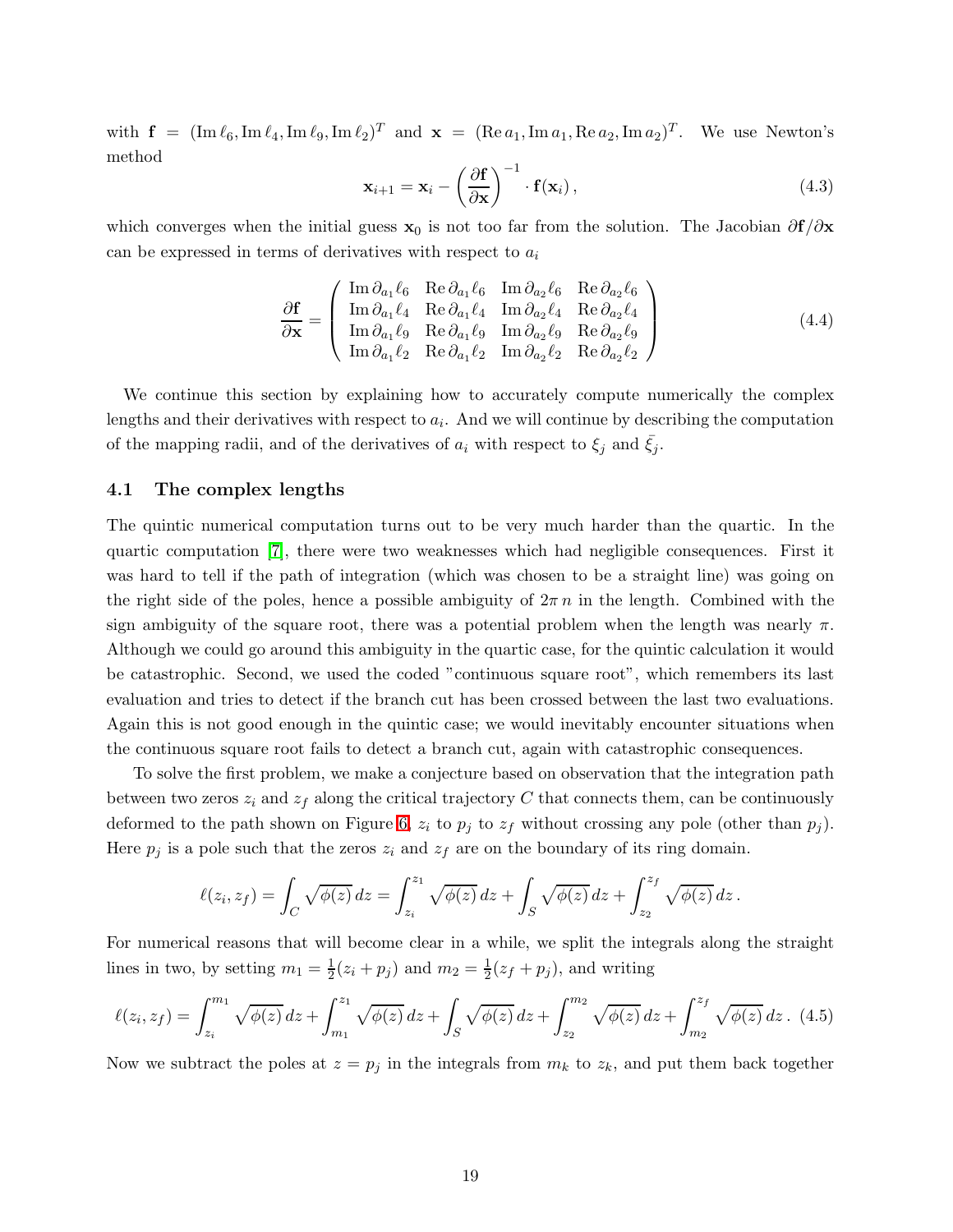

<span id="page-19-0"></span>Figure 6: The critical trajectory C can always be deformed continuously to the contour integration shown with solid lines.

<span id="page-19-3"></span>with the integral over S, and we take the limit  $z_1, z_2 \rightarrow p_j$ .

$$
\ell(z_i, z_f) = \int_{z_i}^{m_1} \sqrt{\phi(z)} dz - \int_{z_f}^{m_2} \sqrt{\phi(z)} dz \n+ \int_{m_1}^{p_j} \left( \sqrt{\phi(z)} - \frac{r}{z - p_j} \right) dz - \int_{m_2}^{p_j} \left( \sqrt{\phi(z)} - \frac{r}{z - p_j} \right) dz \n+ \lim_{\substack{z_1, z_2 \to p_j \\ |z_1 - p_j| = |z_2 - p_j|}} \left( \int_S \sqrt{\phi(z)} dz + r \int_{m_1}^{z_1} \frac{1}{z - p_j} dz - r \int_{m_2}^{z_2} \frac{1}{z - p_j} dz \right), \quad (4.6)
$$

where  $r = \pm i$  is the residue of  $\sqrt{\phi(z)}$  at  $z = p_j$ . It is now time to define  $\sqrt{\phi(z)}$ . We want it to be continuous on the integration path, in other words, we don't want to cross any branch cut. The idea is to calculate the intersection of the integration path with the branch cut of the conventional square root, and then change the sign according to the number  $n(z)$  of branch points that were crossed. Since  $\phi(z)$  is given by an expression of the form

$$
\phi(z) = \frac{-P(z)}{D(z)^2},\tag{4.7}
$$

<span id="page-19-1"></span>we write

$$
\sqrt{\phi(z)} \equiv \frac{\sqrt{-\eta^2 P(z)}}{\eta D(z)} (-1)^{n(z)},
$$
\n(4.8)

where the square root on the right hand side is the conventional square root with branch cut the negative real axis. We ignore  $\eta$  for now and focus on  $n(z)$ . When  $z_0$  is on the integration path, say  $[z_i, p_j]$ , we define  $n(z_0)$  to be the number of times that the conventional square root  $\sqrt{-\eta^2 P(y)}$ crosses its branch cut when  $y \in [z_0, p_j]$ , In particular  $n(p_j) = 0$ . We start by parameterizing the path with  $t \in [-1, 1]$ 

$$
z(t) = \frac{p_j - z_i}{2}t + \frac{p_j + z_i}{2} \equiv az + b,\tag{4.9}
$$

 $n(z_0)$  is then given by the number of solutions  $t_i$  of the equation

<span id="page-19-2"></span>
$$
\operatorname{Im}\left(-\eta^{2}P(z(t_{i}))\right) = 0, \qquad (4.10)
$$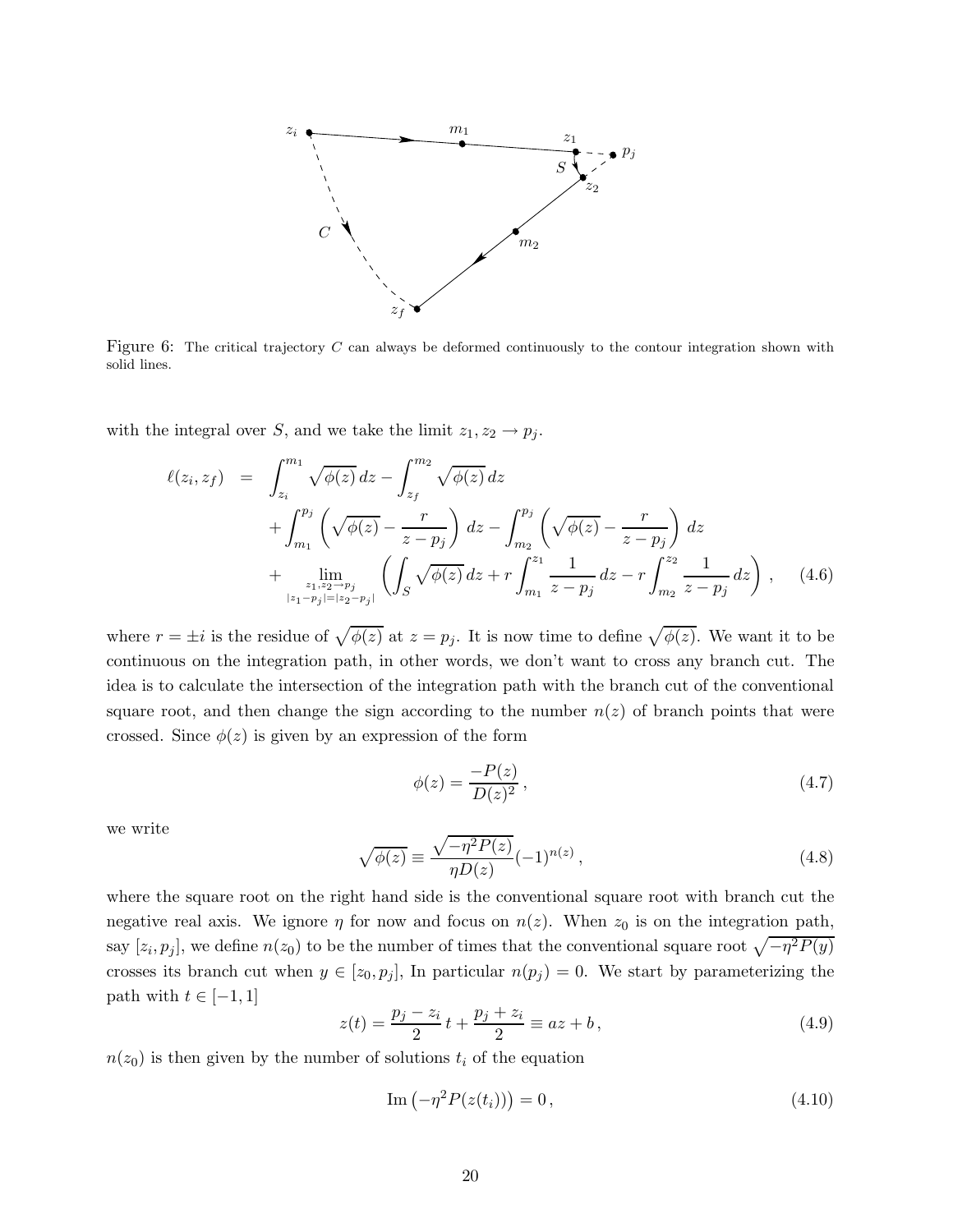satisfying the conditions

$$
\operatorname{Re}\left(-\eta^{2}P(z(t_{i}))\right) < 0 \qquad \text{and} \qquad t_{0} < t_{i} < 1 \,, \tag{4.11}
$$

where  $z(t_0) = z_0$ . It is then clear that [\(4.8\)](#page-19-1) will be continuous. Let us now look at the complex number  $\eta$  in [\(4.8\)](#page-19-1). We want to choose it in such a way that the residue of  $\sqrt{\phi(z)}$  at  $z = p_j$ , which is  $\pm i$ , takes the negative sign. Remembering that the "residues" of  $\phi(z)$  at the poles are  $-1$ , we see that  $P(p_j) = \prod_{i \neq j} (p_j - p_i)^2 = (D'(p_j))^2$ . We thus require that  $\eta$  satisfies

$$
\frac{\sqrt{-(\eta D'(p_j))^2}}{\eta D'(p_j)} = -i, \qquad (4.12)
$$

which is the case if

Im 
$$
(\eta D'(p_j)) > 0
$$
 or  $(Im (\eta D'(p_j)) = 0$  and Re  $(\eta D'(p_j)) < 0$ . (4.13)

We will therefore take (demanding also that  $\eta$  has unit norm)

<span id="page-20-2"></span>
$$
\eta = i \frac{|D'(p_j)|}{D'(p_j)} e^{i\theta},\qquad(4.14)
$$

where  $\theta \in \left(-\frac{\pi}{2}\right)$  $\frac{\pi}{2}, \frac{\pi}{2}$  $\frac{\pi}{2}$ ) can be chosen arbitrarily, as long as as it is not zero. Indeed if  $\theta = 0$ , we would have  $-\eta^2 P(p_j) > 0$ , and [\(4.10\)](#page-19-2) would have the solution  $t = 1$ . This must be avoided because, due to numerical uncertainties, we would find a solution  $t = 1 \pm \epsilon$  and it would be hard to decide whether to count it in  $n(z)$  or not. If  $\theta \neq 0$ , we avoid this problem.

We can now continue the computation [\(4.6\)](#page-19-3) by setting  $r = -i$ . In the limit considered, the integral over the arc of circle  $S$  is just a bit of the residue, namely

<span id="page-20-0"></span>
$$
\int_{S} \sqrt{\phi(z)} dz = \alpha i(-i) = \alpha , \qquad (4.15)
$$

where  $\alpha$  is the angle at the tip  $p_j$  of the triangle  $z_i p_j z_f$ . We thus have

$$
\int_{S} \sqrt{\phi(z)} dz = \arg^* \frac{z_f - p_j}{z_i - p_j},\tag{4.16}
$$

<span id="page-20-1"></span>where  $\arg^*$  is the argument function with range  $[0, 2\pi)$ , in other words, its branch cut is on the positive real axis. This is necessary because  $\alpha$  might be greater than  $\pi$ , when  $p_j$  is on the right of the straight line from  $z_i$  to  $z_f$  but still on the left of the path C. The last two integrals in [\(4.6\)](#page-19-3) give

$$
\lim_{\substack{z_1, z_2 \to p_j \\ |z_1 - p_j| = |z_2 - p_j|}} \left( -i \int_{m_1}^{z_1} \frac{1}{z - p_j} dz + i \int_{m_2}^{z_2} \frac{1}{z - p_j} dz \right)
$$
\n
$$
= -i \lim_{\substack{z_1, z_2 \to p_j \\ |z_1 - p_j| = |z_2 - p_j|}} \log \left( \frac{z_1 - p_j}{z_2 - p_j} \frac{z_f - p_j}{z_i - p_j} \right) = -i \log \left| \frac{z_f - p_j}{z_i - p_j} \right|,
$$
\n(4.17)

where in the last equality, we used the fact that  $z_1$  is on the segment from  $z_i$  to  $p_j$  and  $z_2$  is on the segment from  $z_f$  to  $p_j$ , and the argument of the log is therefore a positive real number. Combining  $(4.16)$  and  $(4.17)$ , we see that the last line of  $(4.6)$  is

$$
-i\log^* \frac{z_f-p_j}{z_i-p_j},
$$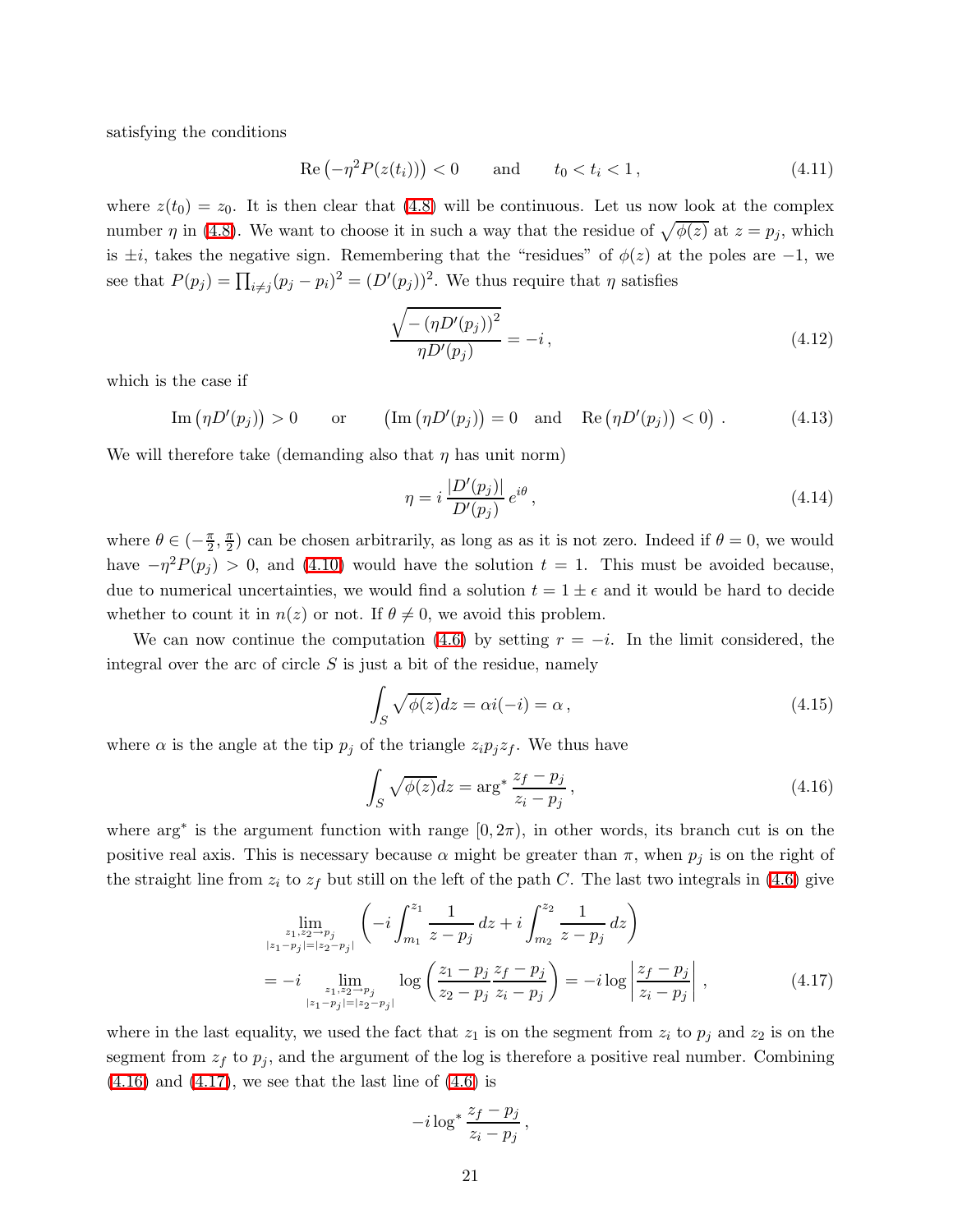<span id="page-21-0"></span>where  $\log^* z \equiv \log |z| + i \arg^* z$ . In total we have therefore

$$
\ell(z_i, z_f) = \int_{z_i}^{m_1} \sqrt{\phi(z)} \, dz + \int_{m_1}^{p_j} \left( \sqrt{\phi(z)} + \frac{i}{z - p_j} \right) \, dz - \left( \int_{z_f}^{m_2} \sqrt{\phi(z)} \, dz + \int_{m_2}^{p_j} \left( \sqrt{\phi(z)} + \frac{i}{z - p_j} \right) \, dz \right) - i \, \log^* \frac{z_f - p_j}{z_i - p_j}. \tag{4.18}
$$

We shall now explain why we have split in two the integrals along the straight lines. For this we need to make a parenthesis into the Gaussian quadrature formulas (see for example [\[17\]](#page-44-1)) which we use to compute numerically the integrals in [\(4.18\)](#page-21-0). Those are very useful when integrating, over the finite interval [-1, 1], a function  $g(t)$  that behaves like  $(1-t)^\alpha$  near  $t = 1$ , and like  $(1 + t)^\beta$ near  $t = -1$ , where  $\alpha, \beta > -1$ . If  $\alpha$  or  $\beta$  are not integer the function  $g(t)$  will have singular derivatives, and a quadrature formula like the trapezoidal method or the Gauss method with no weight (which is adapted when  $\alpha = \beta = 0$ ) will give inaccurate results. In that case, we need to use the Gauss-Jacobi quadrature formula

$$
\int_{-1}^{1} (1-t)^{\alpha} (1+t)^{\beta} f(t) dt = \sum_{j=1}^{N} H_j f(a_j) + E,
$$
\n(4.19)

<span id="page-21-1"></span>where

$$
g(t) = (1 - t)^{\alpha} (1 + t)^{\beta} f(t), \qquad (4.20)
$$

and  $f(t)$  is infinitely differentiable with all its derivatives bounded on [-1,1]. The abscissas  $a_j$  are the roots of the Jacobi polynomial  $J_N(t; \alpha, \beta)$ , the weights  $H_j$  are given by

$$
H_j = -\frac{2N + \alpha + \beta + 2}{N + \alpha + \beta + 1} \frac{\Gamma(N + \alpha + 1)\Gamma(N + \beta + 1)}{\Gamma(N + \alpha + \beta + 1)(N + 1)!} \frac{2^{\alpha + \beta}}{J'_N(a_j; \alpha, \beta)J_{N+1}(a_j; \alpha, \beta)},
$$
(4.21)

and the error  $E$  is

$$
E = \frac{\Gamma(N + \alpha + 1)\Gamma(N + \beta + 1)\Gamma(N + \alpha + \beta + 1)}{(2N + \alpha + \beta + 1)(\Gamma(2N + \alpha + \beta + 1))^2} \frac{N!2^{2N + \alpha + \beta + 1}}{(2N)!} f^{(2N)}(\zeta) , \quad \zeta \in (-1, 1).
$$
\n(4.22)

Now suppose that we didn't split the integrals in [\(4.5\)](#page-18-1) and tried to integrate

$$
\int_{-1}^{1} \left( \sqrt{\phi(z(t))} + \frac{i}{z(t) - p_j} \right) dt \, .
$$

At  $t = -1$ , the first term behave like  $(t + 1)^{1/2}$ , but because of the second term, we cannot write the integrand in the form [\(4.20\)](#page-21-1). This is why we had to split the integrals in [\(4.5\)](#page-18-1). In this way, the first and third integrals in [\(4.18\)](#page-21-0) are of the form [\(4.20\)](#page-21-1) with  $\alpha = 0$  and  $\beta = \frac{1}{2}$  $\frac{1}{2}$ , while the second and fourth integrals have  $\alpha = \beta = 0$ .

Note that there is an alternative to the splitting, which was used in [\[7\]](#page-43-6). It is to subtract to  $\sqrt{\phi(z)}$  the expression

$$
\frac{-i}{\sqrt{2}}\frac{\sqrt{t+1}}{(z(t)-p_j)}
$$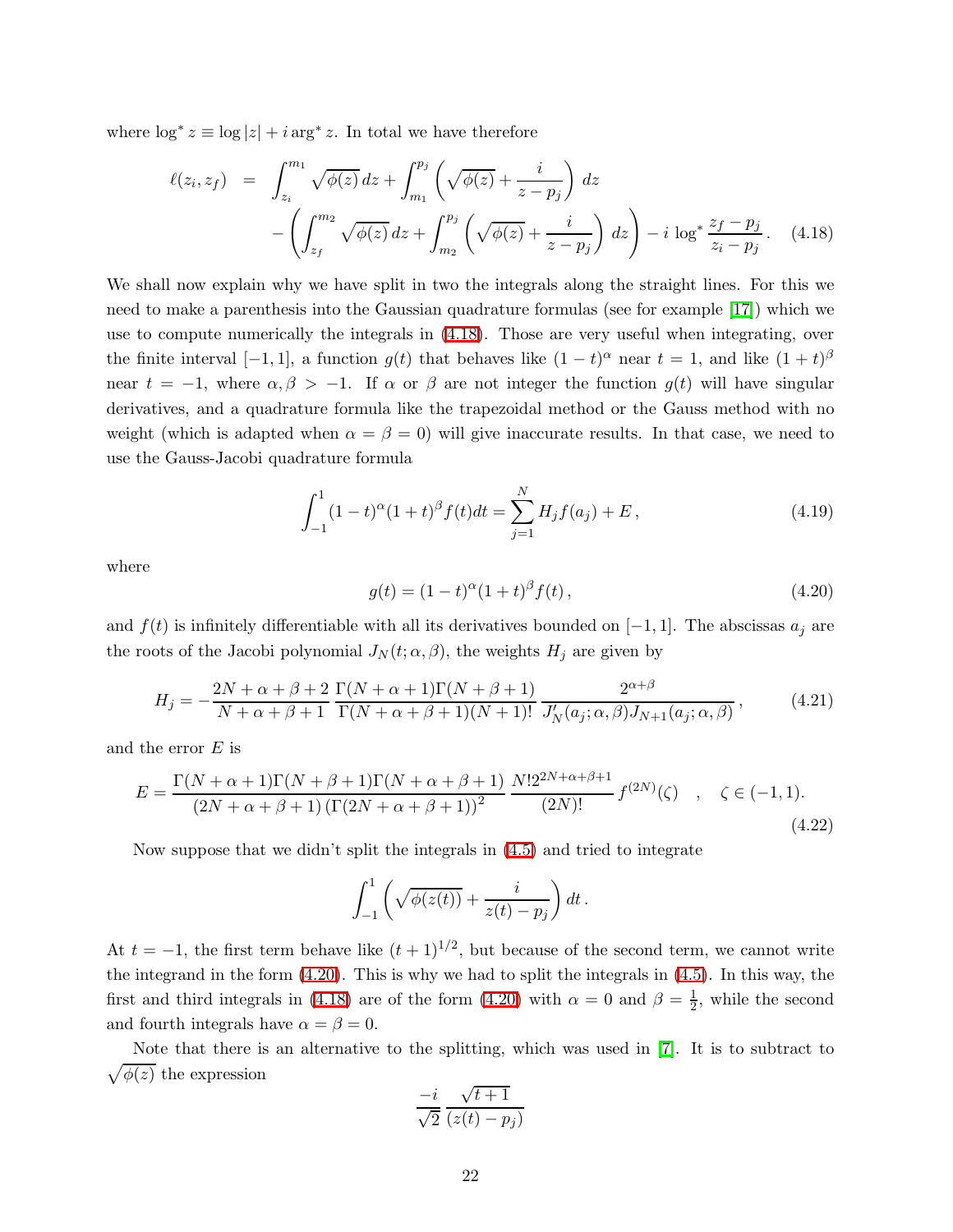instead of  $-i/(z(t) - p_j)$ . In that way we can factor out the square root along the whole path. But we find the splitting method easier, because the expression

$$
\sqrt{\phi(z)} + \frac{i}{z-p_j}
$$

<span id="page-22-1"></span>is simpler when one simplifies it by explicitly canceling the poles. What we mean is that this expression is prone to numerical errors, because when z is close to  $p_j$  we are subtracting two large and almost equal numbers, a cancellation error. So we need to manipulate this expression. Namely

$$
\sqrt{\phi(z)} + \frac{i}{z - p_j} = \frac{\sqrt{-\eta^2 P(z)}}{\eta D(z)} + \frac{i}{z - p_j} = \frac{\sqrt{-\eta^2 P(z)} + i\eta D_j(z)}{\eta D(z)}
$$
  
= 
$$
\eta \frac{D_j(z)^2 - P(z)}{z - p_j} \left( D_j(z) \left( \sqrt{-\eta^2 P(z)} - i\eta D_j(z) \right) \right)^{-1}, \qquad (4.23)
$$

where we have defined

<span id="page-22-0"></span>
$$
D_j(z) \equiv \frac{D(z)}{z - p_j} = \prod_{i \neq j} (z - p_i).
$$
 (4.24)

We can cancel the apparent pole in the factor

$$
Q(z) \equiv \frac{D_j(z)^2 - P(z)}{z - p_j} \tag{4.25}
$$

because the residue condition of the quadratic differential at its poles implies that  $P(p_j) = D_j(p_j)^2$ , so the numerator of [\(4.25\)](#page-22-0) is a polynomial with a factor  $z - p_j$ . Thus  $Q(z)$  is a polynomial, and the right hand side of [\(4.23\)](#page-22-1) is well defined, analytically as well as numerically.

In order to use the Newton method, we still need to calculate the derivatives  $\partial_{a_j}\ell(z_i, z_f)$ . Since  $\phi(z)$  vanishes at the endpoints of the integration path, we can simply differentiate inside the integral

$$
\frac{\partial}{\partial a_j} \ell(z_i, z_f) = \frac{\partial}{\partial a_j} \int_C \sqrt{\phi(z)} \, dz = \frac{1}{2} \int_C \frac{1}{\sqrt{\phi(z)}} \frac{\partial \phi(z)}{\partial a_j} \, dz \,. \tag{4.26}
$$

With the expressions [\(2.14\)](#page-7-1) for the derivatives and the definition [\(4.8\)](#page-19-1) of the square root, and deforming the integration contour as before we find

$$
\frac{\partial}{\partial a_1} \ell(z_i, z_f) = -\frac{\eta}{2} \left( \int_{z_i}^{p_j} \frac{(-1)^{n(z)}}{\sqrt{-\eta^2 P(z)}} dz - \int_{z_f}^{p_j} \frac{(-1)^{n(z)}}{\sqrt{-\eta^2 P(z)}} dz \right)
$$
\n
$$
\frac{\partial}{\partial a_2} \ell(z_i, z_f) = -\frac{\eta}{2} \left( \int_{z_i}^{p_j} \frac{z (-1)^{n(z)}}{\sqrt{-\eta^2 P(z)}} dz - \int_{z_f}^{p_j} \frac{z (-1)^{n(z)}}{\sqrt{-\eta^2 P(z)}} dz \right).
$$
\n(4.27)

These integrals can be evaluated accurately with a Gauss-Jacobi formula with  $\alpha = 0$  and  $\beta = -\frac{1}{2}$  $rac{1}{2}$ .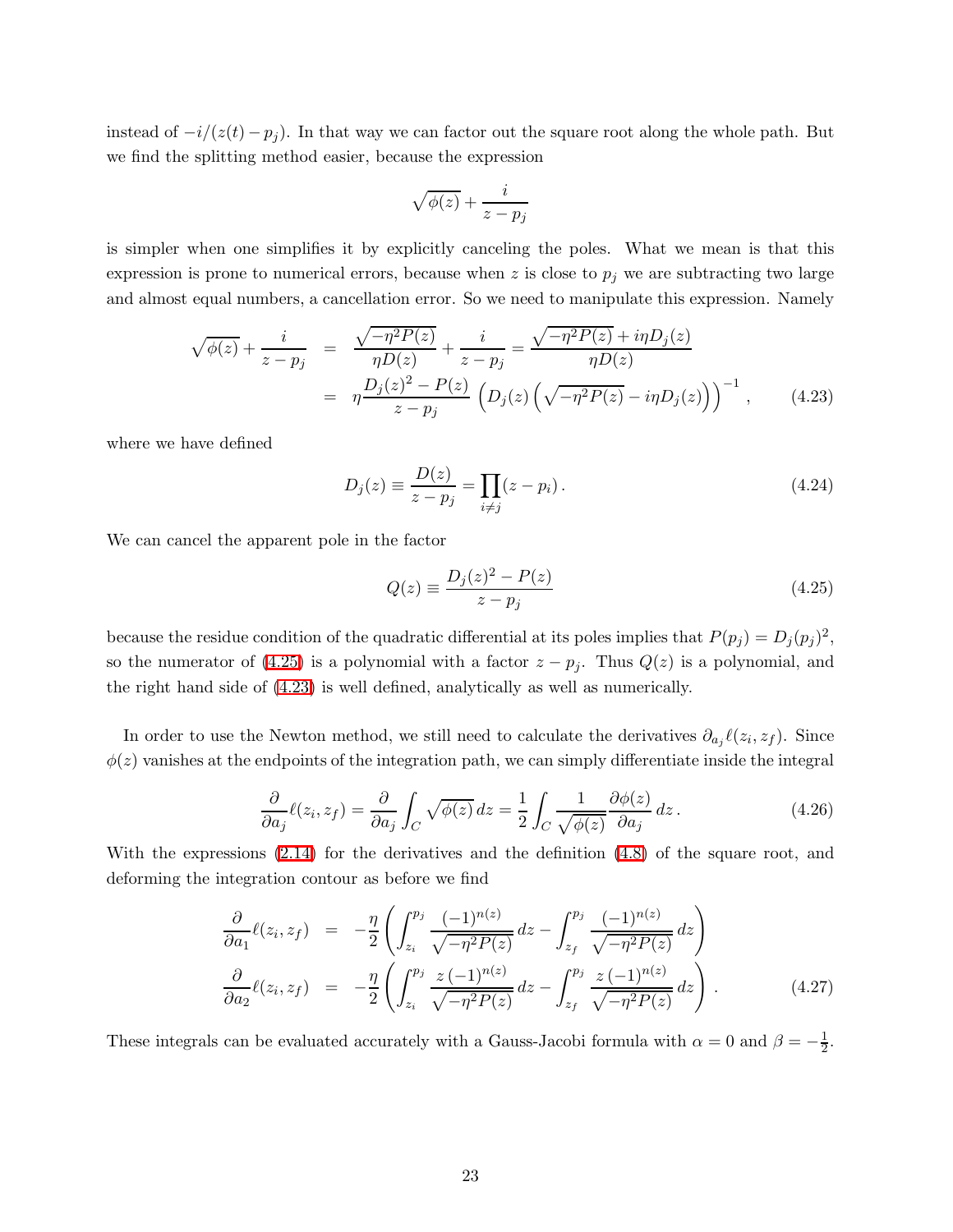### <span id="page-23-0"></span>4.2 The mapping radii

We recall that the mapping radii  $\rho_j$  appear as a multiplicative factor in front of the local coordinate  $w_j$  in the power expansion of the maps  $h_j$  from the local coordinates to the uniformizer z (or  $t = 1/z$  for the puncture at infinity) (see Equ.[\(7.26\)](#page-38-0)). While all other terms in the expansion can be determined by expanding the quadratic differential, the mapping radii can't. Instead, they must be computed by integrating  $\sqrt{\phi(z)}$  from a point on the boundary of the ring domain of the pole, to the pole  $p_j$ , and subtracting the singular logarithm (see [\[9,](#page-43-8) [7\]](#page-43-6))

$$
\log \rho_j = \lim_{\epsilon \to 0} \left( \operatorname{Im} \int_{z_i}^{p_j + \epsilon \alpha} \sqrt{\phi(z)} dz + \log \epsilon \right) , \quad \alpha = \frac{z_i - p_j}{|z_i - p_j|} , \tag{4.28}
$$

and we take  $z_i$  to be one of the zeros on the boundary of the ring domain. The square root is again defined as in [\(4.8\)](#page-19-1) with  $\eta$  as in [\(4.14\)](#page-20-2), so the residue of  $\sqrt{\phi(z)}$  at  $z = p_j$  is  $-i$ . This integral is very similar to that for the complex lengths, so we know how to evaluate it numerically. First we break the integration in two and regularize the integrand near the pole

$$
\log \rho_j = \lim_{\epsilon \to 0} \left( \operatorname{Im} \int_{z_i}^{z_1} \sqrt{\phi(z)} dz + \operatorname{Im} \int_{z_1}^{p_j + \epsilon \alpha} \left( \sqrt{\phi(z)} + \frac{i}{z - p_j} \right) dz + \log \epsilon - \operatorname{Re} \int_{z_1}^{p_j + \epsilon \alpha} \frac{1}{z - p_j} dz \right)
$$

where for definiteness we take  $z_1 = \frac{1}{2}(z_i + p_j)$ . Now we can easily get rid of the limit

$$
\log \rho_j = \lim_{\epsilon \to 0} \left( \operatorname{Im} \int_{z_i}^{z_1} \sqrt{\phi(z)} dz + \operatorname{Im} \int_{z_1}^{p_j + \epsilon \alpha} \left( \sqrt{\phi(z)} + \frac{i}{z - p_j} \right) dz - \log \left| \frac{\epsilon \alpha}{z_1 - p_j} \right| + \log \epsilon \right)
$$
  
= 
$$
\operatorname{Im} \int_{z_i}^{z_1} \sqrt{\phi(z)} dz + \operatorname{Im} \int_{z_1}^{p_j} \left( \sqrt{\phi(z)} + \frac{i}{z - p_j} \right) dz + \log \left| \frac{z_i - p_j}{2} \right| . \tag{4.29}
$$

The integrand of the second term is manipulated as in  $(4.23)$  -  $(4.25)$ , and both integrals can be evaluated accurately with Gauss-Jacobi quadrature formulas as in the last subsection.

The pole at infinity must be treated separately; we must work in the coordinate  $t = 1/z$ . The radius is then

$$
\log \rho_5 = \lim_{\epsilon \to 0} \left( \operatorname{Im} \int_{1/z_i}^{\epsilon \alpha} \sqrt{\phi(t)} dt + \log \epsilon \right) , \qquad (4.30)
$$

where  $z_i$  is a zero on the boundary of the ring domain at infinity. One could of course rewrite the integral in the z coordinate

$$
\int_{1/z_i}^{\epsilon\alpha} \sqrt{\phi(t)}dt = \int_{z_i}^{\frac{1}{\epsilon\alpha}} \sqrt{\phi(z)}dz,
$$

but we prefer to integrate numerically over a finite interval, so we will stay in the  $t$  coordinate. We have thus

$$
\log \rho_5 = \lim_{\epsilon \to 0} \left( \operatorname{Im} \int_{\frac{1}{z_i}}^{\frac{1}{2z_i}} \sqrt{\phi(t)} dt + \operatorname{Im} \int_{\frac{1}{2z_i}}^{\epsilon \alpha} \left( \sqrt{\phi(t)} + \frac{i}{t} \right) dt + \log \epsilon - \operatorname{Re} \int_{\frac{1}{2z_i}}^{\epsilon \alpha} \frac{1}{t} dt \right)
$$
  
= 
$$
\operatorname{Im} \int_{\frac{1}{z_i}}^{\frac{1}{2z_i}} \sqrt{\phi(t)} dt + \operatorname{Im} \int_{\frac{1}{z_i}}^0 \left( \sqrt{\phi(t)} + \frac{i}{t} \right) dt + \log \left| \frac{1}{2z_i} \right| .
$$
 (4.31)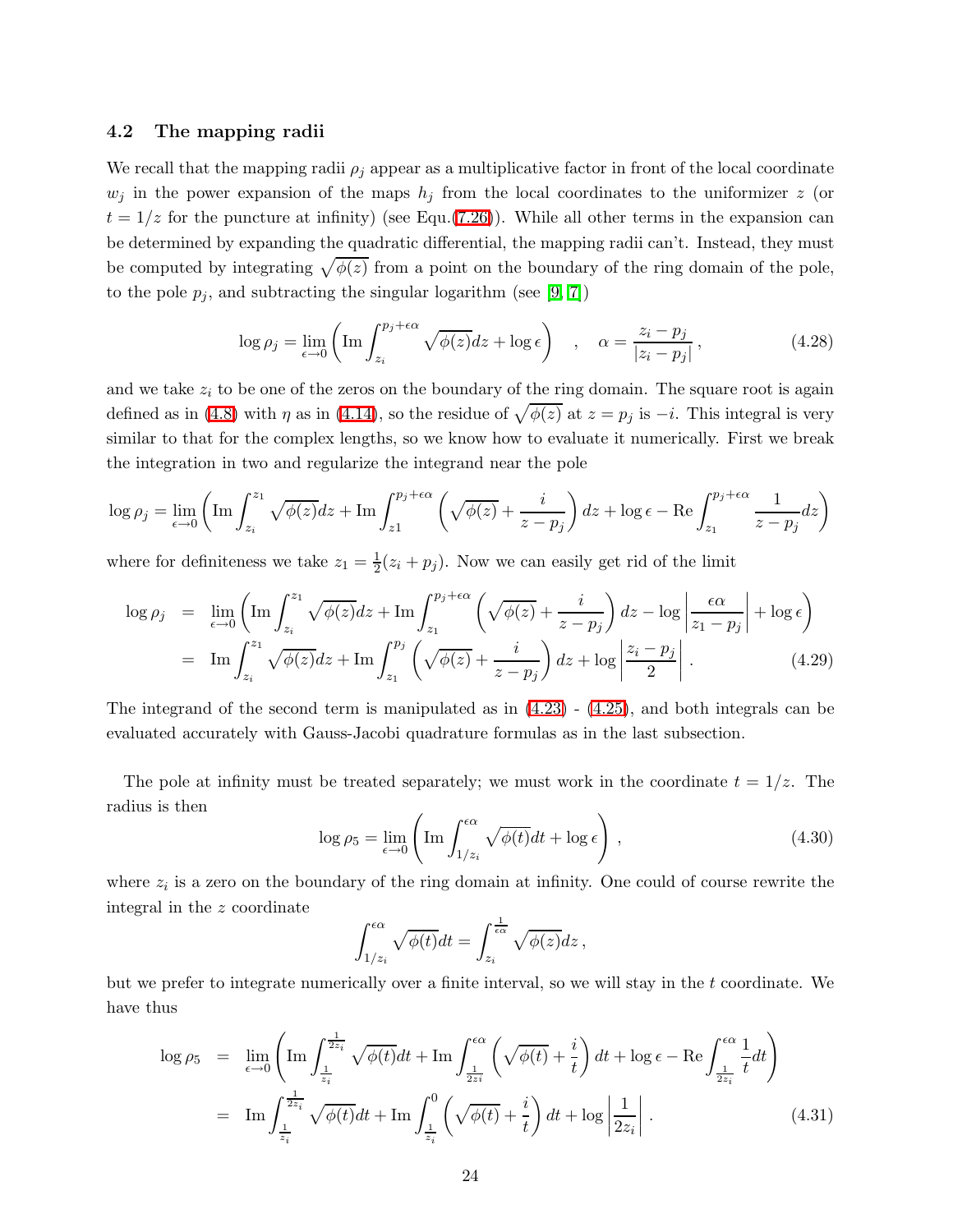The integrand of the second term can be manipulated again, as in [\(4.23\)](#page-22-1) - [\(4.25\)](#page-22-0), in order to get rid of the apparent singularity at  $t = 0$ . It is understood that before doing so one has to express  $\phi(t)$  in the coordinate t.

$$
\phi(t) = \phi(z = t^{-1}) \frac{1}{t^4}.
$$
\n(4.32)

### <span id="page-24-0"></span>4.3 The derivatives

In order to compute amplitudes involving not only tachyons, we need the derivatives  $\frac{\partial a_i}{\partial \xi_j}$  and  $\frac{\partial a_i}{\partial \xi_j}$ . We don't have expressions for these quantities that we could directly evaluate, so we need to estimate these derivatives. We are using a Richardson's formula of order four, which for a function f differentiable at least five times, reads

<span id="page-24-2"></span>
$$
f'(x) = \frac{1}{6h} \left( f(x-h) - 8f(x-h/2) + 8f(x+h/2) - f(x+h) \right) + \mathcal{O}(h^4).
$$
 (4.33)

As we are working with numbers in double precision (which is usually around 16 significant digits) we see from this formula that the most efficient h is approximately  $h = 10^{-3}$ , which should give a result accurate to about twelve significant digits; taking a smaller  $h$  would reduce the precision because of cancellation errors. If we write  $\xi_i = x_i + iy_i$ , we have  $\partial_{\xi_i} = \frac{1}{2}$  $\frac{1}{2}(\partial_{x_i} - i \partial_{y_i})$  and  $\partial_{\bar{\xi}_i} =$ 1  $\frac{1}{2}(\partial_{x_i} + i \partial_{y_i})$ , for each  $a_i$  we thus need to evaluate the four derivatives  $\frac{\partial a_i}{\partial x_j}$  and  $\frac{\partial a_i}{\partial y_j}$ ,  $j = 1, 2$ . Each derivative calculated with [\(4.33\)](#page-24-2) requires four evaluation of the function, so in total we need to solve the Strebel differential at sixteen points in order to evaluate accurately its derivatives at a givenpoint. Note that for the quartic vertex  $[7]$ , the derivatives are calculated  $([11, 12, 15])$  $([11, 12, 15])$  $([11, 12, 15])$  $([11, 12, 15])$  $([11, 12, 15])$  by differentiating the fit  $a^{\text{fit}}(\xi, \bar{\xi})$ , but for the quintic we haven't been able to write a reasonably short fit.

## <span id="page-24-1"></span>5 The reduced moduli space

In this section we describe the boundary of the reduced moduli space  $V_{0,5}$  (which we sometimes call simply moduli space, without ambiguity since we always consider the reduced moduli space), and the methods to evaluate it numerically. To represent this four-dimensional moduli space, we first study its projection on the  $\xi_1$ -plane, this can be done algebraically. Then at every point of the projection, we have to describe the two-dimensional section in the  $\xi_2$ -plane; we do this numerically.

We naturally want to reduce the numerical part of the problem to the minimum. For this, we need to figure out what is the smallest part of  $V_{0,5}$  that we need to describe numerically and still be able to integrate over the whole  $V_{0,5}$ . We can do two successive partitioning of the moduli space. Firstly, let five string states  $|\Psi_i\rangle$ ,  $i = 1, \ldots, 5$ , scattering on a five-punctured sphere, given by a particular point m of  $V_{0,5}$ . We can draw, on the sphere, the critical graph of the Jenkins-Strebel quadratic differential uniquely determined by m. For almost all  $m$  (i.e. all  $m \in V_{0,5}$  except for the ones belonging to a subset of measure zero), the graph will delimit a prism consisting of two opposing triangles and three quadrilaterals (see Figure [1\)](#page-4-0); we can thus partition the moduli space into ten regions, according to which three of the five states belong to the quadrilateral faces of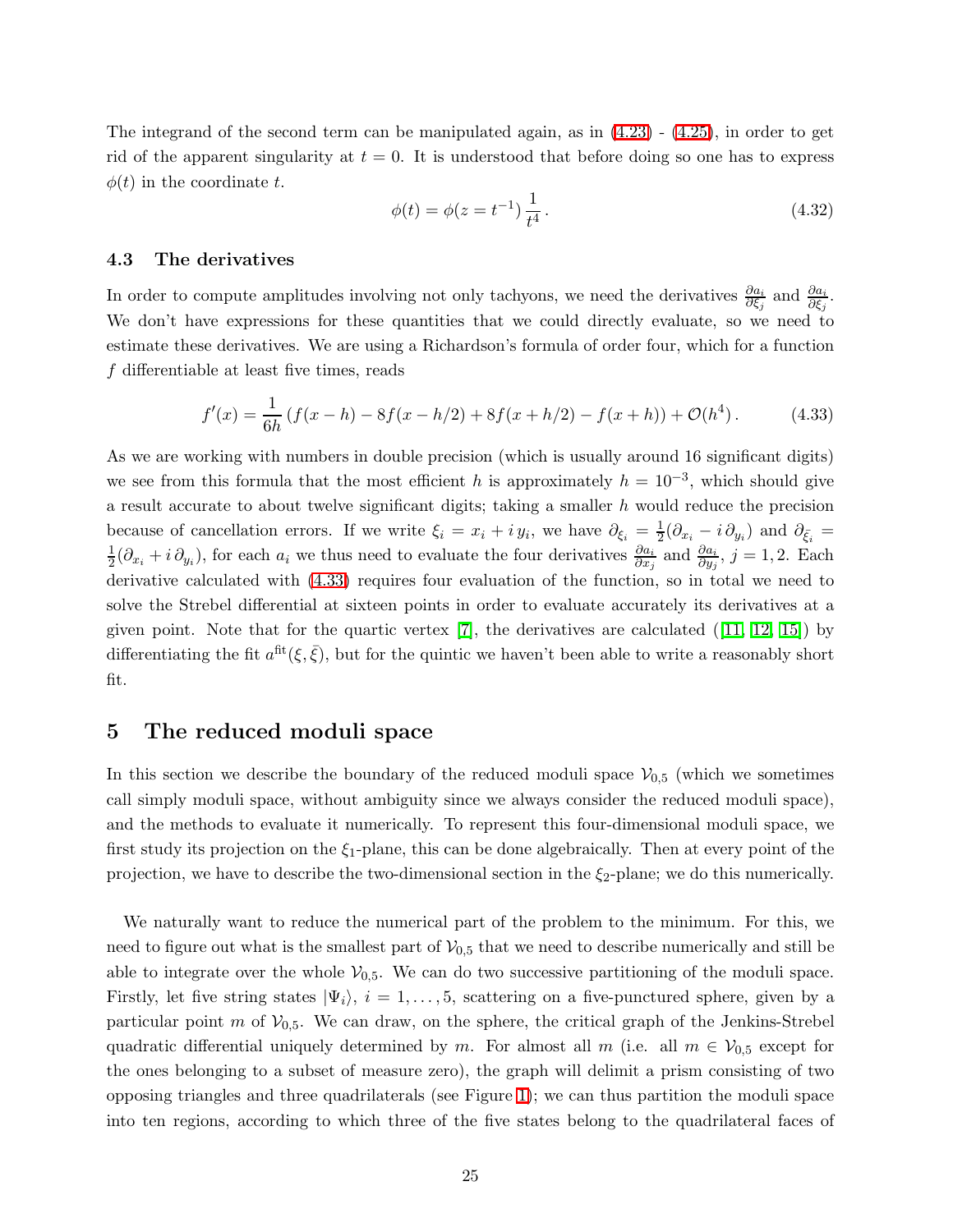the prism. We conformally map the sphere onto a sphere, requiring that the three quadrilateral vertices are mapped to the standard points  $z = 0$ ,  $z = 1$  and  $z = \infty$  (there are six such maps, but which one we choose is irrelevant as will become clear below). Secondly, as in the case of the quartic vertex [\[14,](#page-43-13) [7\]](#page-43-6), we can use the six  $PSL(2,\mathbb{C})$  transformations that map the set  $\{0, 1, \infty\}$  onto itself, and complex conjugation, to partition further the ten regions of  $V_{0.5}$  into twelve parts. In total, the moduli space is thus composed of 120 parts, and we need to describe only one of them, which we denote  $A_5$ . The integration over the whole reduced moduli space can then be written

$$
\int_{\mathcal{V}_{0,5}} d\lambda_1 \wedge \ldots \wedge d\lambda_4 \langle \Sigma | b(v_{\lambda_1}) \ldots b(v_{\lambda_4}) | \Psi_1 \rangle | \Psi_2 \rangle | \Psi_3 \rangle | \Psi_4 \rangle | \Psi_5 \rangle =
$$
\n(5.1)

<span id="page-25-0"></span>
$$
= \left( \int_{\mathcal{A}_5} + \int_{\frac{1}{\mathcal{A}_5}} + \int_{1-\mathcal{A}_5} + \int_{\frac{1}{1-\mathcal{A}_5}} + \int_{1-\frac{1}{\mathcal{A}_5}} + \int_{\frac{\mathcal{A}_5}{\mathcal{A}_5 - 1}} \right) \left( F(\Psi_1, \Psi_2, \Psi_3 | \Psi_4, \Psi_5) + \text{permutations} \right) + \text{c.c.} \,,
$$

where we denote

$$
F(\Psi_1, \Psi_2, \Psi_3 | \Psi_4, \Psi_5) \equiv d\lambda_1 \wedge \ldots \wedge d\lambda_4 \langle \Sigma | b(v_{\lambda_1}) \ldots b(v_{\lambda_4}) | \Psi_1 \rangle | \Psi_2 \rangle | \Psi_4 \rangle | \Psi_5 \rangle | \Psi_3 \rangle , \tag{5.2}
$$

and it is understood that the first three states are inserted on the quadrilateral faces (i.e. the punctures  $z_1 = 0$ ,  $z_2 = 1$  and  $z_5 = \infty$ ). The integrand on the second line of [\(5.1\)](#page-25-0) is the sum of the ten permutations of  $F(\Psi_1, \Psi_2, \Psi_3 | \Psi_4, \Psi_5)$ , each permutation being determined by which states are assigned to the first three arguments (i.e. the quadrilaterals faces). We are then left with six integrals that can all be written as integrals over  $A_5$  after pulling back their integrands through the aforementioned  $PSL(2, \mathbb{C})$  maps, which are explicitly

<span id="page-25-1"></span>
$$
z \to z
$$
,  $z \to \frac{1}{z}$ ,  $z \to 1-z$ ,  $z \to \frac{1}{1-z}$ ,  $z \to 1-\frac{1}{z}$ ,  $z \to \frac{z}{z-1}$ . (5.3)

The six other integrals, over the complex conjugates of the six domains, can be trivially pulled back to integrals over the six domains because the transformation is simply complex conjugation. This contribution is therefore the complex conjugate in [\(5.1\)](#page-25-0).

Now we need to describe  $A_5$ . Let us define  $\mathcal{V}_{0,5}^{\{0,1,\infty\}}$  $\mathcal{V}_{0,5}^{(0,1,\infty)}$  to be the part of  $\mathcal{V}_{0,5}$  whose three quadrilaterals correspond to the punctures  $z = 0$ ,  $z = 1$  and  $z = \infty$ . Its projection on the  $\xi_1$ -plane is shown on Figure [7.](#page-26-0) The six mappings [\(5.3\)](#page-25-1), and complex conjugation, transform simultaneously  $\xi_1$  and  $\xi_2$ , we could thus choose to fix either one in a given region. We choose to keep  $\xi_1$  in the region  $\mathcal{A}_5^{(1)}$  $\binom{11}{5}$ , characterized by being above the real axis, on the left of the line Re  $\xi_1 = \frac{1}{2}$  $\frac{1}{2}$  and outside the unit circle centered on zero (see Figure [7\)](#page-26-0); and  $\xi_2$  is unconstrained by these mappings. So  $\mathcal{A}_5^{(1)}$  $\frac{1}{5}$  is the projection of  $\mathcal{A}_5$  on the  $\xi_1$ -plane.

We will now describe the remaining boundaries of  $\mathcal{A}_{5}^{(1)}$  $_{5}^{(1)}$ , namely the two curves  $B_1$  and  $B_2$ . In order to do this we must anticipate a little bit on the computation of the two-dimensional sections of  $\mathcal{A}_5$  (the regions in the  $\xi_2$ -plane with fixed  $\xi_1$ ). To make things clear, if we parameterize the four-dimensional moduli space by the four real coordinates  $(Re \xi_1, Im \xi_1, Re \xi_2, Im \xi_2)$ , the section  $S_{\xi_1}$  is the subset of the  $\xi_2$ -plane for which  $(Re \xi_1, Im \xi_1, Re \xi_2, Im \xi_2)$  is inside the moduli space. We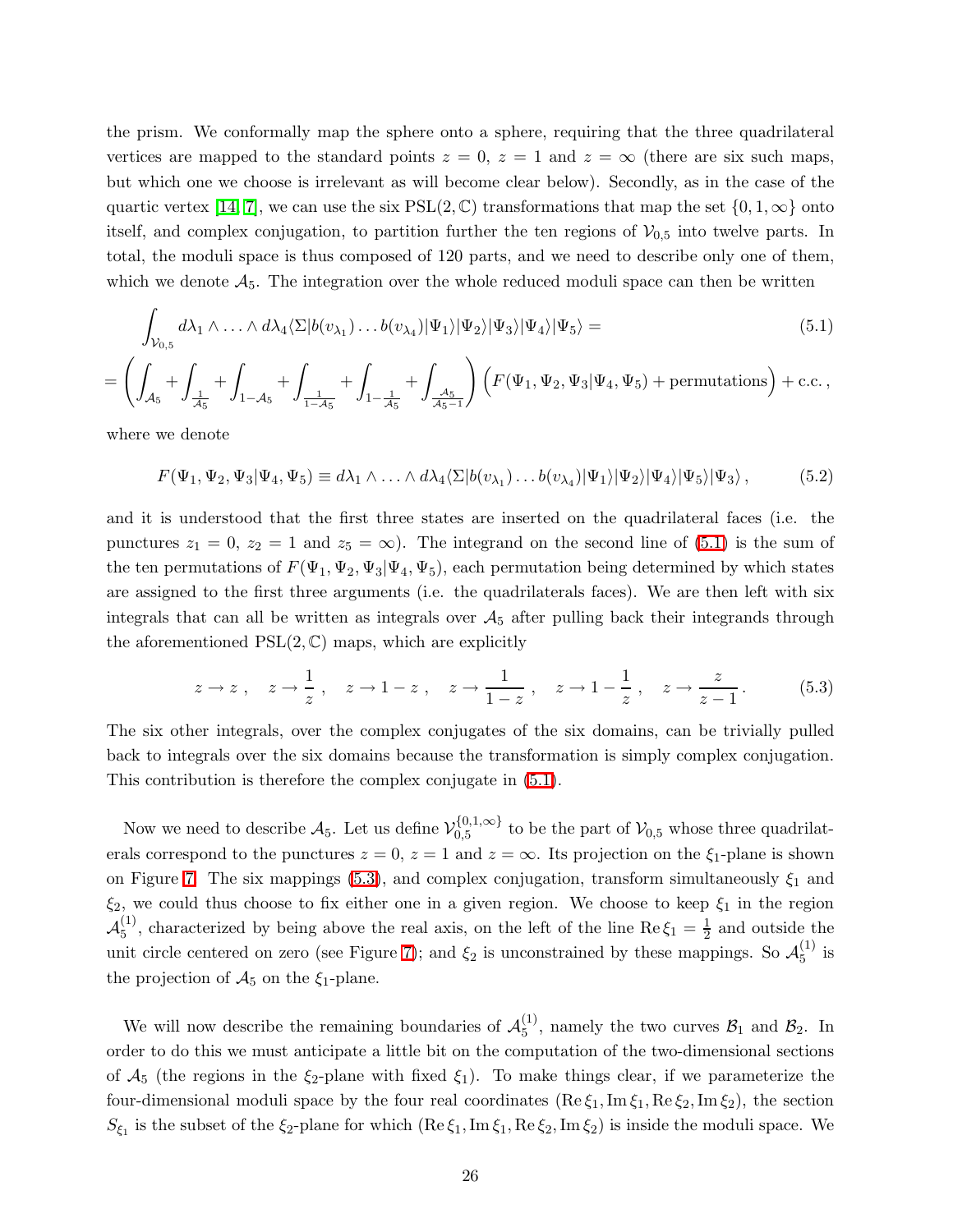

<span id="page-26-0"></span>Figure 7: The projection of  $\mathcal{V}_{0,5}^{\{0,1,\infty\}}$  on the  $\xi_1$ -plane. The darker region is the projection of  $\mathcal{A}_5$ .

present now on Figure [8,](#page-27-0) a picture of  $A_5$ , i.e. at various points  $\xi_1$  of  $A_5^{(1)}$  we show the section  $S_{\xi_1}$ . The boundaries of these sections are of two kinds, the first kind is when an edge of the prism has length  $\pi$ , while the boundaries of the second kind are found when an edge has vanishing length (these are drawn with a thick line on Figure [8\)](#page-27-0). It is clear that when  $\xi_1$  approaches the boundaries  $\mathcal{B}_1$  or  $\mathcal{B}_2$ , the section  $S_{\xi_1}$  must shrink to a point. As we will see below, the sections near  $\mathcal{B}_1$  have two boundaries of the second kind, so when this is reduced to a point, we must have simultaneously two edges with length zero. Near  $\mathcal{B}_2$ , the sections have only one boundary of the second kind, but three boundaries of the first kind. So on  $B_2$  we must have simultaneously one length zero and three lengths  $\pi$ . As can be checked on Figure [1](#page-4-0) and Equ.[\(1.5\)](#page-5-2) by exhaustion of all possibilities, this implies that two edges have vanishing lengths. In other words, a sphere on the boundary  $\mathcal{B}_1$  or  $\mathcal{B}_2$ is described by a quadratic differential with two double zeros. We now understand the importance of the quadratic differentials discussed in Subsection [3.2,](#page-13-0) and we are glad that they could be solved in terms of the algebraic curve  $T(\ell)$  Equ.[\(3.36\)](#page-16-0).

What we must do now is to list all the conformal and anti-conformal maps  $z = h(w)$  such that the poles  $\{-1, 1, \alpha, -\alpha, \infty\}$  of the quadratic differentials with two double zeros of Subsection [3.2](#page-13-0) are mapped to the poles in the z-plane  $\{0, 1, \xi_1, \xi_2, \infty\}$ , and such that the critical graph (Figure [4\)](#page-13-1) is mapped to a critical graph that is obtainable continuously from the graph of the right of Figure [2](#page-8-0) by the vanishing of two lengths, and such that  $\xi_1$  belongs to the region characterized by having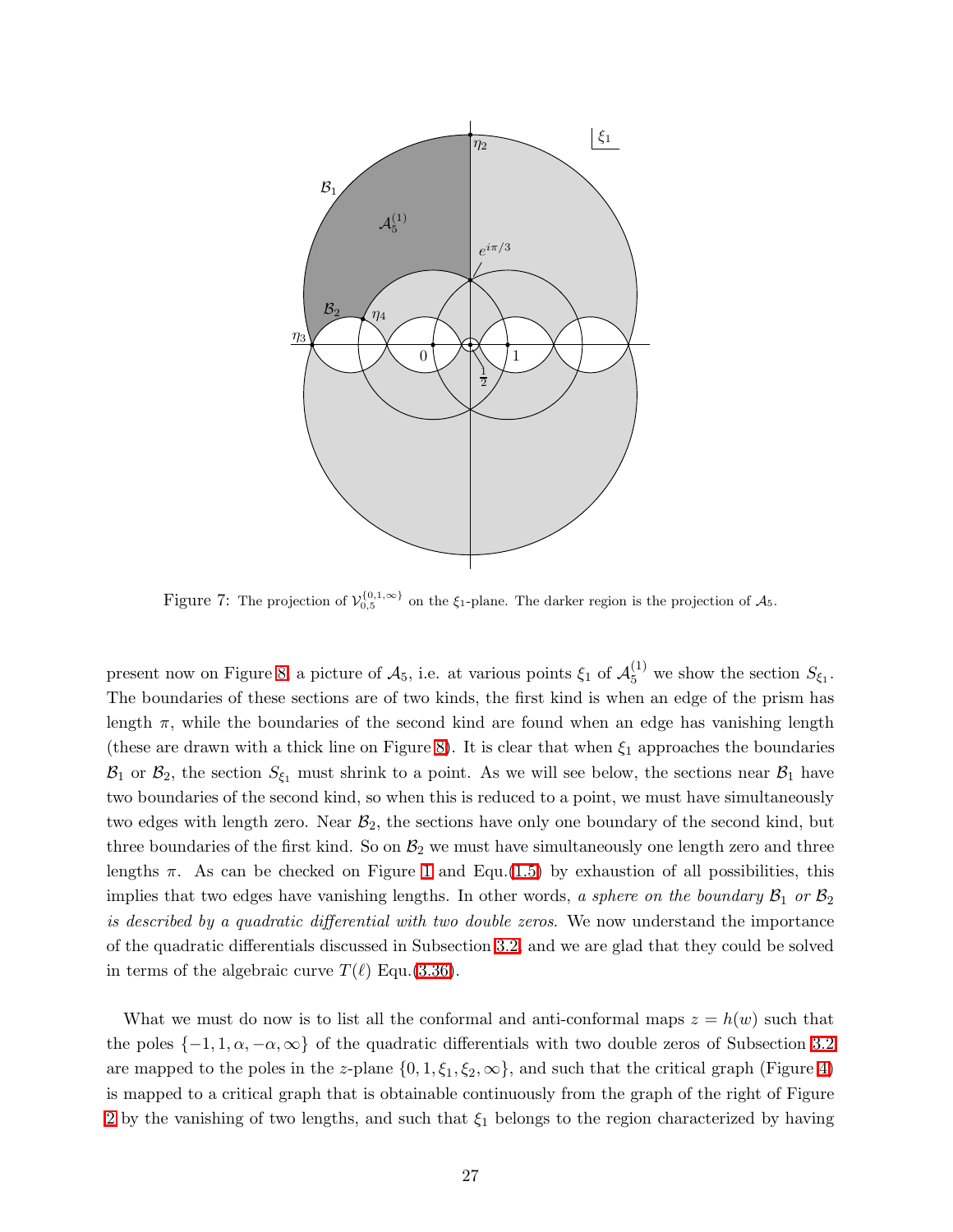

<span id="page-27-0"></span>Figure 8: The projection of  $A_5$  on the  $\xi_1$ -plane. At various values of  $\xi_1$ , we show the section of the moduli space in the  $\xi_2$ -plane. The boxes all have the same scale. It is clearly visible that when we approach the boundaries  $\mathcal{B}_1$  or  $B_2$ , the section shrinks to zero. The thick boundaries of the sections are boundaries of the second kind, the others are of the first kind.

positive imaginary part, real part smaller that 1/2 and absolute value greater than one. There are four maps obeying all these requirements. The first one is

$$
h_1(w) = \overline{\left(\frac{\alpha - w}{2\alpha}\right)},\tag{5.4}
$$

which maps

$$
h_1(\infty) = \infty
$$
,  $h_1(-\alpha) = 1$ ,  $h_1(\alpha) = 0$ ,  $(5.5)$ 

and  $\xi_1$  and<br>  $\xi_2$  must therefore be the images of<br>  $-1$  and  $1.$ 

$$
\xi_1 = h_1(-1) = \overline{\left(\frac{\alpha+1}{2\alpha}\right)}, \quad \xi_2 = h_1(1) = \overline{\left(\frac{\alpha-1}{2\alpha}\right)} = 1 - \xi_1.
$$
\n(5.6)

This corresponds to the curve  $\mathcal{B}_1$ 

$$
\mathcal{B}_1 = \left\{ \overline{\left( \frac{\alpha(\ell) + 1}{2\alpha(\ell)} \right)}, \ \ell \in \left[ 0, \frac{\pi}{2} \right] \right\},\tag{5.7}
$$

where  $\alpha(\ell)$  is given by [\(3.37\)](#page-16-1). The second map is

$$
h_2(w) = \frac{\alpha - 1}{\alpha + 1} \frac{w - 1}{w + 1}.
$$
\n(5.8)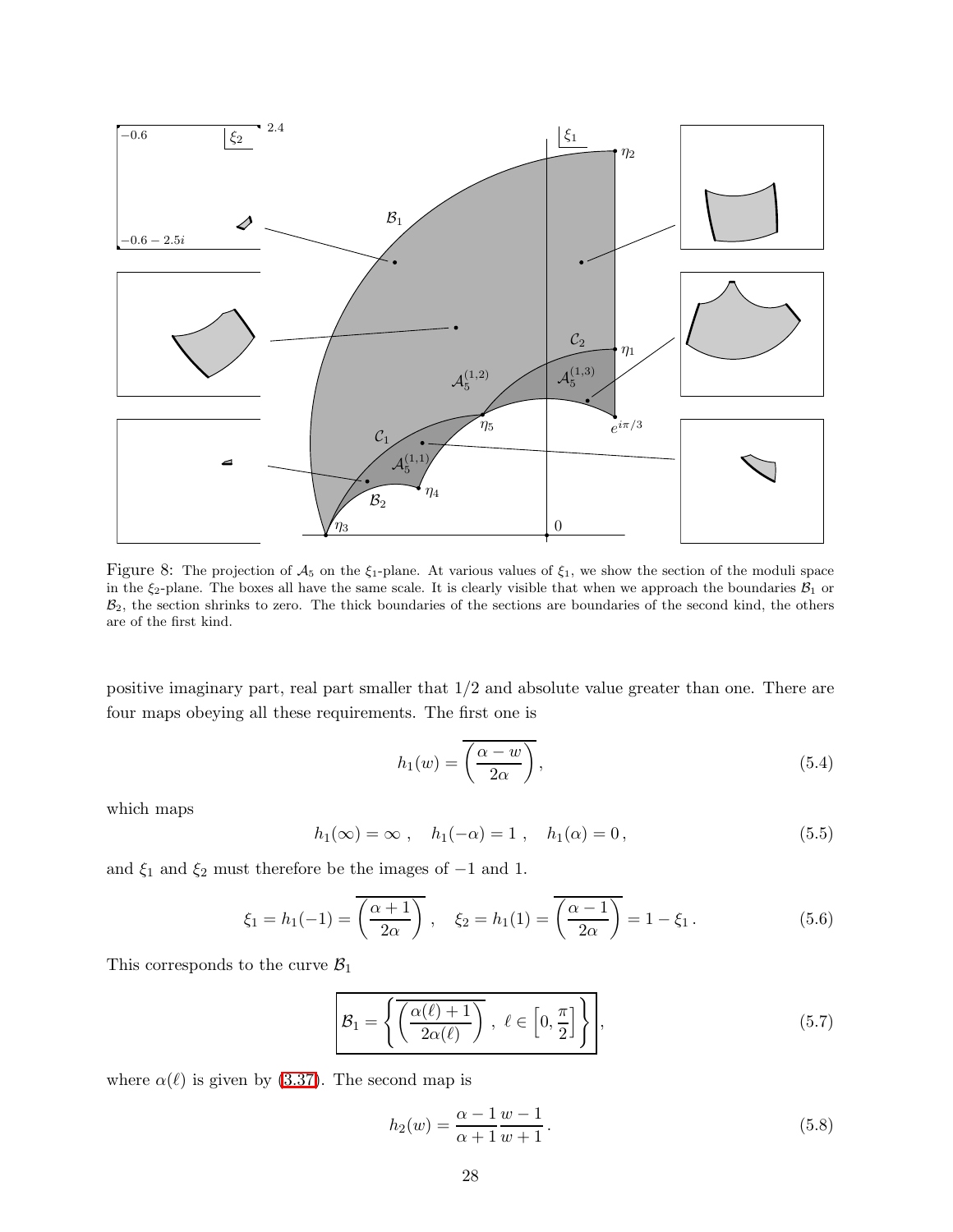It maps

$$
h_2(1) = 0, \quad h_2(-1) = \infty, \quad h_2(-\alpha) = 1,
$$
  
\n
$$
\xi_1 = h_2(\infty) = \frac{\alpha - 1}{\alpha + 1}, \quad \xi_2 = h_2(\alpha) = \xi_1^2.
$$
\n(5.9)

This defines the curve  $\mathcal{B}_2$ 

$$
\mathcal{B}_2 = \left\{ \frac{\alpha(\ell) - 1}{\alpha(\ell) + 1}, \ \ell \in \left[0, \frac{\pi}{2}\right] \right\}.
$$
\n(5.10)

The third map is

$$
h_3(w) = \frac{2}{\alpha + 1} \frac{w - \alpha}{w - 1},
$$
\n(5.11)

for which

$$
h_3(1) = \infty , \quad h_3(-1) = 1 , \quad h_3(\alpha) = 0
$$
  

$$
\xi_1 = h_3(-\alpha) = \frac{4\alpha}{(\alpha + 1)^2} , \quad \xi_2 = h_3(\infty) = \frac{2}{\alpha + 1} .
$$
 (5.12)

We will call the corresponding curve  $\mathcal C$ 

$$
\mathcal{C} = \left\{ \frac{4\alpha(\ell)}{(\alpha(\ell)+1)^2}, \ \ell \in \left[0, \frac{\pi}{2}\right] \right\}.
$$
\n(5.13)

Before we discuss the fourth map and the meaning of the third one, we need to look at what we have found so far. At the special point  $\ell = 0$ , we recall [\(3.38\)](#page-17-2) that  $\alpha(0) = 2 - \sqrt{5}$  and thus we find that all three curves meet at the point  $\eta_3$  (Figure [8\)](#page-27-0), where

$$
\eta_3 = \mathcal{B}_1|_{\ell=0} = \mathcal{B}_2|_{\ell=0} = \mathcal{C}|_{\ell=0} = -\frac{1+\sqrt{5}}{2}.
$$
 (5.14)

When  $\ell = \frac{\pi}{2}$  $\frac{\pi}{2}$ , the curve  $\mathcal{B}_1$  meets the axis Re  $\xi_1 = \frac{1}{2}$  $\frac{1}{2}$  at the point  $\eta_2$ . From [\(3.38\)](#page-17-2) we find

$$
\eta_2 = \frac{1}{2} + \frac{32\sqrt{6} + 19\sqrt{15}}{54} i. \tag{5.15}
$$

Also when  $\ell = \frac{\pi}{2}$  $\frac{\pi}{2}$ , the curve  $\mathcal{B}_2$  meets the unit circle at the point  $\eta_4$ , given by

$$
\eta_4 = \frac{27 + (32\sqrt{6} + 19\sqrt{15}) i}{27 - (32\sqrt{6} + 19\sqrt{15}) i}.
$$
\n(5.16)

The situation for the curve C is a little bit different because for  $\ell > \ell_0 \approx 0.67622$ , the curve is outside of the allowed domain because it is inside the unit circle centered at the origin. But we can map the piece of curve with  $\ell > \ell_0$  back inside the domain by the map  $z \to 1/\bar{z}$ . So the curve C gives us actually two curves  $C_1$  and  $C_2$  (and the fourth map is just  $h_4(w) = 1/h_3(w)$ ). We have thus

$$
\mathcal{C}_1 = \left\{ \frac{4\alpha(\ell)}{(\alpha(\ell)+1)^2}, \ \ell \in [0,\ell_0] \right\} , \qquad \mathcal{C}_2 = \left\{ \overline{\left( \frac{(\alpha(\ell)+1)^2}{4\alpha(\ell)} \right)}, \ \ell \in \left[\ell_0, \frac{\pi}{2}\right] \right\} .
$$
 (5.17)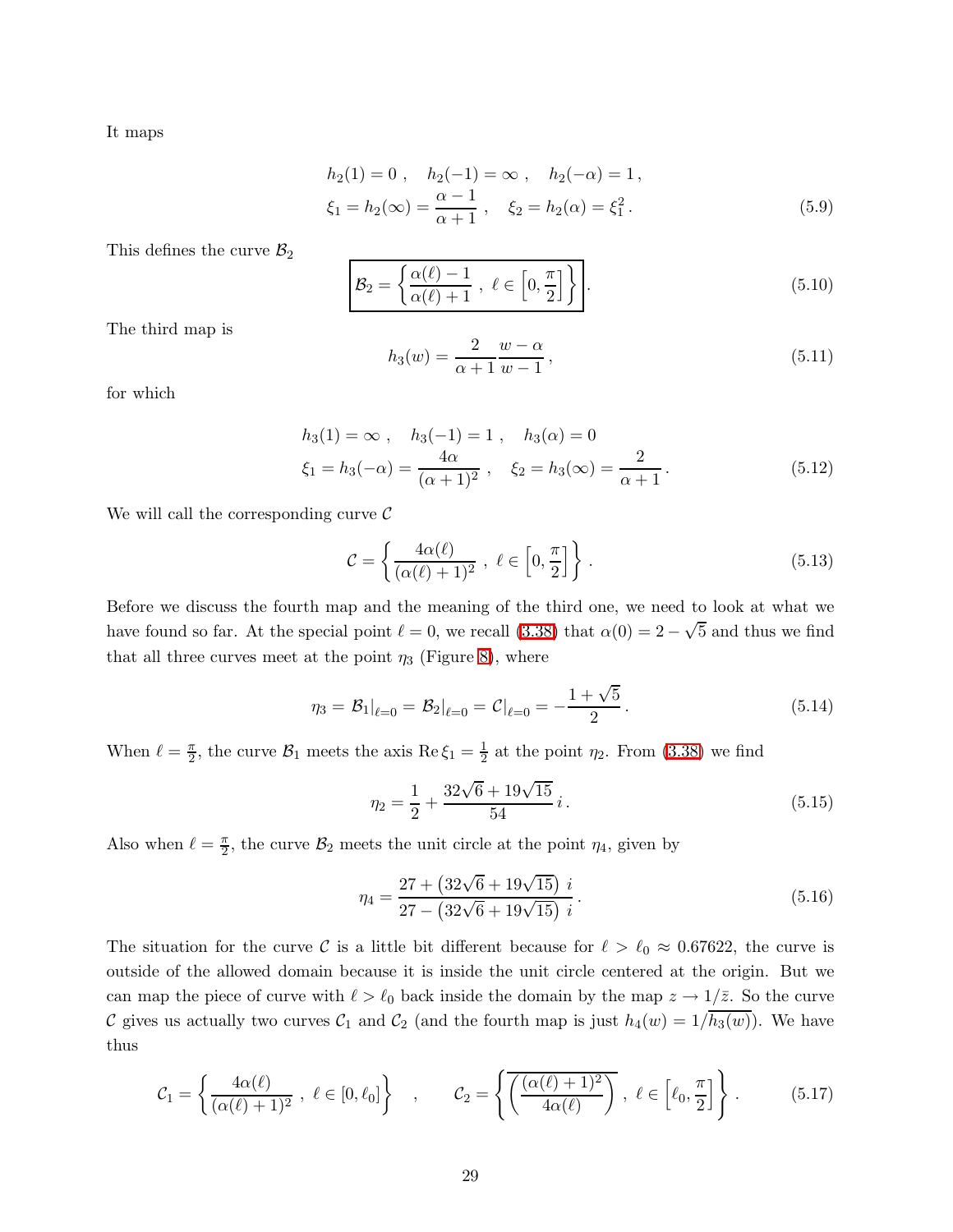At  $\ell = \ell_0$  these two curves intersect on the unit circle at the point

$$
\eta_5 \approx -0.47019 + 0.88256 i. \tag{5.18}
$$

At last, when  $\ell = \frac{\pi}{2}$  $\frac{\pi}{2}$ , the curve  $\mathcal{C}_2$  meets the axis Re  $\xi_1 = \frac{1}{2}$  $\frac{1}{2}$  at the point  $\eta_1$ , with

$$
\eta_1 = \frac{1}{2} + \frac{19\sqrt{15}}{54} i. \tag{5.19}
$$

In Figure [9](#page-29-0) we show the critical graphs of the quadratic differentials obtained by mapping the



<span id="page-29-0"></span>Figure 9: The critical graphs of the quadratic differentials obtained by mapping the quadratic differential of Figure [4](#page-13-1) with, respectively,  $h_1$ ,  $h_2$  and  $h_3$ .

quadratic differential of Figure [4](#page-13-1) with, respectively,  $h_1$ ,  $h_2$  and  $h_3$ . So they are respectively on  $\mathcal{B}_1$ ,  $\mathcal{B}_2$ , and  $\mathcal{C}_2$ .

It remains now to understand the meaning of the curves  $C_1$  and  $C_2$ . From Figure [9](#page-29-0) we can be more specific by noting that on these curves, one quadrilateral and one triangle edge are zero. By exhausting all combinations on the prism of Figure [1](#page-4-0) and Equ. $(1.5)$ , we see that this implies that we have also three triangle edges of length  $\pi$ . We thus have an intersection of three boundaries of the first kind and one boundary of the second kind. This can happen if a boundary of the second kind of the section  $S_{\xi_1}$  is reduced to a point. Therefore the curves  $C_1$  and  $C_2$  partition  $\mathcal{A}_5^{(1)}$  $_{5}^{\left(1\right)}$  into three regions  $\mathcal{A}_5^{(1,n)}$  $S_{5}^{(1,n)}$ ,  $n = 1, 2, 3$  in which the sections  $S_{\xi_1}$  have exactly n boundaries of the second kind. This partition is shown on Figure [8,](#page-27-0) where we can also verify the number of boundaries of the sections shown in the boxes. We do not prove that this partitioning is as shown, but we have checked it numerically beyond doubt.

To end this section, we briefly sketch how we plot numerically the sections. We start by plotting the boundaries of the second kind; this is done with the quadratic differentials with one double zero, studied in Subsection [3.1.](#page-10-0) The end of the boundaries are detected when a length is  $\pi$ , and accurately determined. We then start from one end (where, say,  $\ell_i = 0$ ) to plot a boundary of the first kind by finding the points  $\xi_2$  for which  $\ell_i = \pi$ . We end either when another length (say  $\ell_j$ ) becomes  $\pi$ , or when we end up very close to a boundary of the second kind. In the first case, we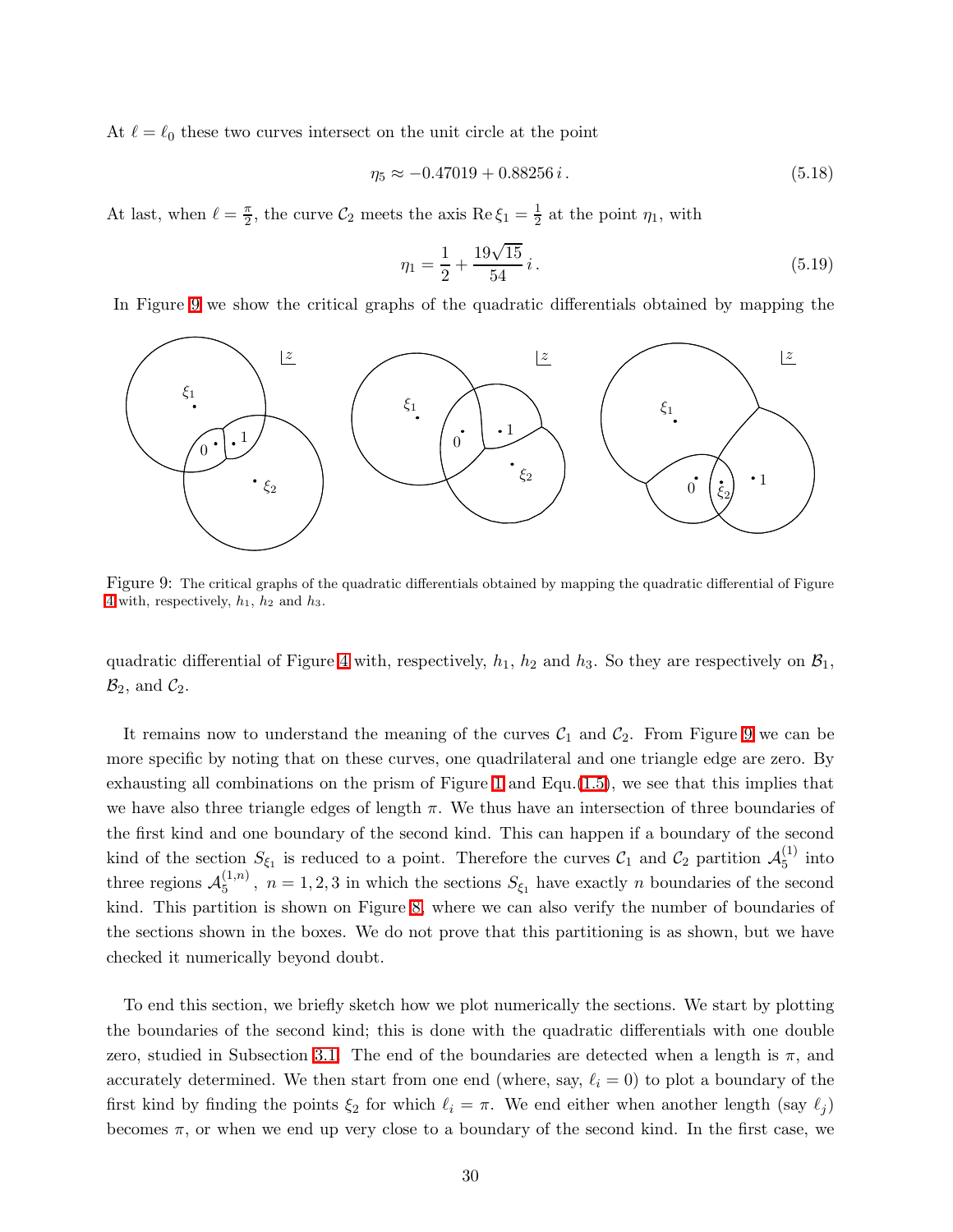determine accurately the corner (the intersection of two boundaries) and continue by looking at the points for which  $\ell_j = \pi$ . In the second case we go on by plotting the boundary of the first kind attached to the other end of the boundary of the second kind that we just met. We continue this process until we arrive at the other end of the second-kind boundary from which we started. The result will be a closed curve given by a set of points separated by an approximately fixed distance h; and the special points at the corners of the curve are always precisely given.

### <span id="page-30-0"></span>6 The five-tachyon contact term

To calculate the five-tachyon contact term, we take the general formula established in [\[9\]](#page-43-8) for the N-tachyon term (or use Equ.[\(7.25\)](#page-37-1)). Namely

$$
\kappa^2 V_{t^N} = \frac{(-1)^{N-1}}{N!} \frac{2}{\pi^{N-3}} \int_{\mathcal{V}_{0,N}} \prod_{i=1}^{N-3} \frac{dx_i \wedge dy_i}{\rho_i^2} \frac{1}{\rho_{N-2}^2(0)\rho_{N-1}^2(1)\rho_N^2(\infty)}
$$
(6.1)

where  $\xi_i = x_i + iy_i$ . Since the five external states are the same, the integration over  $V_{0,5}$  can be written as 120 times the integration over  $A_5$ . Therefore

$$
\kappa^2 V_{t^5} = \frac{2}{\pi^2} \int_{\mathcal{A}_5} dx_1 \wedge dy_1 \wedge dx_2 \wedge dy_2 \,\mu(\xi_1, \bar{\xi_1}, \xi_2, \bar{\xi_2}) \quad , \qquad \mu \equiv \frac{1}{(\rho_1 \rho_2 \rho_3 \rho_4 \rho_5)^2} \,, \tag{6.2}
$$

It is now a good place to explain how we perform the numerical integration. There are five distinct steps in the process.

Step 1 First we compute the boundary of the reduced moduli space. For this we draw a covering rectangular grid of  $(N + 1) \times (N + 1)$  points on  $\mathcal{A}_{5}^{(1)}$  $\zeta_5^{(1)}$ , the projection of  $\mathcal{A}_5$  on the  $\xi_1$ -plane. Then at each of the points  $\xi_1$  of the grid we *attempt* to plot, in the  $\xi_2$ -plane, the boundary of the section  $S_{\xi_1}$ . In the  $\xi_2$ -plane, this boundary is represented as a list of points, and the space between two successive points is taken to be approximately  $h$ . It may happen that the algorithm fails to find a Strebel differential because the Newton method fails to converge (for example if we are close to a singular quadratic differential, near the boundaries  $\mathcal{B}_1$  or  $\mathcal{B}_2$ ). In that case, the algorithm may be able to fix the problem by trying other initial values; if this still fails the consequence may be that the algorithm is unable to draw the section, but this is not dramatic, it simply keeps record of this failure and proceeds to the next point of the grid. We are using three different grids which have respectively  $(N, h) = (30, 0.1), (70, 0.05)$  and  $(100, 0.03)$ . On Figure [10](#page-31-0) we show all the points of these three grids for which the section could be plotted. We see that we have some gaps near the boundary  $\mathcal{B}_1$ , especially near the point  $\eta_3$  where it meets the boundary  $\mathcal{B}_2$ . This is not surprising because at this point the quadratic differential has two triple zeros, a very singular point indeed. But it is clear that as we increase the number of points on the grid, the gaps are becoming smaller. This is due to the fact that, going from one point to the next, the quadratic differential solver based on the Newton method, can use the solutions of the nearby points as seeds, and of course if they are closer the Newton method will have more chance to converge. The grid with  $N = 100$  is however already at the limit of the computational power of a desktop computer. We notice also a few gaps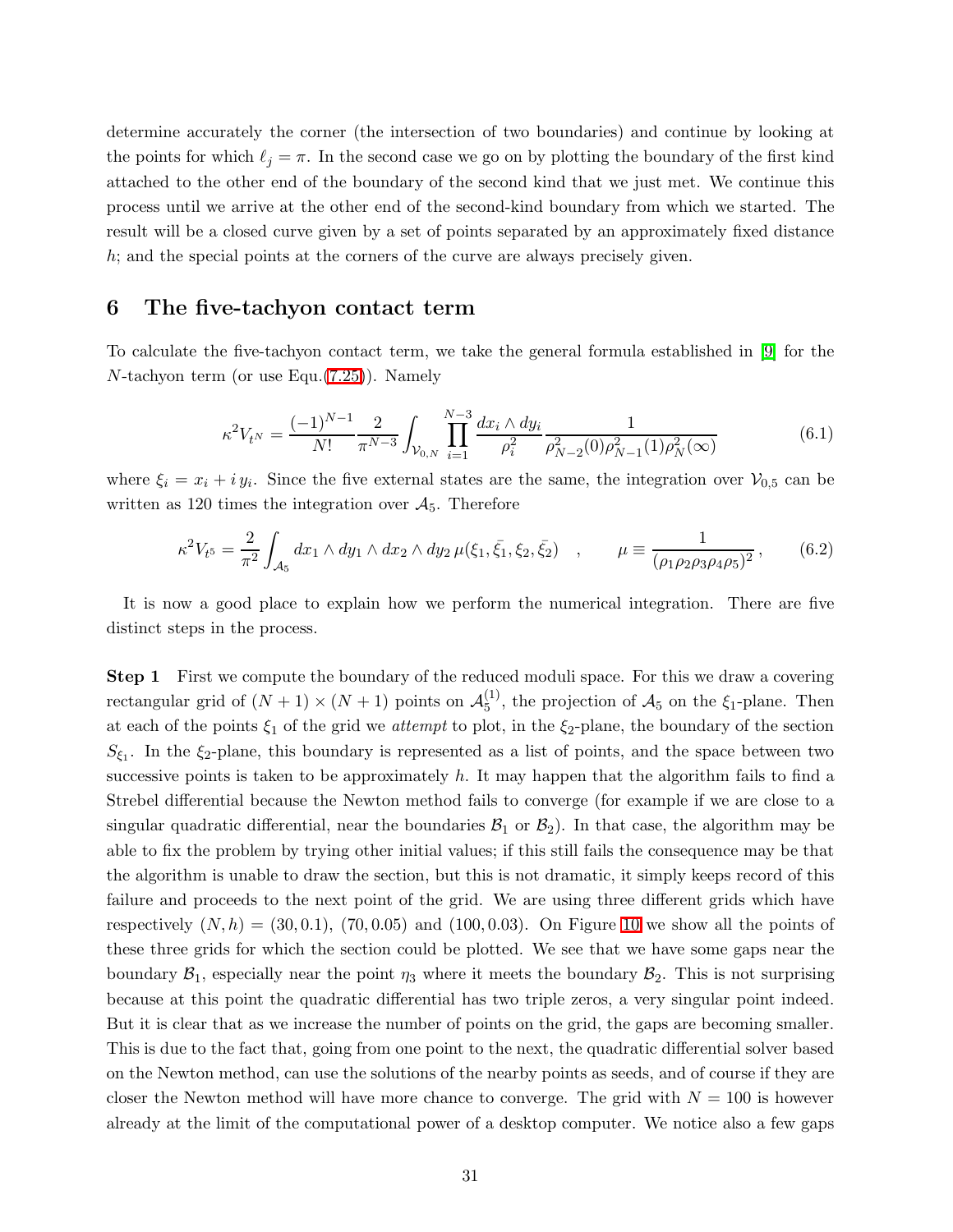

<span id="page-31-0"></span>Figure 10: The projection of  $A_5$  covered with grids of  $(N+1) \times (N+1)$  points with  $N = 30, 70$  and 100. The dots represent the points of the grids for which the section could be computed.

away from the boundaries, and most noticeably there seems to be a line of gaps in the middle of the grid  $N = 100$ . The failure there is actually not due to the Newton method but to the difficulty of plotting the boundary of a section when one very small boundary of the first kind is stuck between two other boundaries of the first kind. This could be fixed by improving the algorithm, but we don't really need to do this at this point because we will eventually use quadratic interpolation to fix these gaps. One may worry about the size of the gaps near  $\mathcal{B}_1$  and especially near  $\xi_1 = \eta_3$ , but we recall that near the boundaries  $\mathcal{B}_1$  and  $\mathcal{B}_2$  the sections become small, and therefore the gaps actually represent a small four-dimensional volume, and will be fixed by extrapolation. The error made by the interpolations and extrapolation will be estimated later.

Step 2 Now we cover every section with a rectangular grid, with spacing s along the real and imaginary directions, and at every of these points we attempt to find the Strebel quadratic differential. Again it is possible that some differentials are not found, but this will be fixed by interpolation (extrapolation). At every of these points, we store all the data of the quadratic differential, i.e.  $\xi_i$ ,  $a_i, \partial a_i/\partial \xi_j, \partial a_i/\partial \bar{\xi_j}, i, j = 1, 2$  and  $\rho_I, I = 1, \ldots, 5$ . For our three particular grids  $N = 30, 70$  and 100, the spacing s is chosen as respectively  $s = 0.1$ , 0.05 and 0.04. We also consider the same grid  $N = 70$  with the smaller spacing  $s = 0.04$ .

**Step 3** We integrate  $\mu$  on every sections.

$$
M(\xi_1, \bar{\xi_1}) \equiv \int_{S_{\xi_1}} dx_2 \wedge dy_2 \,\mu(\xi_1, \bar{\xi_1}, \xi_2, \bar{\xi_2}) \quad , \quad \xi_2 = x_2 + iy_2 \,. \tag{6.3}
$$

because the shapes of the sections are complicated, we use a Monte-Carlo technique and integrate the function

$$
\mu'(\xi_1, \bar{\xi_1}, \xi_2, \bar{\xi_2}) = \begin{cases} \mu(\xi_1, \bar{\xi_1}, \xi_2, \bar{\xi_2}) & \text{if } \xi_2 \in S_{\xi_1} \\ 0 & \text{otherwise} \end{cases}
$$
(6.4)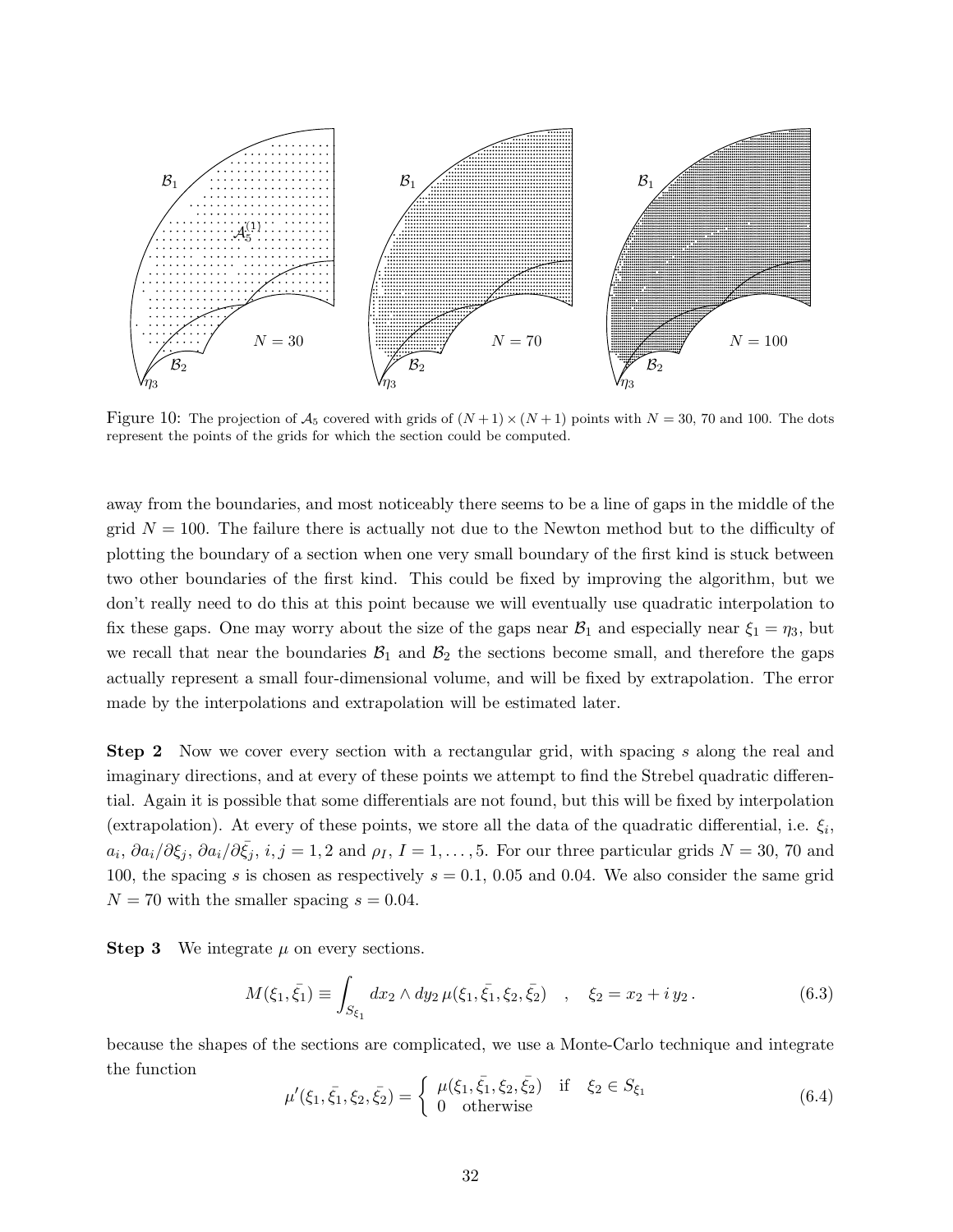over a rectangle containing the section  $S_{\xi_1}$ . To evaluate  $\mu$  at random points  $\xi_2$  we use quadratic interpolation over the closest  $3 \times 3$  sub-array of points of the grid. Actually, we find it more natural to interpolate  $\log \mu$ , and exponentiate the result of the interpolation.

Step 4 We can finally perform the whole integration

$$
\int_{\mathcal{A}_5} dx_1 \wedge dy_1 \wedge dx_2 \wedge dy_2 \,\mu(\xi_1, \bar{\xi_1}, \xi_2, \bar{\xi_2}) = \int_{\mathcal{A}_5^{(1)}} dx_1 \wedge dy_1 \, M(\xi_1, \bar{\xi_1}). \tag{6.5}
$$

We use again a Monte-Carlo technique, integrating

$$
M'(\xi_1, \bar{\xi_1}) = \begin{cases} M(\xi_1, \bar{\xi_1}) & \text{if } \xi_1 \in \mathcal{A}_5^{(1)} \\ 0 & \text{otherwise} \end{cases},
$$
 (6.6)

and integrate  $M'$  over a rectangle containing  $\mathcal{A}_5^{(1)}$  $_{5}^{\text{+}}$ . To evaluate M, we use again quadratic interpolation of  $\log M$ , and exponentiate the result of the interpolation; we observe that it is a better interpolation that if we had simply interpolated M itself.

Step 5: Error estimation We would like to calculate an estimate of the numerical uncertainty on the result. There are four sources of error, namely

1. The error due to the finite spacing h. In order to decide if  $\xi_2 \in S_{\xi_1}$ , we check if  $\xi_2$  is inside the polygon formed by all points describing the boundary of  $S_{\xi_1}$ . This is basically a linear interpolation, so the error made will be of the order of  $h^2$ , a potentially large error. To reduce it, we are computing the integral twice, once in the normal way, and a second time with all the sections replaced with cruder ones with spacing  $2h$ . Practically we are removing half the points of every sections but keep the corners (the intersections between boundaries). In order to isolate this source of errors from the other sources, it is important to use the same Monte-Carlo samples in both integrations (i.e. the sequence of random points must be the same). Let us denote  $\kappa^2 V_{t^5}(h)$  and  $\kappa^2 V_{t^5}(2h)$  the results of these two integrations, and let  $\kappa^2 V_t$ <sub>5</sub> be the exact value. Since the error is quadratic in h, we have

$$
\kappa^2 V_{t^5}(2h) - \kappa^2 V_{t^5} = 4\left(\kappa^2 V_{t^5}(h) - \kappa^2 V_{t^5}\right) + \mathcal{O}(h^3)\,,\tag{6.7}
$$

or in other words

$$
\kappa^2 V_{t^5} = \frac{1}{3} \left( 4\kappa^2 V_{t^5}(h) - \kappa^2 V_{t^5}(2h) \right) + \mathcal{O}(h^3) \,, \tag{6.8}
$$

and it will turn out that we can neglect the residual error as it will be smaller than the other sources.

2. The error done by the interpolation and extrapolation of  $\mu$ . Let us write  $\mu = \mu_{\text{inter}} + \delta_{\mu}$ . We will then treat this source of error as systematic, in other words

$$
\sigma_2 \equiv \int_{\mathcal{A}_5} dx_1 \wedge dy_1 \wedge dx_2 \wedge dy_2 \left| \delta_\mu(\xi_1, \bar{\xi_1}, \xi_2, \bar{\xi_2}) \right| \,. \tag{6.9}
$$

The quadratic interpolation is done with the routine polin2 of [\[18\]](#page-44-2). Based on Neville's algorithm, it can give an estimate of  $\delta_{\mu}(\xi_1, \bar{\xi_1}, \xi_2, \bar{\xi_2})$ .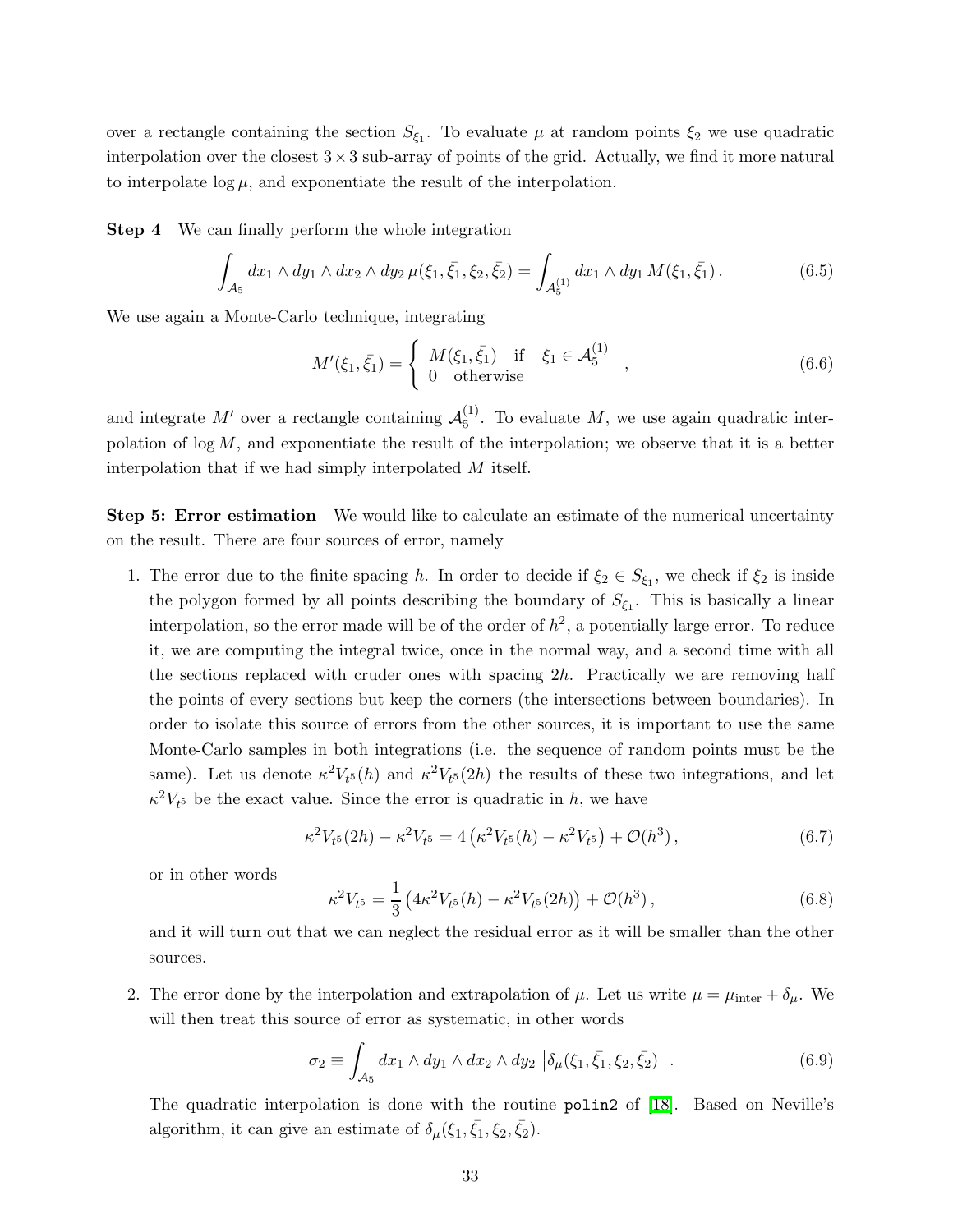3. the error due to the interpolation and extrapolation of M. It is a systematic error as well. We write  $M = M_{\text{inter}} + \delta_M$  and

$$
\sigma_3 \equiv \int_{\mathcal{A}_5^{(1)}} dx_1 \wedge dy_1 \, |\delta_M| \tag{6.10}
$$

4. The error coming from the Monte-Carlo integrations. Those are purely statistical errors, and the errors coming from the integrations in Step 3 will cancel down to a negligible quantity in the final result if they are done with enough samples. We are thus only considering the Monte-Carlo error  $\sigma_{MC}$  on the last integral of Step 4.

So finally

$$
\sigma_{\kappa^2 V_{t5}}^2 = \frac{2}{\pi^2} \left( \sigma_2^2 + \sigma_3^2 + \sigma_{MC}^2 \right) , \qquad (6.11)
$$

and we will take enough samples in the Monte-Carlo integration so that the error will be dominated by the errors on interpolation and extrapolation, which depend on the finesse of the grid.

We note that Steps 1 and 2 need to be done only once for every grid. Once these have been done, every integration requires only Steps 3, 4 and 5.

We now state our results. We use four different grids, with  $(N, h, s)$  respectively equal to (30, 0.1, 0.1), (70, 0.05, 0.05), (70, 0.05, 0.04) and (100, 0.03, 0.04). These last two grids are at the computational limit of a desktop computer with our  $C++$  code. Indeed it takes several days to compute  $a_i(\xi_1,\bar{\xi}_1,\xi_2,\bar{\xi}_2)$  and their derivatives and  $\rho_I(\xi_1,\bar{\xi}_1,\xi_2,\bar{\xi}_2)$  at every points of the fourdimensional grid  $(70, 0.05, 0.04)$  (which has approximately 1.6 million points inside  $\mathcal{A}_5$ , and fills 1.3 GBytes of RAM). The grid  $(100, 0.03, 0.04)$  is actually too large to store the derivatives of  $a_i$ , so we can use it only for the computation of  $\kappa^2 V_{t^5}$ . The computation of the five-dilaton contact term in Section [7](#page-34-0) will have to be done with the grid (70, 0.05, 0.04). All the Monte-Carlo integrations are done with one iteration of the routine vegas of [\[18\]](#page-44-2). The integrations of Step 3 are done with  $10<sup>5</sup>$  samples, and the integrations of Step 4 are done with  $10<sup>6</sup>$  samples. Our results are shown in Table [1.](#page-33-0) It is reassuring that all four results are compatible within their error bounds. They are

| (N, h, s)              | (30, 0.1, 0.1)      | (70, 0.05, 0.05)    | (70, 0.05, 0.04)    | (100, 0.03, 0.04)   |
|------------------------|---------------------|---------------------|---------------------|---------------------|
| $\kappa^2 V_{t^5}(2h)$ | $10.0774 \pm 0.065$ | $9.95537 \pm 0.013$ | $9.95197 \pm 0.010$ | $9.93412 \pm 0.008$ |
| $\kappa^2 V_{t5}(h)$   | $10.0045 \pm 0.065$ | $9.93535 \pm 0.013$ | $9.93252 \pm 0.010$ | $9.92648 \pm 0.008$ |
| $\kappa^2 V_{t^5}$     | $9.980 \pm 0.065$   | $9.929 \pm 0.013$   | $9.926 \pm 0.010$   | $9.924 \pm 0.008$   |

<span id="page-33-0"></span>Table 1: The results of the integrations and their uncertainties on our three different grids.

not statistically independent however, and we should therefore not combine them. So we take the result from the finest grid as final answer

<span id="page-33-1"></span>
$$
\kappa^2 V_{t^5} = 9.924 \pm 0.008 \,. \tag{6.12}
$$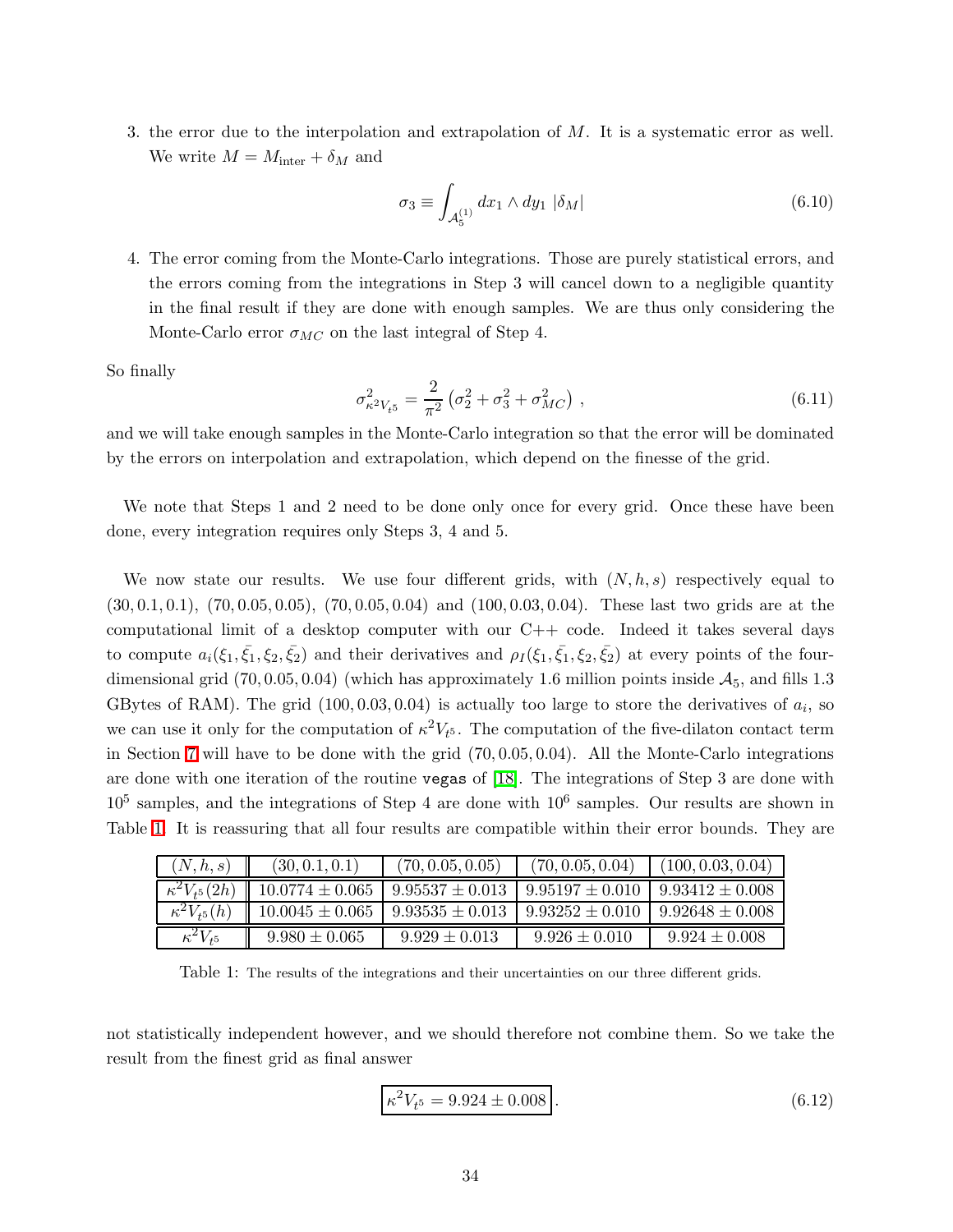## <span id="page-34-0"></span>7 The five-dilaton effective term

<span id="page-34-3"></span>The goal of this section is to check the validity of our computation. The quartic vertex computed in [\[7\]](#page-43-6) was checked in [\[10\]](#page-43-9) with marginal fields. A similar analysis is unfortunately not possible here because we can couple only an even number of marginal fields like  $\alpha_{-1}\bar{\alpha}_{-1}c_1\bar{c}_1|0\rangle$  and the vanishing of the quintic term of its effective potential is trivial. However we can compute the amplitude of five dilatons  $|D\rangle$ , where

$$
|D\rangle = (c_1c_{-1} - \bar{c}_1\bar{c}_{-1})|0\rangle, \qquad (7.1)
$$

and compare it to the prediction of the dilaton theorem.

The dilaton theorem states that the effective potential of the dilaton should be identically zero. That the  $V_{d}^{\text{eff}}$  term vanishes is due to the fact that the cubic amplitude of three dilatons is zero because the ghost numbers do not work out. The vanishing of  $V_{d}^{\text{eff}}$  is nontrivial; it has been checked in [\[11\]](#page-43-10) that the contribution from the quartic amplitude  $\kappa^2 V_{d^4}$  cancels the contribution from Feynman diagrams with two cubic vertices. This cancellation was found to be good to about 0.2%, furnishing a very good evidence that the quartic computations are done right. In this section, we want to check the vanishing of  $V_{d}^{\text{eff}}$ . There are two contributions to this effective term shown on Figure [11,](#page-34-2) namely the contact term  $\kappa^2 V_{d^5}$ , and the Feynman term  $\mathcal{C}_{d^5}$ 



<span id="page-34-2"></span>Figure 11: The term  $d^5$  of the dilaton effective potential. The fields  $|\Psi_i\rangle$  that propagate in the second diagram, are the tachyon and all the massive fields, but not the dilaton.

$$
\kappa^2 V_{d^5}^{\text{eff}} = \kappa^2 V_{d^5} + \mathcal{C}_{d^5} \,. \tag{7.2}
$$

We will start by evaluating the Feynman contribution, then we will compute the contact term with the machinery developed in this paper.

#### <span id="page-34-1"></span>7.1 The Feynman contribution

The three-string vertex can couple only an even number of states with asymmetric ghost numbers like the dilaton. So the diagram consisting of three three-string vertices doesn't contribute, and the only Feynman diagram contributing to  $\mathcal{C}_{d^5}$  is therefore the one shown on the right of Figure [11.](#page-34-2) To get the right relative sign between this diagram and the contact term, we must keep track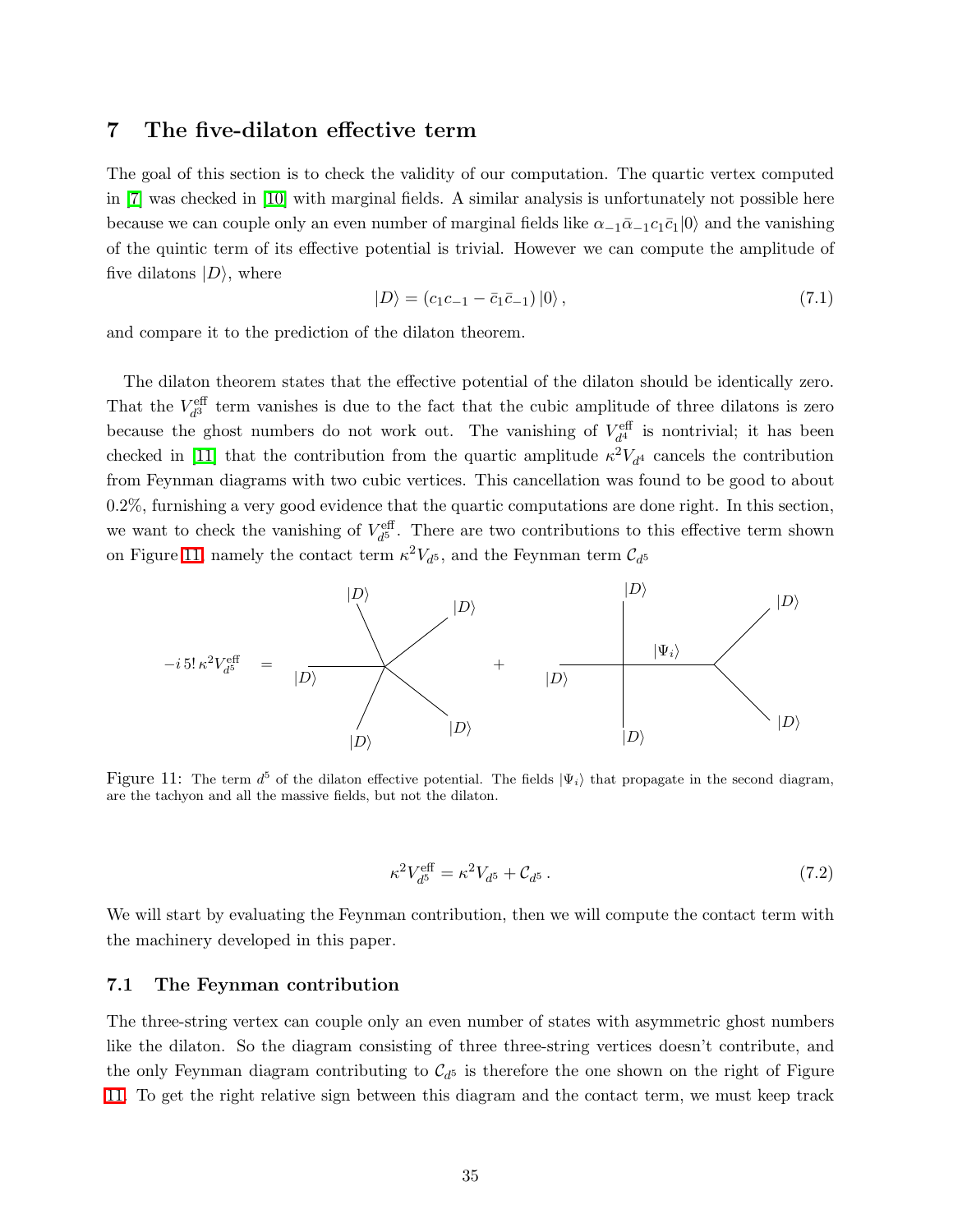of all the coefficients. Since the vertices bring in the amplitude a factor  $-i$ , and the propagator a factor  $i$ , we have

$$
(-i) 5! C_{d^5} = {5 \choose 3} \sum_{i,j \neq 2} (-i) \{D, D, D, \Psi_i\} (i) (-M^{-1})_{ij} (-i) \{D, D, \Psi_j\},
$$
  

$$
\Rightarrow C_{d^5} = -\frac{1}{12} \sum_{i,j \neq 2} \{D, D, D, \Psi_i\} (M^{-1})_{ij} \{D, D, \Psi_j\},
$$
 (7.3)

where  $(-M^{-1})$  is the zero-momentum propagator for all the fields except the dilaton. M is therefore given by the quadratic term

$$
M_{ij} = \langle \Psi_i | c_0^- Q_B | \Psi_j \rangle \ , \quad i, j \neq 2 \,. \tag{7.4}
$$

Note that we work in a non-orthonormal basis, and M is therefore not diagonal.  $\mathcal{C}_{d^5}$  must be evaluated with level truncation, we will do explicitly the first few levels. First it is convenient to decompose  $\mathcal{C}_{d^5}$  into the sum of contributions at every level

$$
\mathcal{C}_{d^5}(\ell) = \sum_{\ell' \le \ell} c_{d^5}(\ell'). \tag{7.5}
$$

And we will write  $M_{\ell}$  for the matrix M with only fields of level  $\ell$ , and we define the row vectors

<span id="page-35-0"></span>
$$
C_{\ell} \equiv (\{D, D, \Psi_i\})
$$
  
\n
$$
Q_{\ell} \equiv (\{D, D, D, \Psi_i\}),
$$
\n(7.6)

where the index i runs over all fields of level  $\ell$ . With these notations, we can write

$$
c_{d^{5}}(\ell) = -\frac{1}{12}Q_{\ell} \cdot M_{\ell}^{-1} \cdot C_{\ell}^{T}.
$$
\n(7.7)

At level zero, only the tachyon propagates, and we thus have

$$
\mathcal{C}_{d^5}(0) = -\frac{1}{12} \left\{ D, D, D, T \right\} M_0^{-1} \left\{ D, D, T \right\} = -\frac{1}{12} (-5.716)(-\frac{1}{2})(-\frac{27}{16}) = 0.4020. \tag{7.8}
$$

At level four, the four fields are (we are using the notations of [\[15\]](#page-43-14))

$$
|\Psi_3\rangle = (b_{-2}c_1\bar{c}_{-2}\bar{c}_1 - \bar{b}_{-2}\bar{c}_1c_{-2}c_1) |0\rangle , \quad |\Psi_4\rangle = c_{-1}\bar{c}_{-1}|0\rangle |\Psi_5\rangle = L_{-2}c_1\bar{L}_{-2}\bar{c}_1|0\rangle , \quad |\Psi_6\rangle = (c_{-1}\bar{L}_{-2}\bar{c}_1 - \bar{c}_{-1}L_{-2}c_1) |0\rangle.
$$
 (7.9)

And we have

$$
M_4 = \text{diag}(-4, 2, 338, -52)
$$
  
\n
$$
C_4 = \left(0, -\frac{1}{48}, -\frac{4225}{432}, \frac{65}{72}\right)
$$
  
\n
$$
Q_4 = (-4.547, -1.811, -22.33, 10.69)
$$
\n(7.10)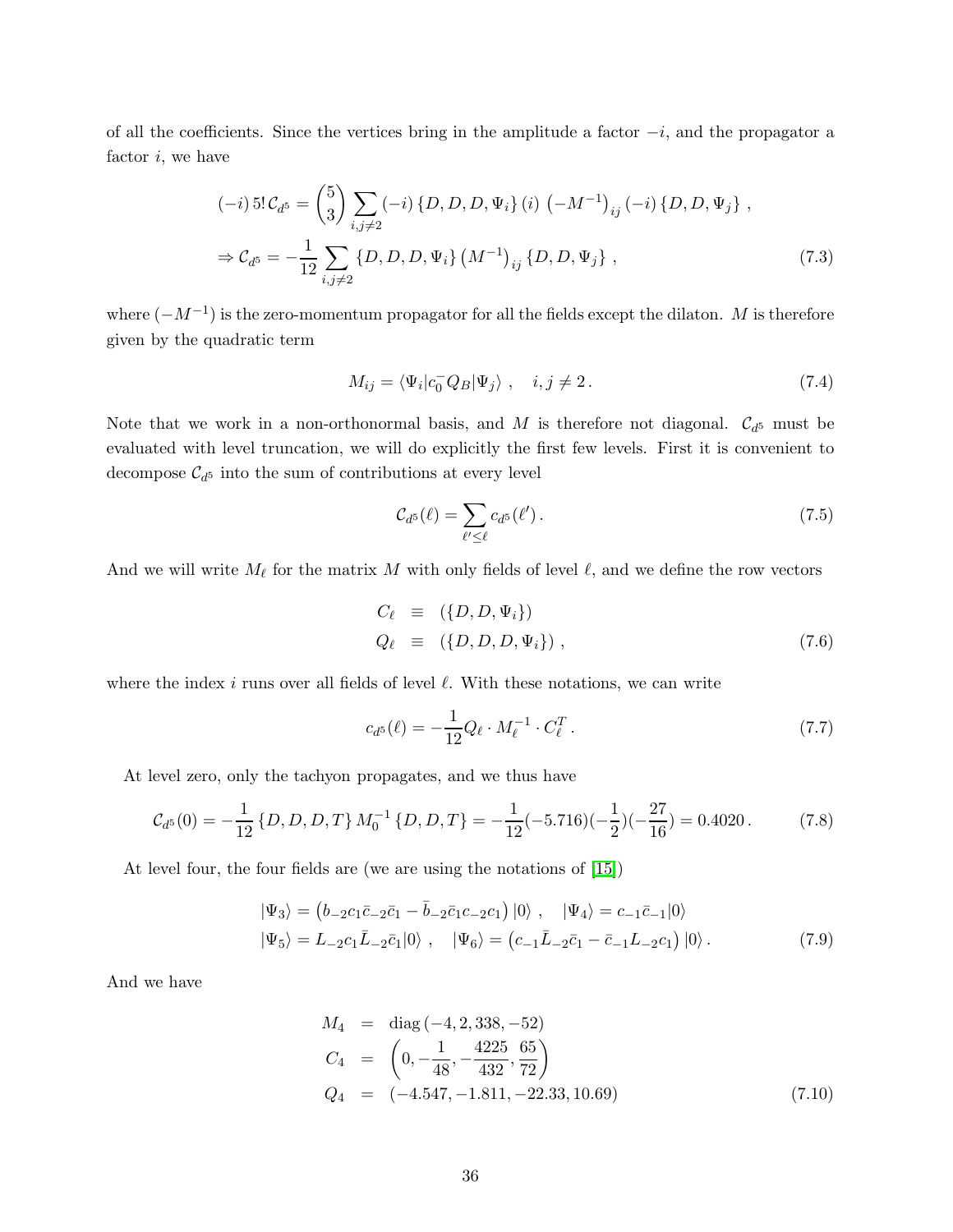The first two lines are done with standard techniques, and the third line has been calculated in [\[15\]](#page-43-14), we refer the reader to [\[15\]](#page-43-14) and [\[11\]](#page-43-10) for the details of this computation. With these values [\(7.7\)](#page-35-0) gives the contribution of level four

$$
c_{d^5}(4) = -0.03996\tag{7.11}
$$

which gives the total contribution

$$
\mathcal{C}_{d^5}(4) = \mathcal{C}_{d^5}(0) + c_{d^5}(4) = 0.3620. \tag{7.12}
$$

At level six, the fields are

$$
\begin{aligned}\n|\Psi_7\rangle &= \left(b_{-2}\bar{c}_{-2}\bar{c}_{-1}\bar{c}_{1} - \bar{b}_{-2}c_{-2}c_{-1}c_{1}\right)|0\rangle \; , & |\Psi_8\rangle &= \left(L_{-2}\bar{c}_{-3}\bar{c}_{1} - \bar{L}_{-2}c_{-3}c_{1}\right)|0\rangle \\
|\Psi_9\rangle &= L_{-2}\bar{L}_{-2}\left(\bar{c}_{-1}\bar{c}_{1} - c_{-1}c_{1}\right)|0\rangle \; , & |\Psi_{10}\rangle &= \left(b_{-3}c_{1}\bar{c}_{-3}\bar{c}_{1} - \bar{b}_{-3}\bar{c}_{1}c_{-3}c_{1}\right)|0\rangle \\
|\Psi_{11}\rangle &= \left(b_{-3}c_{1}\bar{L}_{-2}\bar{c}_{-1}\bar{c}_{1} - \bar{b}_{-3}\bar{c}_{1}L_{-2}c_{-1}c_{1}\right)|0\rangle \; , & |\Psi_{12}\rangle &= c_{-2}\bar{c}_{-2}|0\rangle \; , & |\Psi_{13}\rangle &= L_{-3}c_{1}\bar{L}_{-3}\bar{c}_{1}|0\rangle \\
|\Psi_{14}\rangle &= b_{-2}c_{-1}c_{1}\bar{b}_{-2}\bar{c}_{-1}\bar{c}_{1}|0\rangle \; , & |\Psi_{15}\rangle &= \left(c_{-2}\bar{L}_{-3}\bar{c}_{1} - \bar{c}_{-2}L_{-3}c_{1}\right)|0\rangle \\
|\Psi_{16}\rangle &= \left(c_{-2}\bar{b}_{-2}\bar{c}_{-1}\bar{c}_{1} - \bar{c}_{-2}b_{-2}c_{-1}c_{1}\right)|0\rangle \; , & |\Psi_{17}\rangle &= \left(L_{-3}c_{1}\bar{b}_{-2}\bar{c}_{-1}\bar{c}_{1} - \bar{L}_{-3}\bar{c}_{1}b_{-2}c_{-1}c_{1}\right)|0\rangle \; ,\n\end{aligned}
$$

and we have

$$
M_6 = (8) \oplus \begin{pmatrix} 0 & 0 & 0 & -104 \\ 0 & -1352 & 0 & 0 \\ 0 & 0 & -8 & 0 \\ -104 & 0 & 0 & 0 \end{pmatrix} \oplus \begin{pmatrix} 0 & 0 & 4 \\ 0 & 10816 & 0 \\ 4 & 0 & 0 \end{pmatrix} \oplus \begin{pmatrix} 0 & 0 & 416 \\ 0 & 8 & 0 \\ 416 & 0 & 0 \end{pmatrix}
$$
  
\n
$$
C_6 = \frac{100}{729} (-8, 0, 0, 0, 0, 1, 0, 4, 0, 4, 0)
$$
  
\n
$$
Q_6 = (-2.103, 2.363, -20.92, -0.4412, 7.090, 0.1251, -49.67, 0.4998, 4.325, 1.603, -8.649) .
$$
\n(7.13)

And we find

$$
c_{d^5}(6) = -0.03606\,,\tag{7.14}
$$

which gives the total contribution

$$
\mathcal{C}_{d^5}(6) = \mathcal{C}_{d^5}(4) + c_{d^5}(6) = 0.3259. \tag{7.15}
$$

With the techniques developed in [\[7,](#page-43-6) [12,](#page-43-11) [11,](#page-43-10) [10,](#page-43-9) [15\]](#page-43-14), we can evaluate  $\{D, D, D, \Psi_i\}$  for fields  $\Psi_i$ of level up to ten. The results for  $C_{d^5}(\ell)$ ,  $\ell = 0, 4, 6, 8, 10$  are shown in Table [2.](#page-36-0) We will follow the

| $\boxed{\mathcal{C}_{d^5}(\ell)$ 0.4020 0.3620 0.3259 0.3167 0.3112 |  |  |
|---------------------------------------------------------------------|--|--|

<span id="page-36-0"></span>Table 2: The value of  $C_{d^5}$  with propagating fields up to level  $\ell$ .

method used in [\[11\]](#page-43-10) to extrapolate the above results to  $\ell = \infty$ . Namely we use a fit of the form

<span id="page-36-1"></span>
$$
\mathcal{C}_{d^5}(\ell) = f_0 + \frac{f_1}{\ell^{\gamma}}.\tag{7.16}
$$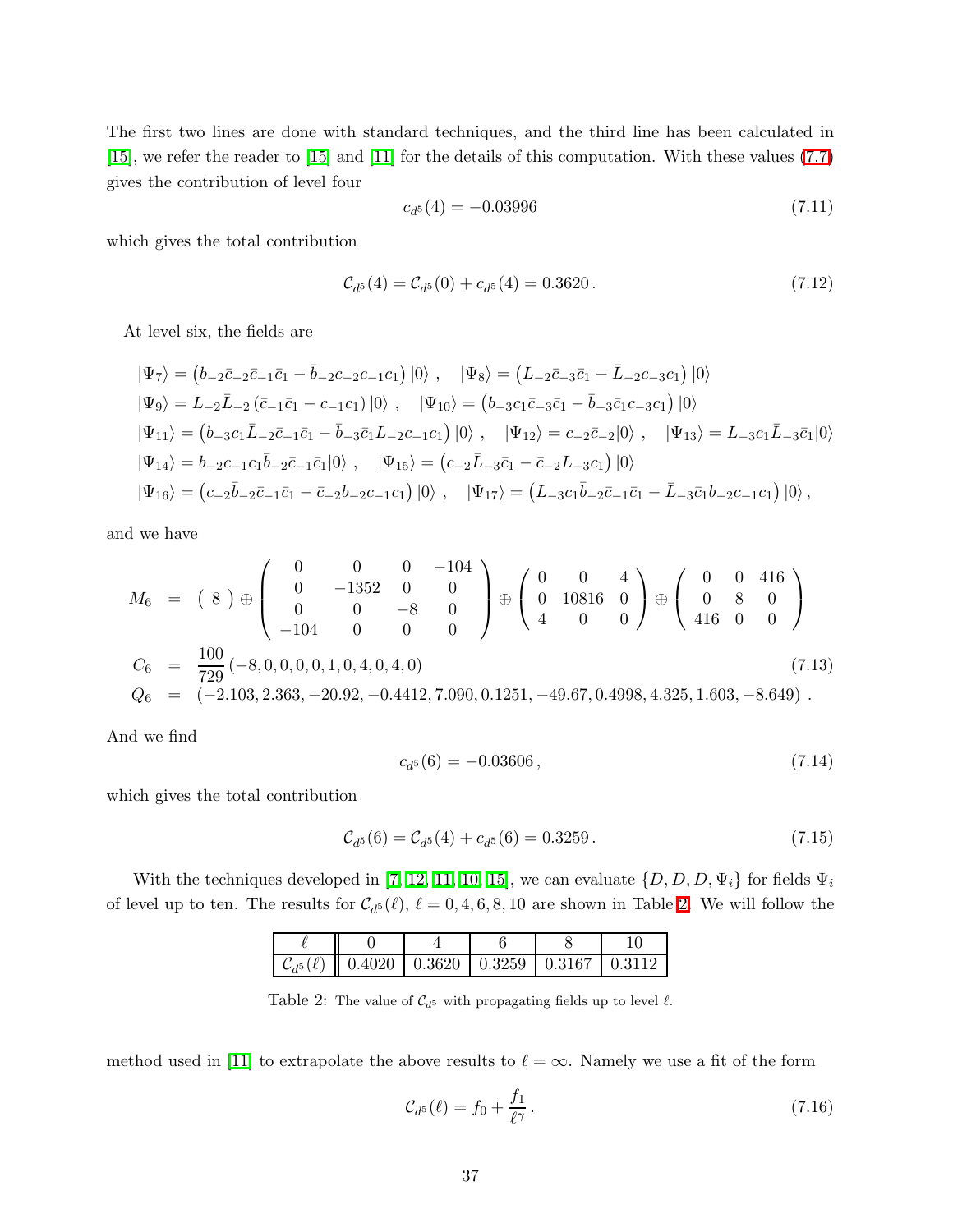In fitting  $C_{d^4}(\ell)$ , the authors of [\[11\]](#page-43-10) found that  $\gamma = 3$  give the best results. Here by fitting the four values  $C_{d}(\ell), \ell = 4, 6, 8, 10$  with [\(7.16\)](#page-36-1), we find that  $\gamma = 2.51$ . We take this as an evidence that the data should be fitted with

$$
\mathcal{C}_{d^5}(\ell) = f_0 + \frac{f_1}{\ell^{5/2}}.\tag{7.17}
$$

<span id="page-37-3"></span>With this last fit we find

$$
\mathcal{C}_{d^5} = \mathcal{C}_{d^5}(\infty) = 0.3060 \,. \tag{7.18}
$$

### <span id="page-37-0"></span>7.2 The contact term

The multilinear  $N$ -string function at genus zero is given by  $[1, 9]$  $[1, 9]$ 

$$
\{\Psi_1,\ldots,\Psi_N\} = \left(\frac{i}{2\pi}\right)^{N-3} \int_{\mathcal{V}_{0,N}} d\lambda_1 \wedge \ldots \wedge d\lambda_{2(N-3)} \langle \Sigma | b(v_{\lambda_1}) \ldots b(v_{\lambda_{2(N-3)}}) | \Psi_1 \rangle \ldots |\Psi_N \rangle. \tag{7.19}
$$

The  $\lambda_i$  are  $2(N-3)$  real coordinates of the reduced moduli space  $\mathcal{V}_{0,N}$  of the N-punctured spheres, and the surface state  $\langle \Sigma |$  corresponds to the N-punctured sphere given by the parameters  $\lambda_i$ . The antighost insertions  $b(v_{\lambda_i})$  are given by

$$
b(v_{\lambda_i}) = \sum_{I=1}^{N} \sum_{m=-1}^{\infty} \left( H_{i,m}^I b_m^{(I)} + \overline{H_{i,m}^I} \overline{b}_m^{(I)} \right) , \text{ where } H_{i,m}^I = \oint \frac{dw}{2\pi i} \frac{1}{w^{m+2}} \frac{1}{h_I'} \frac{\partial h_I}{\partial \lambda_i} .
$$
 (7.20)

The  $h_I(w_I; \lambda_1, \ldots \lambda_{2(N-3)})$  are the N maps from the local coordinates  $w_I$  to the sphere, which are going to be described a little later. Now we follow [\[11\]](#page-43-10) and rewrite the antighost insertions in a more convenient form. First we rename the coordinates of the moduli space as

$$
\xi_i = x_i + iy_i
$$
, where  $x_i = \lambda_{2i-1}$ ,  $y_i = \lambda_{2i}$ ,  $i = 1, ..., N - 3$ , (7.21)

where the  $\xi_i$  are the complex coordinates naturally used in the quadratic differentials formalism. We have

<span id="page-37-2"></span>
$$
dx_i \wedge dy_i b(v_{x_i}) b(v_{y_i}) = d\xi \wedge d\overline{\xi} \mathcal{B}_i \mathcal{B}_i^* = -2i dx_i \wedge dy_i \mathcal{B}_i \mathcal{B}_i^*,
$$
\n(7.22)

where

$$
\mathcal{B}_{i} = \sum_{I=1}^{N} \sum_{m=-1}^{\infty} \left( B_{i,m}^{I} b_{m}^{(I)} + \overline{C_{i,m}^{I}} \overline{b}_{m}^{(I)} \right) , \quad \mathcal{B}_{i}^{\star} = \sum_{I=1}^{N} \sum_{m=-1}^{\infty} \left( C_{i,m}^{I} b_{m}^{(I)} + \overline{B_{i,m}^{I}} \overline{b}_{m}^{(I)} \right) , \tag{7.23}
$$

and the coefficients  $B_{i,m}^I$  and  $C_{i,m}^I$  are given in terms of derivatives with respect to  $\xi_i$  and  $\bar{\xi}_i$ 

<span id="page-37-1"></span>
$$
B_{i,m}^I = \oint \frac{dw}{2\pi i} \frac{1}{w^{m+2}} \frac{\partial h_I}{h_I'} \frac{\partial h_I}{\partial \xi_i} \quad , \quad C_{i,m}^I = \oint \frac{dw}{2\pi i} \frac{1}{w^{m+2}} \frac{\partial h_I}{h_I'} \frac{\partial h_I}{\partial \bar{\xi}_i} \,. \tag{7.24}
$$

And we arrive at the formula

$$
\{\Psi_1,\ldots,\Psi_N\} = \frac{1}{\pi^{N-3}} \int_{\mathcal{V}_{0,N}} dx_1 \wedge dy_1 \wedge \ldots \wedge dx_{N-3} \wedge dy_{N-3} \langle \Sigma | (\mathcal{BB}^{\star})_1 \ldots (\mathcal{BB}^{\star})_{N-3} | \Psi_1 \rangle \ldots |\Psi_N \rangle.
$$
\n(7.25)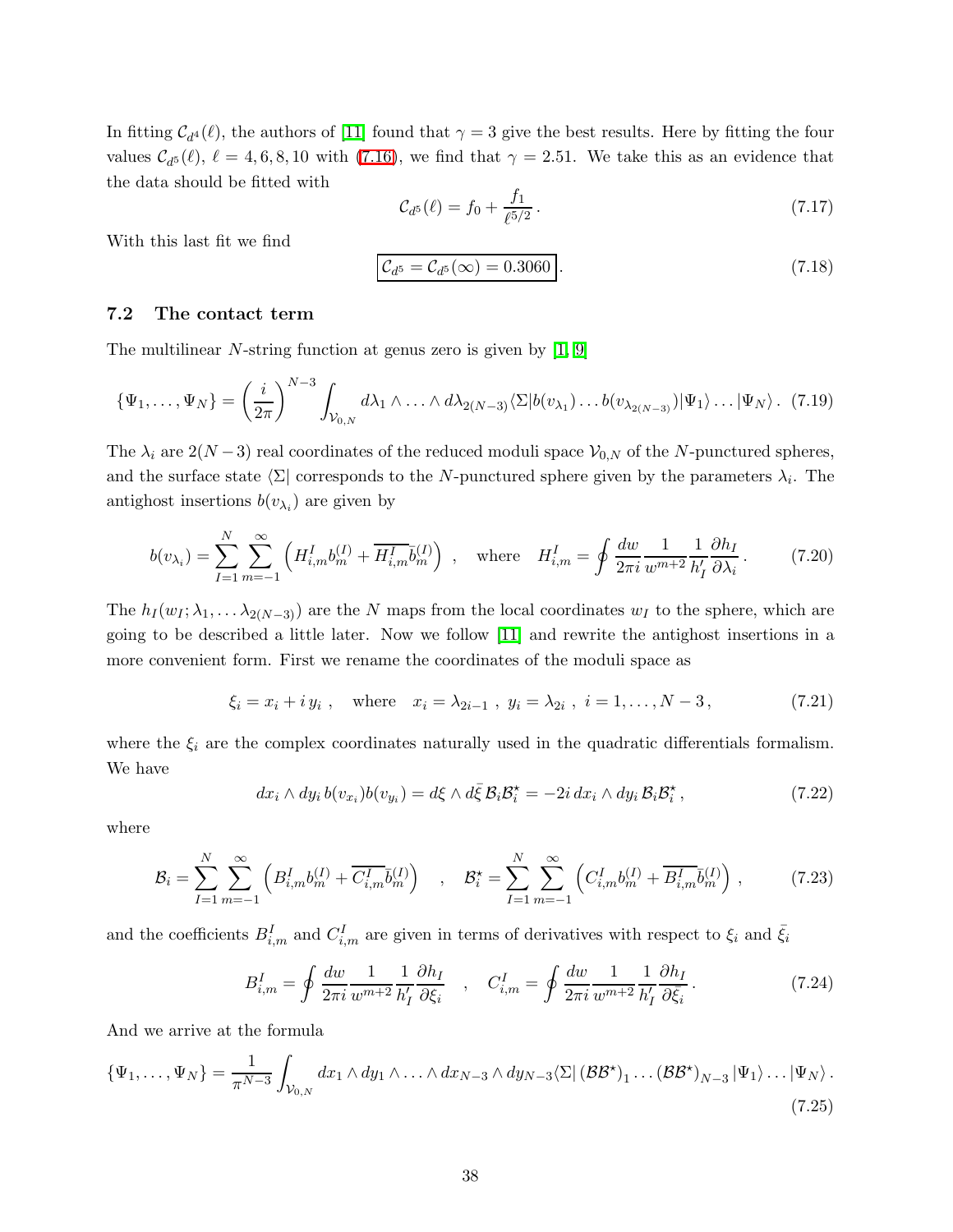We will now consider the case of interest,  $N = 5$  and  $|\Psi_i\rangle = |D\rangle$ , where  $|D\rangle$  is the dilaton [\(7.1\)](#page-34-3). we will thus only need the coefficients  $B_{i,m}^I$  and  $C_{i,m}^I$  with  $m = -1$  and  $m = 1$ . To evaluate them, we need to expand the maps  $h_I$  to order  $w^3$ 

<span id="page-38-0"></span>
$$
z = h_I(w_I; \xi_1, \bar{\xi_1}, \xi_2, \bar{\xi_2}) = z_I + \rho_I w_I + \rho_I^2 \beta_I w_I^2 + \rho_I^3 \gamma_I w_I^3 + \mathcal{O}(w_I^4) \,, \tag{7.26}
$$

where all the coefficients on the right-hand side depend on  $\xi_1$ ,  $\bar{\xi_1}$ ,  $\xi_2$  and  $\bar{\xi_2}$ . The  $z_I$  are the positions of the finite poles on the z-plane, namely

$$
z_1 = 0
$$
,  $z_2 = 1$ ,  $z_3 = \xi_1$ ,  $z_4 = \xi_2$ . (7.27)

For the puncture at infinity, we must use the coordinate  $t = 1/z$ 

$$
t = h_5(w_5; \xi_1, \bar{\xi}_1, \xi_2, \bar{\xi}_2) = \rho_5 w_5 + \rho_5^2 \beta_5 w_5^2 + \rho_5^3 \gamma_5 w_5^3 + \mathcal{O}(w_5^4).
$$
 (7.28)

<span id="page-38-1"></span>We can now use  $(7.24)$  to express the coefficients that we need. We find

$$
B_{1,-1}^{I} = \frac{1}{\rho_3} \delta_{3,I} , B_{2,-1}^{I} = \frac{1}{\rho_4} \delta_{4,I} , C_{i,-1}^{I} = 0
$$
  
\n
$$
B_{1,1}^{I} = \rho_I \frac{\partial \beta_I}{\partial \xi_1} + \frac{1}{2} \rho_3 \epsilon_3 \delta_{I,3} , B_{2,1}^{I} = \rho_I \frac{\partial \beta_I}{\partial \xi_2} + \frac{1}{2} \rho_4 \epsilon_4 \delta_{I,4} , C_{i,1}^{I} = \rho_I \frac{\partial \beta_I}{\partial \bar{\xi}_i} ,
$$
(7.29)

where

$$
\epsilon_I \equiv 8\beta_I^2 - 6\gamma_I \,. \tag{7.30}
$$

The coefficients  $\beta_I$  and  $\gamma_I$  can be calculated from the expression of the quadratic differential [\(2.4\)](#page-5-1) and [\(2.12\)](#page-7-0). First we expand  $\varphi = \phi(z) (dz)^2$  around the puncture  $z_I$ 

$$
\phi(z) = -\frac{1}{(z - z_I)^2} + \frac{r_{-1}^I}{(z - z_I)} + r_0^I + \mathcal{O}(z),\tag{7.31}
$$

and knowing that in the local coordinates  $\varphi$  takes the canonical form

$$
\varphi = -\frac{1}{w_I^2} (dw_I)^2 \,,\tag{7.32}
$$

we find the relations

$$
\beta_I = \frac{1}{2}r_{-1}^I \quad , \quad \gamma_I = \frac{1}{16} \left(7(r_{-1}^I)^2 + 4(r_0^I)^2\right) \,. \tag{7.33}
$$

<span id="page-38-2"></span>And after expanding  $\phi(z)$  to obtain  $r_{-1}^I$  and  $r_0^I$ , we find

$$
\beta_1 = \frac{a_1 - \xi_1^2 - \xi_2^2}{2\xi_1\xi_2}
$$
\n
$$
\beta_2 = -\frac{a_1 + a_2 + 2\xi_1 - \xi_1^2 + 2\xi_2 - \xi_2^2}{2(\xi_1 - 1)(\xi_2 - 1)}
$$
\n
$$
\beta_3 = \frac{a_1 - 2\xi_1^2 - \xi_2^2 + \xi_1(3 + a_2 + 2\xi_2)}{2\xi_1(\xi_1 - 1)(\xi_2 - \xi_1)}
$$
\n
$$
\beta_4 = \frac{a_1 - \xi_1^2 + 2\xi_1\xi_2 + \xi_2(3 + a_2 - 2\xi_2)}{2\xi_2(\xi_2 - 1)(\xi_1 - \xi_2)}
$$
\n
$$
\beta_5 = -\frac{1}{2}(2 + a_2 + \xi_1 + \xi_2), \qquad (7.34)
$$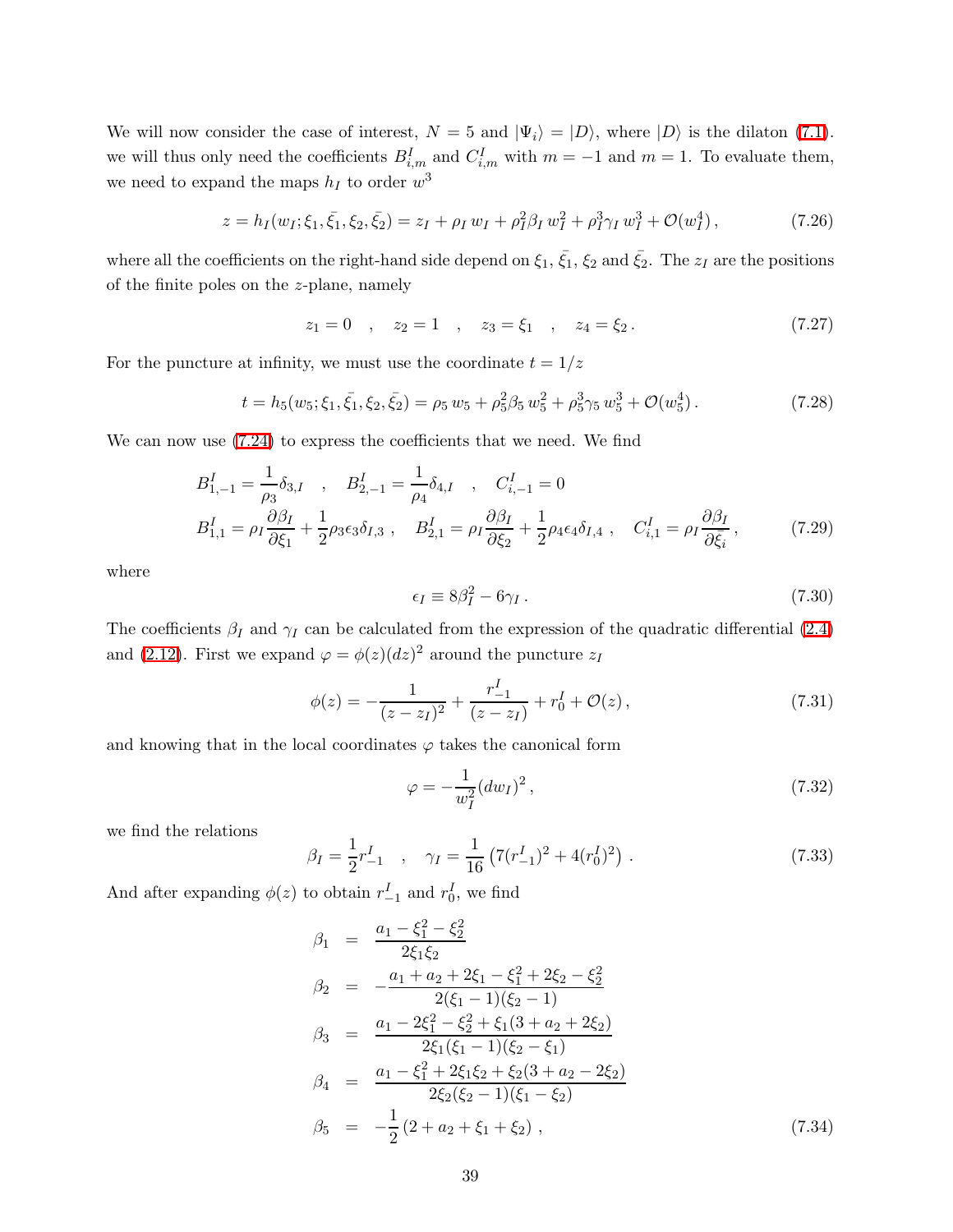<span id="page-39-1"></span>and for  $\epsilon_I = 8\beta_I^2 - 6\gamma_I$ , we find  $\epsilon_1 = \frac{-5(u-a_1)^2 + 12((\xi_1^3 + \xi_2^2)(1+\xi_2) - a_1(s+t) + \xi_1^2(1-\xi_2+\xi_2^2) + t(-3-a_2-\xi_2+\xi_2^2))}{\xi_1^2}$  $8t^2$  $\epsilon_2 = \frac{-5(u-2s-a_1-a_2)^2 - 12(5s-7u+2w+t(4s-5-u-t)-a_2(s-2)-a_1(2s-t-3))}{8(t-s+1)^2}$  $8(t-s+1)^2$  $\epsilon_3 = \frac{1}{\sqrt{2\pi\epsilon_3} \sqrt{2\pi\epsilon_3} \sqrt{2\pi\epsilon_3} \sqrt{2\pi\epsilon_3} \sqrt{2\pi\epsilon_3} \sqrt{2\pi\epsilon_3} \sqrt{2\pi\epsilon_3} \sqrt{2\pi\epsilon_3}$  $\frac{1}{8(\xi_1(\xi_1 - \xi_2)(\xi_1 - 1))^2} \left(4\xi_1^3(10\xi_1 - 15 - a_2 - 14\xi_2) - a_1(5a_1 + 16\xi_1^2 + 2\xi_1(3 + 5a_2 - 2\xi_2)\right)$  $+2(6-5\xi_2)\xi_2$  +  $\xi_2^2(12(1+\xi_2)-5\xi_2^2)$  -  $2t(12+9\xi_2-5a_2\xi_2+2\xi_2^2)$  $+\xi_1^2(15-18a_2-5a_2^2+24\xi_2-8a_2\xi_2+44\xi_2^2)$  $\epsilon_4 = \frac{-1}{\sqrt{2\pi\left(\frac{c}{c} + \frac{c}{c}\right)}}$  $\frac{-1}{8(\xi_2(\xi_1 - \xi_2)(\xi_2 - 1))^2} \left( -a_1(-5a_1 + 10\xi_1^2 - 12\xi_1 + 4t + 2(-5a_2 - 3 - 8\xi_2)\xi_2 \right)$  $+2\xi_1^2(-6+(9-5a_2)\xi_2-22\xi_2^2)+8t(3-(3-a_2)\xi_2+7\xi_2^2)$  $-\xi_2^2(15 - 18a_2 - 5a_2^2 - 60\xi_2 - 4a_2\xi_2 + 40\xi_2^2) + \xi_1^3(5\xi_1 - 12 + 4\xi_2)$  $\epsilon_5 = \frac{1}{8}$  $\frac{1}{8}(16 + 12a_1 + 4s + 7u + 2t + a_2(-5a_2 - 8 + 2s))$ , (7.35)

where we have defined

$$
s \equiv \xi_1 + \xi_2
$$
,  $t \equiv \xi_1 \xi_2$ ,  $u \equiv \xi_1^2 + \xi_2^2$ ,  $w \equiv \xi_1^3 + \xi_2^3$ . (7.36)

We will also need to compute a few correlators. To see which ones, it is best to start expanding the antighost insertions. It is easily seen from the expression for the dilaton and the fact that only the correlators with ghost number  $(3,\bar{3})$  do not vanish, that we need either three b's and one b, or one b and three  $\bar{b}$ 's; and as already mentioned we only need antighost oscillators with indices  $-1$ or 1. Let us expand  $(\mathcal{BB}^*)_1 (\mathcal{BB}^*)_2$  in the following way: we take all terms in the first factor that have either two b's or two  $\bar{b}$ 's and mixed terms in the second factor. The rest of the expression, with mixed terms in the first factor, can be found simply by changing some indices

<span id="page-39-0"></span>
$$
(BB^*)_1 (BB^*)_2 =
$$
\n
$$
= \left( B_{1,-1}^3 b_{-1}^{(3)} \sum_{I=1}^5 C_{1,1}^I b_I^{(I)} - \overline{B_{1,-1}^3 b_{-1}^{(3)}} \sum_{I=1}^5 \overline{C_{1,1}^I} \overline{b}_I^{(I)} + \sum_{I \neq J} B_{1,1}^I C_{1,1}^J b_I^{(I)} b_I^{(J)} - \sum_{I \neq J} \overline{B_{1,1}^I C_{1,1}^J} \overline{b}_I^{(I)} \overline{b}_I^{(J)} \right)
$$
\n
$$
\times \left( B_{2,-1}^4 b_{-1}^{(4)} \sum_{I \neq 4} \overline{B_{2,1}^I} \overline{b}_I^{(I)} - \overline{B_{2,-1}^4} \overline{b}_{-1}^{(4)} \sum_{I \neq 4} B_{2,1}^I b_I^{(I)} + \sum_{I \neq J} M_2^I J b_I^{(I)} \overline{b}_I^{(J)} \right) + (1 \leftrightarrow_2 , 3 \leftrightarrow_4),
$$
\n(7.37)

where

$$
M_i^{IJ} \equiv B_{i,1}^I \overline{B_{i,1}^J} - C_{i,1}^I \overline{C_{i,1}^J} \,, \tag{7.38}
$$

and the last term is obtained by changing as indicated the left subscripts of  $B$  and  $C$ , the subscript of M, and all superscripts. Noting that

$$
b_{-1}|D\rangle = c_{-1}|0\rangle \ , \quad b_1|D\rangle = -c_1|0\rangle \ , \quad \bar{b}_{-1}|D\rangle = -\bar{c}_{-1}|0\rangle \ , \quad \bar{b}_1|D\rangle = \bar{c}_1|0\rangle \ , \tag{7.39}
$$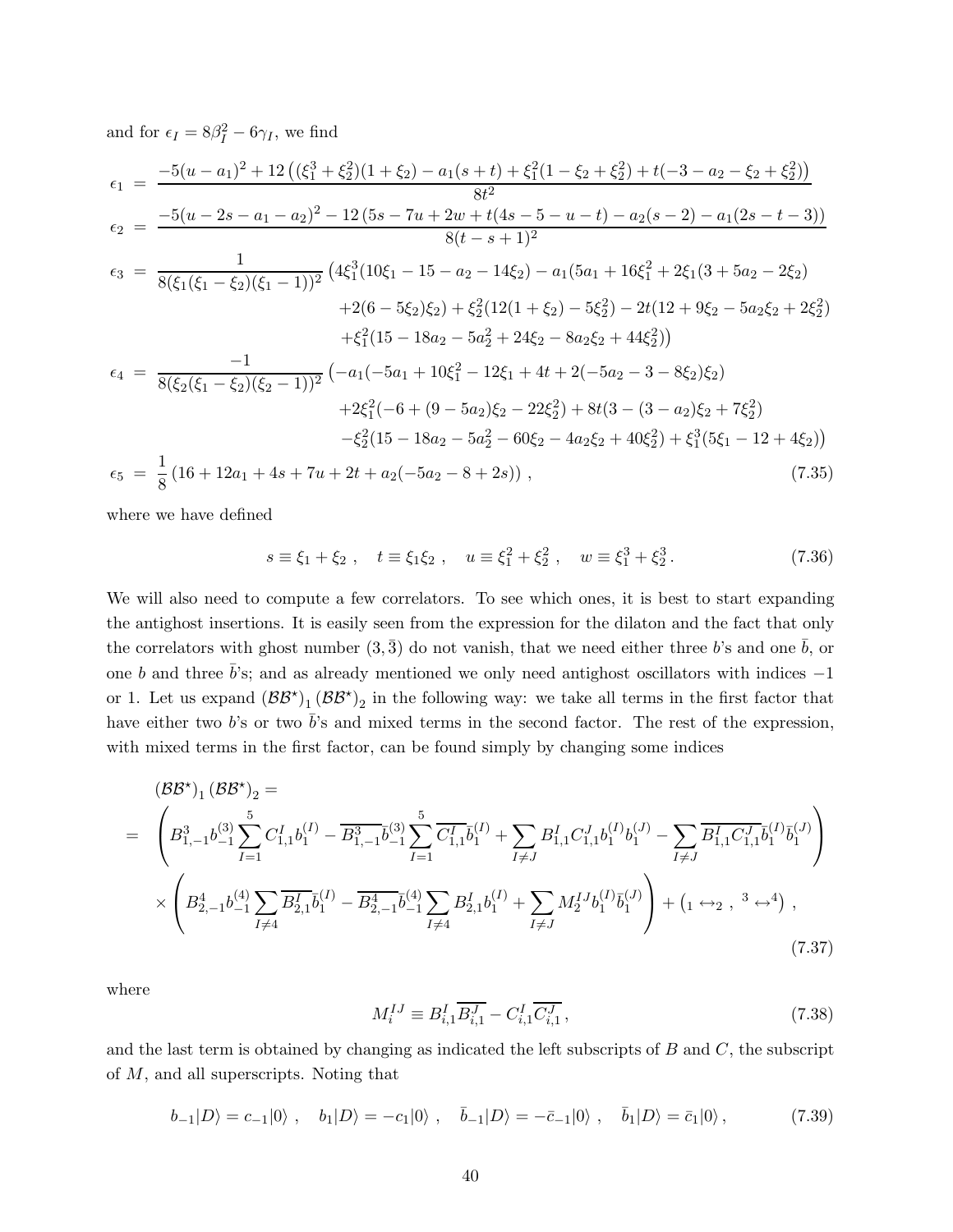<span id="page-40-0"></span>we see from [\(7.37\)](#page-39-0), that we need the following open correlators

$$
A_{IJ} \equiv \langle (c_{-1}c_1)^{(I)}, c_{-1}^{(J)} \rangle_o, \quad B_{IJ} \equiv \langle (c_{-1}c_1)^{(I)}, c_1^{(J)} \rangle_o
$$
  
\n
$$
C_{IJK} \equiv \langle c_1^{(I)}, c_1^{(J)}, c_1^{(K)} \rangle_o, \quad D_{IJK} \equiv \langle c_{-1}^{(I)}, c_1^{(J)}, c_1^{(K)} \rangle_o, \quad E_{IJK} \equiv \langle c_{-1}^{(I)}, c_{-1}^{(J)}, c_1^{(K)} \rangle_o.
$$
\n(7.40)

The conventions for the closed correlators are as in [\[11\]](#page-43-10)

$$
\langle c(z_1)c(z_2)c(z_3)\bar{c}(\bar{w}_1)\bar{c}(\bar{w}_2)\bar{c}(\bar{w}_3)\rangle = -2\langle c(z_1)c(z_2)c(z_3)\rangle_o \langle \bar{c}(\bar{w}_1)\bar{c}(\bar{w}_2)\bar{c}(\bar{w}_3)\rangle_o, \qquad (7.41)
$$

and the open correlator is

$$
\langle c(z_1)c(z_2)c(z_3)\rangle_o = (z_1 - z_2)(z_1 - z_3)(z_2 - z_3). \tag{7.42}
$$

 $A_{IJ}$  and  $B_{IJ}$  were already calculated in [\[11\]](#page-43-10). For the other correlators, we can use either the conformal transformation of the operator  $\frac{1}{2}\partial^2 c(z)$  corresponding to  $c_{-1}$  (as in [\[11\]](#page-43-10)), or conservation laws as in [\[15\]](#page-43-14). We find when  $I, J, K \neq 5$ 

<span id="page-40-1"></span>
$$
A_{IJ} = \rho_J \left( \beta_J - \beta_I - 2\beta_I \beta_J z_{IJ} + \frac{1}{2} \epsilon_J z_{IJ} (1 - \beta_I z_{IJ}) \right)
$$
  
\n
$$
B_{IJ} = \frac{1}{\rho_J} z_{IJ} (1 - \beta_I z_{IJ})
$$
  
\n
$$
C_{IJK} = \frac{1}{\rho_I \rho_J \rho_K} z_{IJ} z_{IK} z_{JK}
$$
  
\n
$$
D_{IJK} = \frac{\rho_I}{\rho_J \rho_K} \left( z_{JK} - \beta_I (z_{IK} + z_{IJ}) z_{JK} + \frac{1}{2} \epsilon_I z_{IJ} z_{JK} z_{IK} \right)
$$
  
\n
$$
E_{IJK} = \frac{\rho_I \rho_J}{\rho_K} \left( \beta_I - \beta_J + \beta_I \beta_J (z_{IJ} + z_{IK} - z_{JK}) + \frac{1}{2} \epsilon_J z_{JK} - \frac{1}{2} \beta_I \epsilon_J (z_{IJ} + z_{IK}) z_{JK} + \frac{1}{2} \epsilon_I \left( -z_{IK} + \beta_J z_{IK} (z_{JK} - z_{IJ}) + \frac{1}{2} \epsilon_J z_{IJ} z_{IK} z_{JK} \right) \right) , I, J, K \neq 5.
$$

The cases when one oscillator is at infinity must be treated separately. Since  $B_{i,-1}^5$  and  $C_{i,-1}^5$  are zero, only  $c_1$  can be at infinity. We therefore need

<span id="page-40-2"></span>
$$
A_{5J} = \rho_J \left( \frac{1}{2} \epsilon_J (\beta_5 + z_J) - \beta_J \right)
$$
  
\n
$$
B_{I5} = \frac{\beta_I}{\rho_5}, \quad B_{5J} = \frac{1}{\rho_J} (z_J + \beta_5)
$$
  
\n
$$
C_{IJ5} = \frac{z_{JI}}{\rho_I \rho_J \rho_5}
$$
  
\n
$$
D_{IJ5} = \frac{\rho_I}{\rho_J \rho_5} \left( \beta_I - \frac{1}{2} \epsilon_I z_{IJ} \right)
$$
  
\n
$$
E_{IJ5} = \frac{\rho_I \rho_J}{\rho_5} \left( \frac{1}{2} \beta_I \epsilon_J - \frac{1}{2} \epsilon_I \beta_J - \frac{1}{4} \epsilon_I \epsilon_J z_{IJ} \right), \tag{7.44}
$$

and we note that  $C_{IJK}$  is totally antisymmetric,  $D_{IJK}$  is antisymmetric in J and K, and  $E_{IJK}$  is antisymmetric in I and J.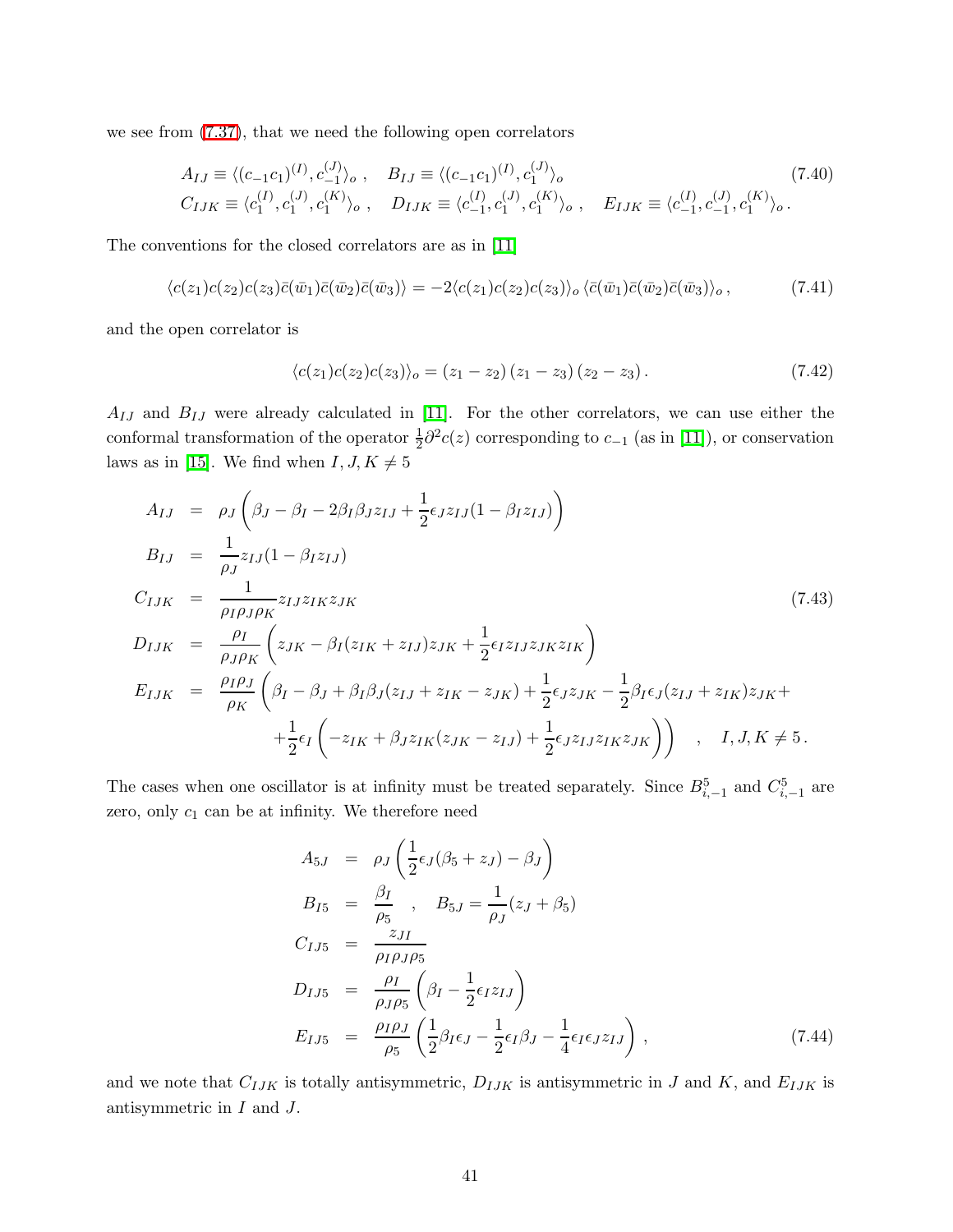We can now write the integrand of  $(7.25)$  with five dilatons from  $(7.37)$  and the definitions  $(7.40)$ .

$$
\langle \Sigma | (BB^{\star})_{1} (BB^{\star})_{2} | D \rangle | D \rangle | D \rangle | D \rangle | D \rangle =
$$
\n
$$
= 4 \text{Re} \left\{ \frac{1}{\rho_{3}\rho_{4}} \sum_{3 \neq 4 \neq I \neq J \neq K} \left\{ \overline{A_{k3}} \left( D_{4IJ} C_{2,1}^{I} B_{1,1}^{J} - B_{IJ} C_{2,1}^{4} B_{1,1}^{J} + B_{JI} C_{2,1}^{I} B_{1,1}^{4} \right) \right. \\ \left. + \overline{B_{KJ}} \left( -E_{34I} \left( C_{1,1}^{I} \overline{B_{2,1}^{J}} - C_{2,1}^{I} \overline{B_{1,1}^{J}} \right) + \overline{B_{2,1}^{J}} \left( A_{IS} C_{1,1}^{4} - A_{IA} C_{1,1}^{3} \right) + \overline{B_{1,1}^{J}} \left( A_{IA} C_{2,1}^{3} - A_{IS} C_{2,1}^{4} \right) \right) \right\}
$$
\n
$$
+ \frac{1}{\rho_{3}} \sum_{3 \neq I \neq J \neq K \neq L} \left\{ \overline{B_{LK}} \left( -D_{3IJ} C_{1,1}^{I} M_{2}^{JK} + B_{IJ} C_{1,1}^{3} M_{2}^{JK} - B_{JI} C_{1,1}^{I} M_{2}^{3K} \right. \\ \left. + \overline{B_{1,1}^{K}} \left( -D_{3IJ} B_{2,1}^{I} C_{2,1}^{J} + B_{IJ} B_{2,1}^{3} C_{2,1}^{J} - B_{JI} B_{2,1}^{I} C_{2,1}^{3} \right) \right) - C_{IJK} \overline{A_{L3}} B_{2,1}^{I} C_{2,1}^{J} B_{1,1}^{K} \right\}
$$
\n
$$
+ \frac{1}{\rho_{4}} \sum_{4 \neq I \neq J \neq K \neq L} \left\{ \overline{B_{LK}} \left( -D_{4IJ} C_{2,1}^{I} M_{1}^{JK} + B_{IJ} C_{2,1}^{4} M_{1}^{IK} - B_{JI} C_{2,1}^{I} M_{1}^{4K} \right.
$$

<span id="page-41-1"></span>With  $(7.29)$ ,  $(7.34)$ ,  $(7.35)$ ,  $(7.43)$  and  $(7.44)$ , this expression can be expressed in terms of  $\xi_i$ ,  $a_i$ ,  $\partial a_i/\partial \xi_j$ ,  $\partial a_i/\partial \bar{\xi_j}$  and  $\rho_I$ , and we can therefore integrate it numerically over the reduced moduli space of five-punctured spheres. Since we have five times the same state, the result is simply 120 times the integral on  $A_5$ , thus

$$
\kappa^2 V_{d^5} = \frac{1}{5!} \left\{ D, D, D, D, D \right\} = \frac{1}{\pi^2} \int_{\mathcal{A}_5} dx_1 \wedge dy_1 \wedge dx_2 \wedge dy_2 \langle \Sigma | \left( \mathcal{B} \mathcal{B}^{\star} \right)_1 (\mathcal{B} \mathcal{B}^{\star})_2 | D \rangle | D \rangle | D \rangle | D \rangle | D \rangle. \tag{7.46}
$$

We do the integration as in Section [6,](#page-30-0) on three different grids. The results are shown in Table [3.](#page-41-0) They are compatible within their error bounds, and we take again the result from the finest grid

| (N, h, s)              | (30, 0.1, 0.1)        | (70, 0.05, 0.05)      | (70, 0.05, 0.04)      |
|------------------------|-----------------------|-----------------------|-----------------------|
| $\kappa^2 V_{d^5}(2h)$ | $-0.30666 \pm 0.0093$ | $-0.30768 \pm 0.0023$ | $-0.30759 \pm 0.0016$ |
| $\kappa^2 V_{d^5}(h)$  | $-0.30343 \pm 0.0093$ | $-0.30666 \pm 0.0023$ | $-0.30660 \pm 0.0016$ |
| $\kappa^2 V_{d^5}$     | $-0.3024 \pm 0.0093$  | $-0.3063 \pm 0.0023$  | $-0.3063 \pm 0.0016$  |

<span id="page-41-0"></span>Table 3: The results of the integration [\(7.46\)](#page-41-1) and its uncertainty on three different grids.

<span id="page-41-2"></span>as final answer

$$
\kappa^2 V_{d^5} = -0.3063 \pm 0.0016 \,. \tag{7.47}
$$

We see that [\(7.18\)](#page-37-3) and [\(7.47\)](#page-41-2) cancel each other with a precision of about 0.1%, well within the error bound of 0.5% on the contact term [\(7.47\)](#page-41-2). This is solid evidence that our computations are reliable.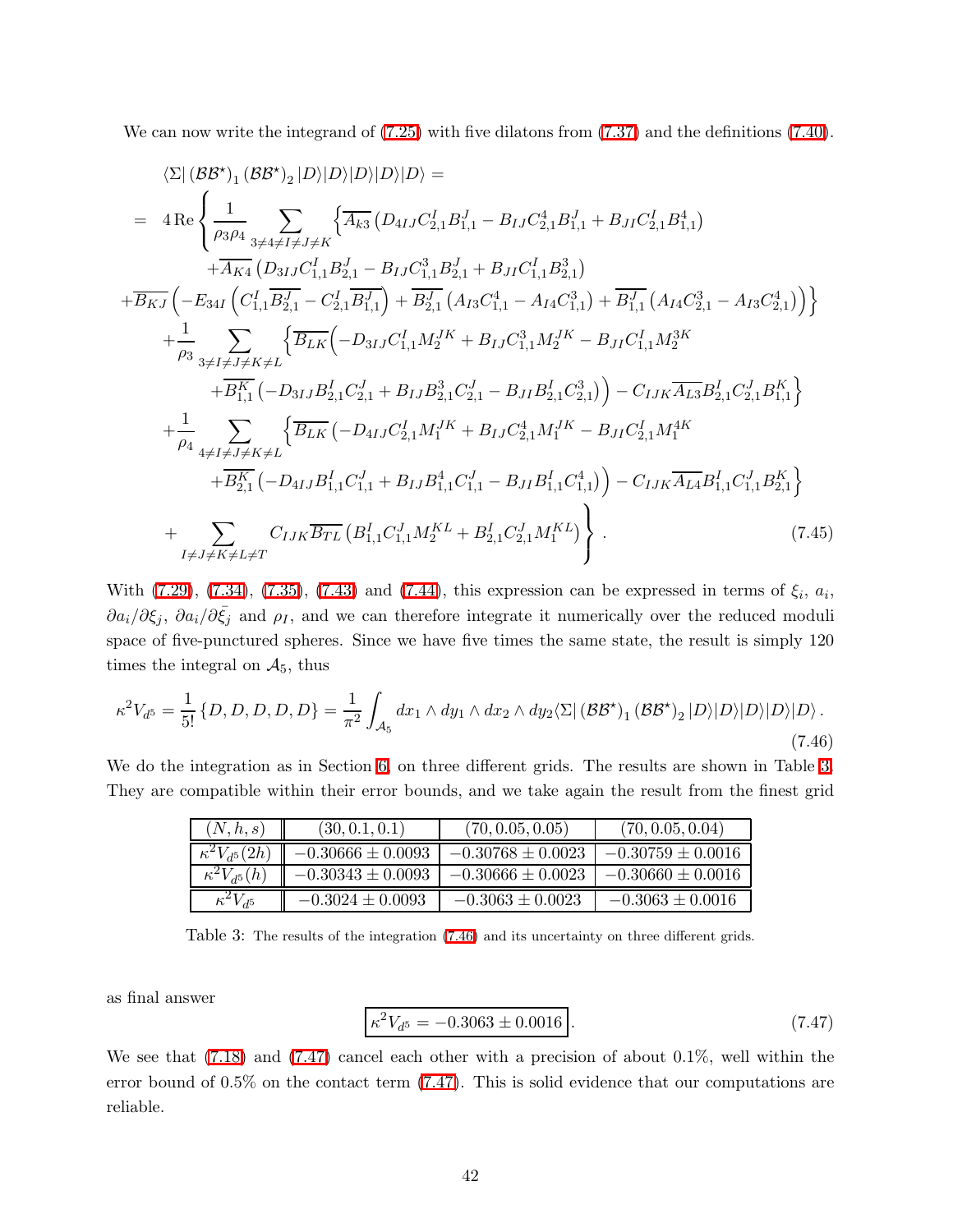## <span id="page-42-0"></span>8 Conclusions and prospects

In the light of the verification successfully made in Section [7,](#page-34-0) that the effective potential of the dilaton vanishes at order five, we can claim that the techniques described in this paper work well, that the reduced moduli space is understood and described right, and that our implementation of the algorithm gives reliable results. In particular we trust the value [\(6.12\)](#page-33-1) obtained for the contact term of five tachyons. It is also a good check of the consistency of CSFT itself.

We are able to estimate the uncertainty made in the computation of terms. However we want to mention here that we have been quite conservative in this estimation. In particular the errors on the fits were treated as systematic instead of independent. This is only half right because we expect interpolations made from different samples to be more or less independent, although two interpolations at two nearby points using the same sample will be completely dependent. The overestimation of the error seems confirmed by the values in Tables [1](#page-33-0) and [3.](#page-41-0) However one should be careful in this respect because, as we already mentioned, we don't think that the errors made on different grids are independent either. So unless we find a better way of estimating the error, we will stick to our conservative estimation. Any way, we emphasize that the errors on any given term will probably be no more than 0.5%, the error we find for the five-dilaton term (which is calculated from a very long expression). And this precision is probably enough to do level truncation.

The effect of the five-tachyon term  $(6.12)$  on the stable vacuum is studied in [\[15\]](#page-43-14). However this term of level zero isn't enough to draw any conclusion. For this, it will be necessary to compute other terms at higher level. At level two there is only one term, namely four tachyons and one dilaton  $V_{t^4d}$ . At level four we'll have five terms,  $V_{t^3d^2}$  and  $V_{t^4\psi_i}$  where  $|\Psi_i\rangle$ ,  $i=3,\ldots,6$ , are the four scalar fields at level four. The main difficulty in computing these terms will be that when we have different external states, the integrations on the 120 pieces of reduced moduli space won't be all equal, and it will require some (straightforward but lengthy) work to express them as one integral over  $A_5$ ; the extreme case being when we have five different states, we will have 60 different integrals (complex conjugation is always trivial and divides the number of integrations by two). But the computation of interactions to level four is certainly not that bad. By automatizing the computation of oscillator algebra and correlators, as in [\[15\]](#page-43-14), it might be possible to compute higher levels as well.

At last, it would be useful to make our numerical data available, so that readers can use it to make their own computations of quintic terms. Ideally we would like to create fits of the boundaries of the moduli space and the parameters of the quadratic differentials  $a_1$  and  $a_2$  and the mapping radii, that could hold in a paper and be entered in a computer in a reasonable amount of time. This is under study, but we are a bit pessimistic given the dimensionality and rather complicated shape of the reduced moduli space (our data describing its boundary is about 600 megabytes large).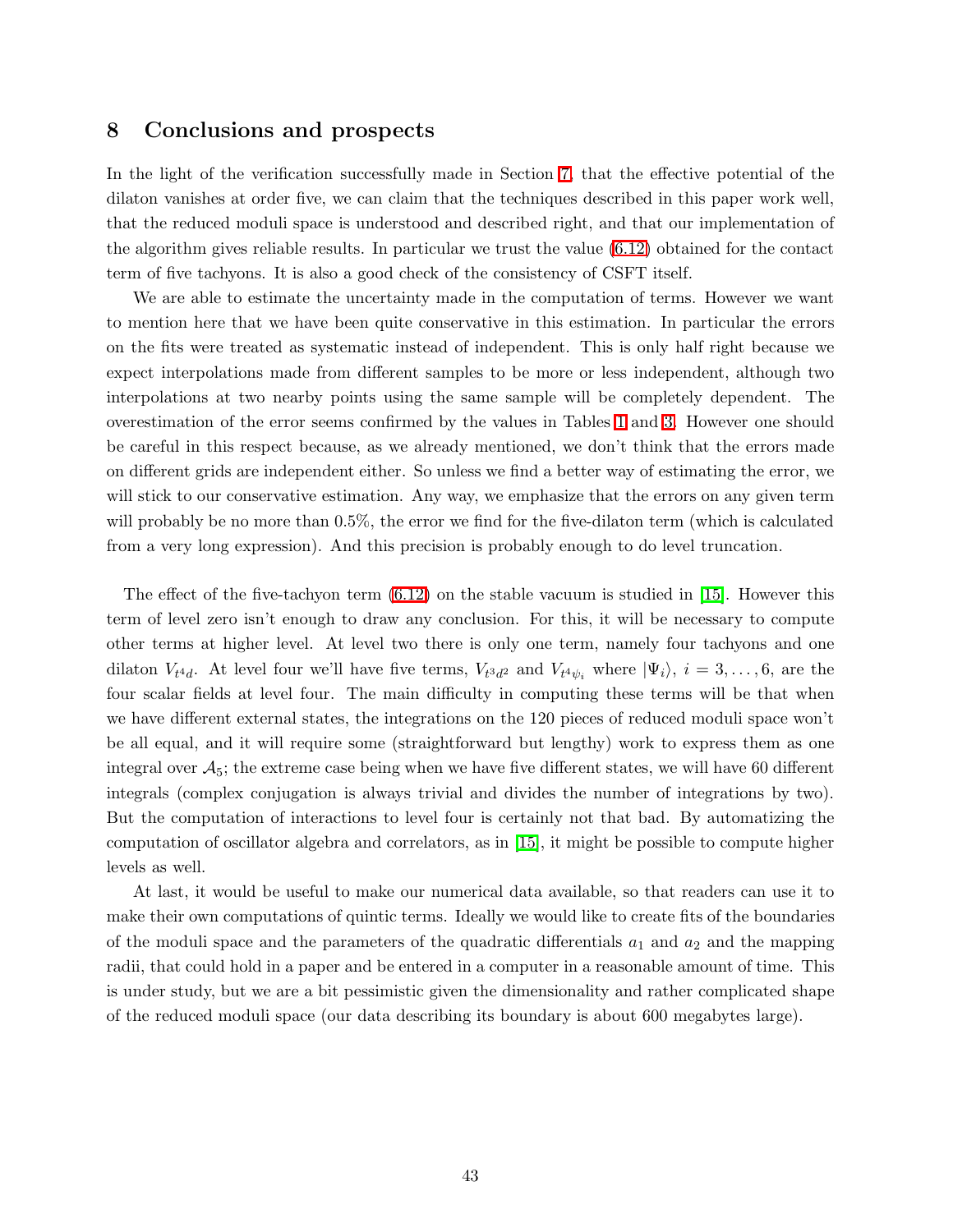## Acknowledgments

I am indebted to Barton Zwiebach for many useful discussions. This work has been funded by an "EC" fellowship within the framework of the "Marie Curie Research Training Network" Programme, Contract no. MRTN-CT-2004-503369.

## <span id="page-43-0"></span>References

- [1] B. Zwiebach, "Closed string field theory: Quantum action and the B-V master equation," Nucl. Phys. B 390, 33 (1993) [arXiv[:hep-th/9206084\]](http://it.arXiv.org/abs/hep-th/9206084);
- <span id="page-43-1"></span>[2] T. Kugo, H. Kunitomo and K. Suehiro, "Nonpolynomial Closed String Field Theory," Phys. Lett. B 226, 48 (1989); T. Kugo and K. Suehiro, "Nonpolynomial Closed String Field Theory: Action And Its Gauge Invariance," Nucl. Phys. B 337, 434 (1990); H. Sonoda and B. Zwiebach, "Covariant Closed String Theory Cannot Be Cubic," Nucl. Phys. B 336, 185 (1990); B. Zwiebach, "Quantum Closed Strings From Minimal Area," Mod. Phys. Lett. A 5, 2753 (1990); M. Kaku, "Geometric Derivation Of String Field Theory From First Principles: Closed Strings And Modular Invariance," Phys. Rev. D 38, 3052 (1988).
- <span id="page-43-2"></span>[3] M. Saadi and B. Zwiebach, "Closed String Field Theory From Polyhedra," Annals Phys. 192, 213 (1989);
- <span id="page-43-3"></span>[4] B. Zwiebach, "Consistency Of Closed String Polyhedra From Minimal Area," Phys. Lett. B 241, 343 (1990); B. Zwiebach, "How Covariant Closed String Theory Solves A Minimal Area Problem," Commun. Math. Phys. 136, 83 (1991).
- <span id="page-43-5"></span><span id="page-43-4"></span>[5] E. Witten, "Noncommutative Geometry And String Field Theory," Nucl. Phys. B 268 (1986) 253.
- [6] V. A. Kostelecky and S. Samuel, "Collective physics in the closed bosonic string," Phys. Rev. D 42 (1990) 1289.
- <span id="page-43-6"></span>[7] N. Moeller, "Closed bosonic string field theory at quartic order," JHEP 0411 (2004) 018 [arXiv[:hep-th/0408067\]](http://it.arXiv.org/abs/hep-th/0408067).
- <span id="page-43-8"></span><span id="page-43-7"></span>[8] K. Strebel, "Quadratic Differentials," Springer Verlag, 1984.
- [9] A. Belopolsky and B. Zwiebach, "Off-shell closed string amplitudes: Towards a computation of the tachyon potential," Nucl. Phys. B 442, 494 (1995) [arXiv[:hep-th/9409015\]](http://it.arXiv.org/abs/hep-th/9409015).
- <span id="page-43-9"></span>[10] H. Yang and B. Zwiebach, "Testing closed string field theory with marginal fields," JHEP 0506, 038 (2005) [arXiv[:hep-th/0501142\]](http://it.arXiv.org/abs/hep-th/0501142).
- <span id="page-43-10"></span>[11] H. Yang and B. Zwiebach, "Dilaton deformations in closed string field theory," JHEP 0505, 032 (2005) [arXiv[:hep-th/0502161\]](http://it.arXiv.org/abs/hep-th/0502161).
- <span id="page-43-11"></span>[12] H. Yang and B. Zwiebach, "A closed string tachyon vacuum?," JHEP 0509, 054 (2005) [arXiv[:hep-th/0506077\]](http://it.arXiv.org/abs/hep-th/0506077).
- <span id="page-43-12"></span>[13] H. Yang and B. Zwiebach, "Rolling closed string tachyons and the big crunch," JHEP 0508, 046 (2005) [arXiv[:hep-th/0506076\]](http://it.arXiv.org/abs/hep-th/0506076).
- <span id="page-43-13"></span>[14] A. Belopolsky, "Effective Tachyonic potential in closed string field theory," Nucl. Phys. B 448, 245 (1995) [arXiv[:hep-th/9412106\]](http://it.arXiv.org/abs/hep-th/9412106).
- <span id="page-43-14"></span>[15] N. Moeller and H. Yang, "The nonperturbative closed string tachyon vacuum to high level," arXiv[:hep-th/0609208.](http://it.arXiv.org/abs/hep-th/0609208)